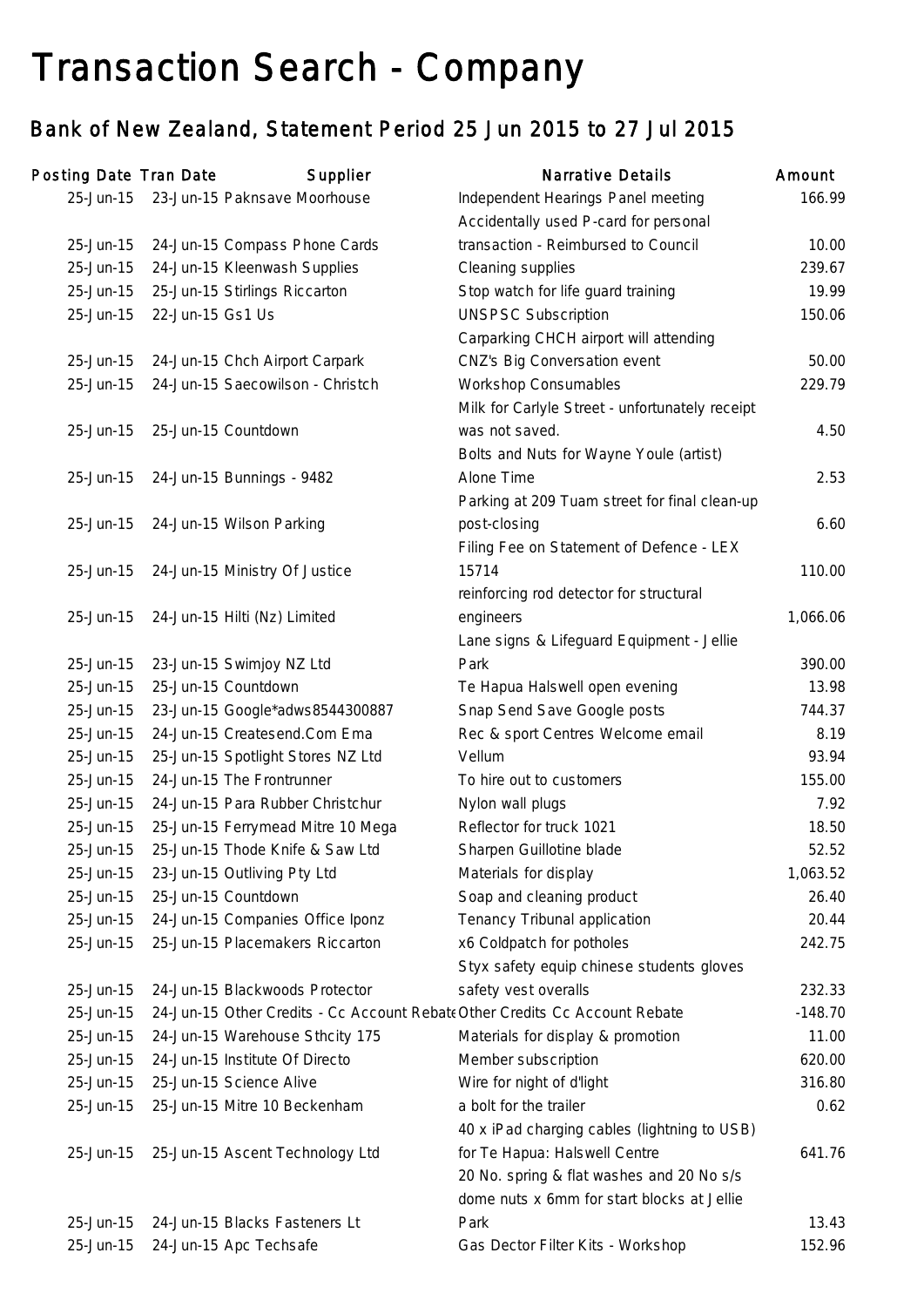| 25-Jun-15 | 23-Jun-15 Future Publishing       | Magazine and digital subscription<br>2 architectural books: Oxford dictionary of         | 256.63   |
|-----------|-----------------------------------|------------------------------------------------------------------------------------------|----------|
| 25-Jun-15 | 23-Jun-15 Amazon *mktplce Eu-Uk   | architecture and Visual diction *                                                        | 183.75   |
| 25-Jun-15 | 24-Jun-15 Hopman Motors           | <b>WOF for Trailer</b>                                                                   | 30.00    |
| 25-Jun-15 | 25-Jun-15 New World South City    | NZ TOC Forum lunch                                                                       | 77.99    |
|           |                                   | Catering for Halswell Liaison Group meeting                                              |          |
| 25-Jun-15 | 24-Jun-15 Couplands Bakeries      | 2015-06-24                                                                               | 25.57    |
|           |                                   |                                                                                          |          |
|           |                                   | Westfield gift vouchers for 2015 Community<br>Service and Youth Service Award recipients | 1,000.00 |
| 25-Jun-15 | 24-Jun-15 Westfield Gift Voucher  |                                                                                          |          |
| 25-Jun-15 | 25-Jun-15 Chch Airport Carpark    | parking chch airport mike p bull project                                                 | 12.00    |
| 25-Jun-15 | 23-Jun-15 Whitcoulls NrthInd 158  | Shirley/Papanui Community Board Awards                                                   | 167.91   |
| 25-Jun-15 | 25-Jun-15 Countdown               | greens for rabbits and pigs                                                              | 26.19    |
| 25-Jun-15 | 23-Jun-15 George Henry & Co Lt    | New chalk for unit                                                                       | 362.25   |
| 25-Jun-15 | 24-Jun-15 The Frontrunner Bushin  | New shoes x1                                                                             | 190.00   |
| 25-Jun-15 | 25-Jun-15 Countdown               | Oil for ovens/Dishwashing etc                                                            | 16.49    |
| 26-Jun-15 | 25-Jun-15 Blackwoods Protector    | Misc items for Duty and pool teams.                                                      | 364.20   |
|           |                                   | Text books for emergency operation centre                                                |          |
| 26-Jun-15 | 26-Jun-15 Fishpond Co NZ          | and community resilience.                                                                | 298.00   |
|           |                                   | Prepaid meals at cheaper rate for TRAFINZ                                                |          |
| 26-Jun-15 | 26-Jun-15 Harding Consultants Ltd | conference                                                                               | 40.00    |
| 26-Jun-15 | 25-Jun-15 Farmers - Shirley       | toys for Lyttelton Library                                                               | 89.14    |
| 26-Jun-15 | 25-Jun-15 Electrotest Limited     | IE&C - Battery Pack for Site Master                                                      | 339.25   |
| 26-Jun-15 | 25-Jun-15 Ecocentral Ltd          | shelter rubbish                                                                          | 79.15    |
| 26-Jun-15 | 25-Jun-15 Hirepool Dryers Rd      | hire water blaster                                                                       | 95.00    |
| 26-Jun-15 | 26-Jun-15 Ferrymead Mitre 10 Mega | scaffolding                                                                              | 694.00   |
| 26-Jun-15 | 26-Jun-15 Ace Training            | 2 Excel Courses                                                                          | 603.75   |
| 26-Jun-15 | 26-Jun-15 New World South City    | Credit Voucher New World South City                                                      | $-26.67$ |
| 26-Jun-15 | 26-Jun-15 New World South City    | Staff Retirement 44 years recognition                                                    | 503.68   |
| 26-Jun-15 | 25-Jun-15 No 1 Fitness            | Weight Vest                                                                              | 119.00   |
| 26-Jun-15 | 25-Jun-15 Noel Leeming 13         | lpods for gymnastics programme                                                           | 900.00   |
|           |                                   |                                                                                          | 222.50   |
| 26-Jun-15 | 25-Jun-15 Blackwoods Protector    | safety boots x1                                                                          |          |
|           |                                   | supplied coffee for two non council staff                                                |          |
| 26-Jun-15 | 26-Jun-15 C1 Espresso             | strategy meeting                                                                         | 4.70     |
|           |                                   | Coffee for three non council staff, who                                                  |          |
| 26-Jun-15 | 26-Jun-15 C1 Espresso             | attended strategy meeting                                                                | 4.70     |
|           |                                   | Supplied coffee for three non council staff                                              |          |
| 26-Jun-15 | 26-Jun-15 C1 Espresso             | strategy meeting                                                                         | 8.90     |
|           |                                   | Supplied coffee for two non council staff, re:                                           |          |
| 26-Jun-15 | 26-Jun-15 The Kitchen Cafe        | Planning meeting                                                                         | 9.40     |
| 26-Jun-15 | 25-Jun-15 Radio Spectrum          | Annual radio licence fee                                                                 | 506.00   |
|           |                                   | Snap Send Save & Wheelie bin Facebook                                                    |          |
| 26-Jun-15 | 24-Jun-15 Facebk *h9fpw82dr2      | posts                                                                                    | 43.60    |
| 26-Jun-15 | 25-Jun-15 Bunnings - 9476         | Sealant x3                                                                               | 41.22    |
| 26-Jun-15 | 26-Jun-15 Jaycar Pty Ltd          | USB device chargers x 3                                                                  | 58.15    |
| 26-Jun-15 | 26-Jun-15 Briscoes Northlands     | Microwave for staffroom                                                                  | 240.00   |
| 26-Jun-15 | 26-Jun-15 Ferrymead Mitre 10 Mega | contact glue                                                                             | 32.02    |
| 26-Jun-15 | 25-Jun-15 Wsl Papanui             | Binding of training manual for new start                                                 | 3.79     |
| 26-Jun-15 | 26-Jun-15 Christchurch Auctions   | lights                                                                                   | 12.00    |
| 26-Jun-15 | 25-Jun-15 Companies Office Iponz  | Tenancy Tribunal application                                                             | 20.44    |
| 26-Jun-15 | 25-Jun-15 Companies Office Iponz  | Tenancy Tribunal application                                                             | 20.44    |
|           |                                   | X-rite Color Checker - vital equipment for                                               |          |
| 26-Jun-15 | 25-Jun-15 Gregs Photo & Video     | photo colour reproduction                                                                | 175.00   |
|           |                                   |                                                                                          |          |

| 25-JUN-15 | 23-Jun-15 Future Publishing       | Magazine and digital subscription              | 256.63   |
|-----------|-----------------------------------|------------------------------------------------|----------|
|           |                                   | 2 architectural books: Oxford dictionary of    |          |
| 25-Jun-15 | 23-Jun-15 Amazon *mktplce Eu-Uk   | architecture and Visual diction *              | 183.75   |
| 25-Jun-15 | 24-Jun-15 Hopman Motors           | WOF for Trailer                                | 30.00    |
| 25-Jun-15 | 25-Jun-15 New World South City    | NZ TOC Forum lunch                             | 77.99    |
|           |                                   | Catering for Halswell Liaison Group meeting    |          |
| 25-Jun-15 | 24-Jun-15 Couplands Bakeries      | 2015-06-24                                     | 25.57    |
|           |                                   | Westfield gift vouchers for 2015 Community     |          |
| 25-Jun-15 | 24-Jun-15 Westfield Gift Voucher  | Service and Youth Service Award recipients     | 1,000.00 |
| 25-Jun-15 | 25-Jun-15 Chch Airport Carpark    | parking chch airport mike p bull project       | 12.00    |
| 25-Jun-15 | 23-Jun-15 Whitcoulls Nrthlnd 158  | Shirley/Papanui Community Board Awards         | 167.91   |
| 25-Jun-15 | 25-Jun-15 Countdown               | greens for rabbits and pigs                    | 26.19    |
| 25-Jun-15 | 23-Jun-15 George Henry & Co Lt    | New chalk for unit                             | 362.25   |
| 25-Jun-15 | 24-Jun-15 The Frontrunner Bushin  | New shoes x1                                   | 190.00   |
| 25-Jun-15 | 25-Jun-15 Countdown               | Oil for ovens/Dishwashing etc                  | 16.49    |
| 26-Jun-15 | 25-Jun-15 Blackwoods Protector    | Misc items for Duty and pool teams.            | 364.20   |
|           |                                   | Text books for emergency operation centre      |          |
| 26-Jun-15 | 26-Jun-15 Fishpond Co NZ          | and community resilience.                      | 298.00   |
|           |                                   | Prepaid meals at cheaper rate for TRAFINZ      |          |
| 26-Jun-15 | 26-Jun-15 Harding Consultants Ltd | conference                                     | 40.00    |
| 26-Jun-15 | 25-Jun-15 Farmers - Shirley       | toys for Lyttelton Library                     | 89.14    |
| 26-Jun-15 | 25-Jun-15 Electrotest Limited     | IE&C - Battery Pack for Site Master            | 339.25   |
| 26-Jun-15 | 25-Jun-15 Ecocentral Ltd          | shelter rubbish                                | 79.15    |
| 26-Jun-15 | 25-Jun-15 Hirepool Dryers Rd      | hire water blaster                             | 95.00    |
| 26-Jun-15 | 26-Jun-15 Ferrymead Mitre 10 Mega | scaffolding                                    | 694.00   |
| 26-Jun-15 | 26-Jun-15 Ace Training            | 2 Excel Courses                                | 603.75   |
| 26-Jun-15 | 26-Jun-15 New World South City    | Credit Voucher New World South City            | $-26.67$ |
| 26-Jun-15 | 26-Jun-15 New World South City    | Staff Retirement 44 years recognition          | 503.68   |
| 26-Jun-15 | 25-Jun-15 No 1 Fitness            | Weight Vest                                    | 119.00   |
| 26-Jun-15 | 25-Jun-15 Noel Leeming 13         | lpods for gymnastics programme                 | 900.00   |
| 26-Jun-15 | 25-Jun-15 Blackwoods Protector    | safety boots x1                                | 222.50   |
|           |                                   | supplied coffee for two non council staff      |          |
| 26-Jun-15 | 26-Jun-15 C1 Espresso             | strategy meeting                               | 4.70     |
|           |                                   | Coffee for three non council staff, who        |          |
| 26-Jun-15 | 26-Jun-15 C1 Espresso             | attended strategy meeting                      | 4.70     |
|           |                                   | Supplied coffee for three non council staff    |          |
| 26-Jun-15 | 26-Jun-15 C1 Espresso             | strategy meeting                               | 8.90     |
|           |                                   | Supplied coffee for two non council staff, re: |          |
| 26-Jun-15 | 26-Jun-15 The Kitchen Cafe        | Planning meeting                               | 9.40     |
| 26-Jun-15 | 25-Jun-15 Radio Spectrum          | Annual radio licence fee                       | 506.00   |
|           |                                   | Snap Send Save & Wheelie bin Facebook          |          |
| 26-Jun-15 | 24-Jun-15 Facebk *h9fpw82dr2      | posts                                          | 43.60    |
| 26-Jun-15 | 25-Jun-15 Bunnings - 9476         | Sealant x3                                     | 41.22    |
| 26-Jun-15 | 26-Jun-15 Jaycar Pty Ltd          | USB device chargers x 3                        | 58.15    |
| 26-Jun-15 | 26-Jun-15 Briscoes Northlands     | Microwave for staffroom                        | 240.00   |
| 26-Jun-15 | 26-Jun-15 Ferrymead Mitre 10 Mega | contact glue                                   | 32.02    |
| 26-Jun-15 | 25-Jun-15 Wsl Papanui             | Binding of training manual for new start       | 3.79     |
| 26-Jun-15 | 26-Jun-15 Christchurch Auctions   | lights                                         | 12.00    |
| 26-Jun-15 | 25-Jun-15 Companies Office Iponz  | Tenancy Tribunal application                   | 20.44    |
| 26-Jun-15 | 25-Jun-15 Companies Office Iponz  | Tenancy Tribunal application                   | 20.44    |
|           |                                   | X-rite Color Checker - vital equipment for     |          |
| 26-Jun-15 | 25-Jun-15 Gregs Photo & Video     | photo colour reproduction                      | 175.00   |
|           |                                   |                                                |          |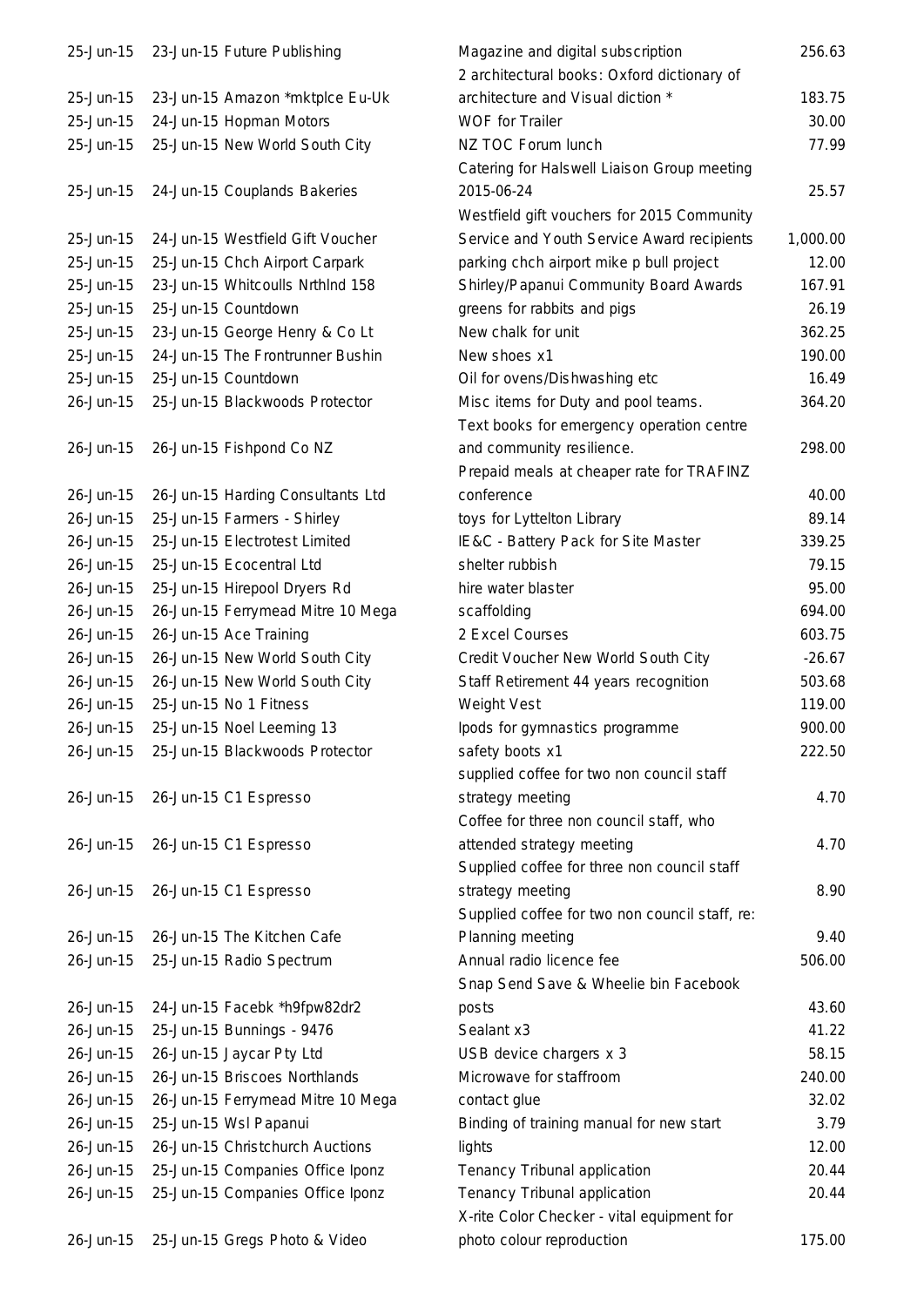| 26-Jun-15 | 24-Jun-15 Baby First Limited                      |
|-----------|---------------------------------------------------|
| 26-Jun-15 | 24-Jun-15 Baby First Limited                      |
| 26-Jun-15 | 25-Jun-15 Avantiplus John Bull                    |
| 26-Jun-15 | 25-Jun-15 Blackwoods Protector                    |
|           |                                                   |
| 26-Jun-15 | 26-Jun-15 Lincraft NZ Limited                     |
| 26-Jun-15 | 24-Jun-15 Paypal *glowsticks                      |
|           |                                                   |
| 26-Jun-15 | 25-Jun-15 Tandoori Palace Ltd                     |
|           |                                                   |
| 26-Jun-15 | 25-Jun-15 Tandoori Palace Ltd                     |
| 26-Jun-15 |                                                   |
| 26-Jun-15 | 25-Jun-15 Wilson Parking<br>26-Jun-15 Ccc Parking |
| 26-Jun-15 | 25-Jun-15 Bunnings - 9482                         |
| 26-Jun-15 | 25-Jun-15 Wsl Riccarton 66                        |
| 26-Jun-15 | 26-Jun-15 Southern Woods Nursery                  |
|           |                                                   |
| 26-Jun-15 | 26-Jun-15 Mitre 10 Mega Hornby                    |
| 26-Jun-15 | 25-Jun-15 Trademe - Pay Now                       |
|           |                                                   |
| 26-Jun-15 | 24-Jun-15 Whitcoulls Riccarton 50                 |
| 26-Jun-15 | 25-Jun-15 New World Fendalton                     |
|           |                                                   |
| 26-Jun-15 | 25-Jun-15 Avantiplus John Bull                    |
| 26-Jun-15 | 26-Jun-15 Armstrong Locksmiths                    |
| 26-Jun-15 | 25-Jun-15 Couplands Bakeries                      |
| 26-Jun-15 | 25-Jun-15 Blackwoods Protector                    |
|           |                                                   |
| 26-Jun-15 | 25-Jun-15 Countdown                               |
| 29-Jun-15 | 25-Jun-15 Paknsave Moorhouse                      |
|           |                                                   |
| 29-Jun-15 | 28-Jun-15 Warehouse Barngtn 178                   |
|           |                                                   |
| 29-Jun-15 | 28-Jun-15 Countdown                               |
| 29-Jun-15 | 28-Jun-15 Bunnings - 9476                         |
| 29-Jun-15 | 29-Jun-15 Mitre 10 Beckenham                      |
|           |                                                   |
| 29-Jun-15 | 26-Jun-15 Whitcoulls Online                       |
| 29-Jun-15 | 28-Jun-15 Farmers Riccarton                       |
| 29-Jun-15 | 27-Jun-15 Countdown                               |
| 29-Jun-15 | 26-Jun-15 Hirepool Dryers Rd                      |
| 29-Jun-15 | 26-Jun-15 Tyco Flow Control                       |
|           |                                                   |

|           |                                   | Children's learning activities for new library |          |
|-----------|-----------------------------------|------------------------------------------------|----------|
| 26-Jun-15 | 24-Jun-15 Baby First Limited      | build                                          | 77.05    |
|           |                                   | Children's learning activities for new library |          |
| 26-Jun-15 | 24-Jun-15 Baby First Limited      | build                                          | 393.88   |
| 26-Jun-15 | 25-Jun-15 Avantiplus John Bull    | CCC bike maintance                             | 534.48   |
| 26-Jun-15 | 25-Jun-15 Blackwoods Protector    | Safety Boots x1                                | 138.27   |
|           |                                   | PVC sheet for protecting carpet/tables etc     |          |
| 26-Jun-15 | 26-Jun-15 Lincraft NZ Limited     | when children doing craft activities           | 135.92   |
| 26-Jun-15 | 24-Jun-15 Paypal *glowsticks      | For Night of d'light event                     | 177.86   |
|           |                                   | Councillor Raf Manji meeting visiting Indian   |          |
|           |                                   | MP Udit Raj on request Indian Community        |          |
| 26-Jun-15 | 25-Jun-15 Tandoori Palace Ltd     | organisation. H *                              | 13.50    |
|           |                                   | Cr Raf Manji invited to attend informal dinner |          |
|           |                                   | to meet Indian MP Udit Raj (New Delhi) at      |          |
| 26-Jun-15 | 25-Jun-15 Tandoori Palace Ltd     | request of *                                   | 75.60    |
|           |                                   |                                                |          |
| 26-Jun-15 | 25-Jun-15 Wilson Parking          | Meeting in Civic No CCC car parks available    | 4.60     |
| 26-Jun-15 | 26-Jun-15 Ccc Parking             | RSU team meeting parking                       | 3.60     |
| 26-Jun-15 | 25-Jun-15 Bunnings - 9482         | NB Clean up day - Shovels and brooms           | 399.78   |
| 26-Jun-15 | 25-Jun-15 Wsl Riccarton 66        | Cards and chess for Fendalton                  | 33.00    |
| 26-Jun-15 | 26-Jun-15 Southern Woods Nursery  | Plants, section H/I, G, and E.                 | 192.24   |
|           |                                   | Tools for halswell quarry amenity and          |          |
| 26-Jun-15 | 26-Jun-15 Mitre 10 Mega Hornby    | structures maintenance                         | 528.39   |
| 26-Jun-15 | 25-Jun-15 Trademe - Pay Now       | Portable ipad keyboard                         | 35.30    |
|           |                                   | Purchase of wrapping paper for gifts for       |          |
| 26-Jun-15 | 24-Jun-15 Whitcoulls Riccarton 50 | 2015 Community Service Award recipients        | 9.49     |
|           |                                   | Purchase of wrapping paper for gifts for       |          |
| 26-Jun-15 | 25-Jun-15 New World Fendalton     | 2015 Community Service Award recipients        | 7.20     |
|           |                                   | Maintenance & servicing on Cycle Safe          |          |
| 26-Jun-15 | 25-Jun-15 Avantiplus John Bull    | bikes both teams Term 1-2                      | 1,000.26 |
| 26-Jun-15 | 26-Jun-15 Armstrong Locksmiths    | key for Richmond Cottage                       | 18.00    |
| 26-Jun-15 | 25-Jun-15 Couplands Bakeries      | Bread & Milk for resale in camp Shop           | 10.56    |
| 26-Jun-15 | 25-Jun-15 Blackwoods Protector    | grade 5 earplugs, first aid supplies, socks    | 312.14   |
|           |                                   | Catering for 'Spread the Word' workshop at     |          |
|           |                                   | Beckenham Service Centre on 26 June            |          |
| 26-Jun-15 | 25-Jun-15 Countdown               | 2015, as requested by *                        | 28.42    |
| 29-Jun-15 | 25-Jun-15 Paknsave Moorhouse      | Independent Hearings Panel meeting             | 51.63    |
|           |                                   | containers for carrying equip for vol groups   |          |
| 29-Jun-15 | 28-Jun-15 Warehouse Barngtn 178   | on truck                                       | 34.00    |
|           |                                   | coffee & biscuits supplies for McCormacks      |          |
| 29-Jun-15 | 28-Jun-15 Countdown               | Bay volunteer group Jul-Sep                    | 42.85    |
| 29-Jun-15 | 28-Jun-15 Bunnings - 9476         | heavy duty tool box for animal pest team       | 69.00    |
|           |                                   | Maintenance equip for Charlesworth             |          |
| 29-Jun-15 | 29-Jun-15 Mitre 10 Beckenham      | Reserve (grass shears, dazzle, gloves)         | 77.09    |
|           |                                   | Road Code resources for motorcycle and         |          |
| 29-Jun-15 | 26-Jun-15 Whitcoulls Online       | young driver programmes                        | 432.68   |
| 29-Jun-15 | 28-Jun-15 Farmers Riccarton       | wooden toys for Diamond Harbour Library        | 59.99    |
|           |                                   | Ziplock bags to pack clay into for Outreach    |          |
| 29-Jun-15 | 27-Jun-15 Countdown               | Lessons                                        | 14.98    |
| 29-Jun-15 | 26-Jun-15 Hirepool Dryers Rd      | Credit Voucher Hirepool Dyers Rd               | $-43.39$ |
| 29-Jun-15 | 26-Jun-15 Tyco Flow Control       | In House Maintenance - WO                      | 717.16   |
|           |                                   |                                                |          |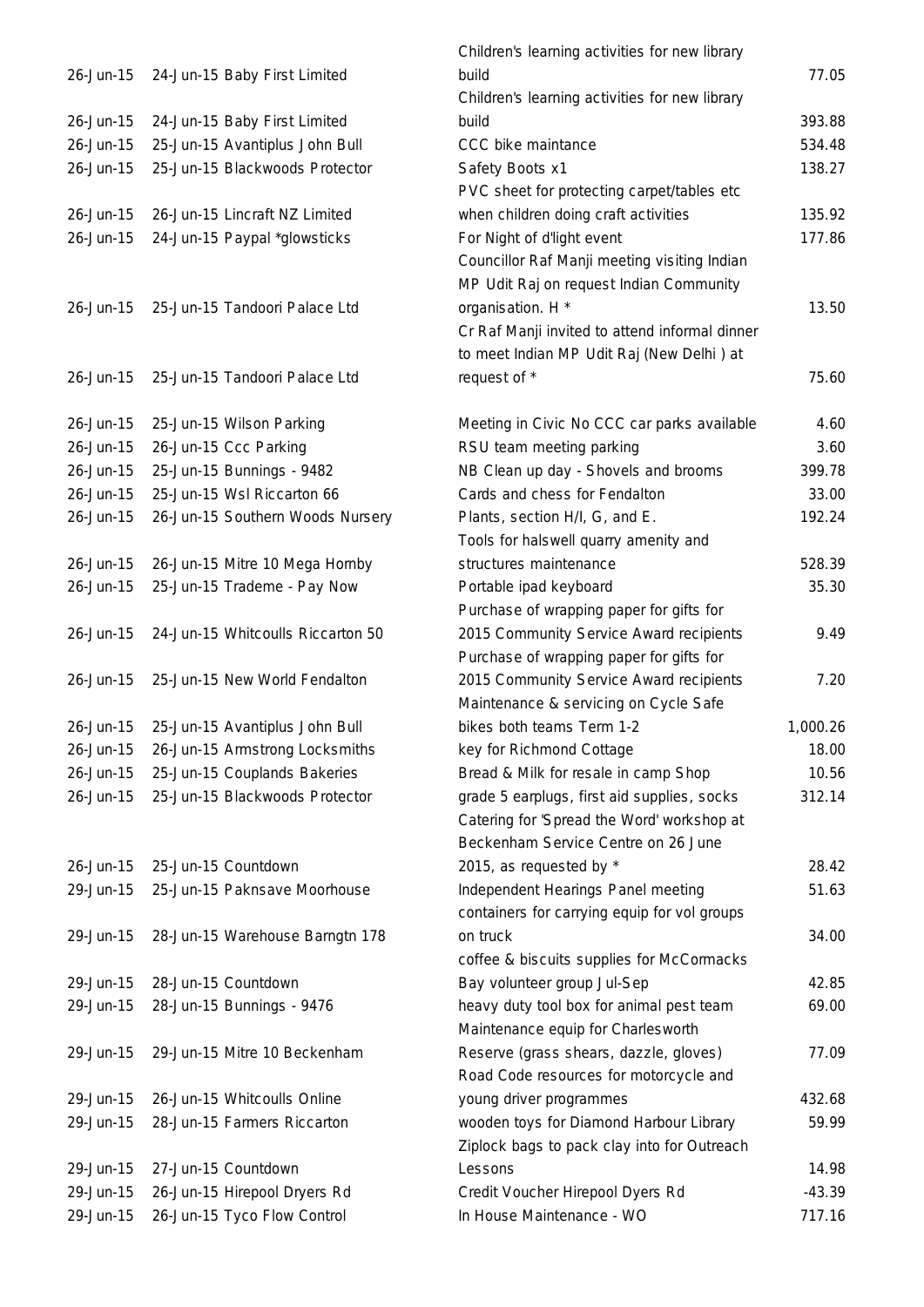|           |                                   | First Aid Course, Day 2 Welfare & Rescue        |          |
|-----------|-----------------------------------|-------------------------------------------------|----------|
| 29-Jun-15 | 28-Jun-15 New World South City    | Volunteers                                      | 139.00   |
| 29-Jun-15 | 28-Jun-15 Bunnings - 9482         | Tool/Equipment for workshop                     | 29.80    |
| 29-Jun-15 | 27-Jun-15 Notty Horse Wooden      | Toys for childrens area                         | 11.00    |
| 29-Jun-15 | 27-Jun-15 Canterbury Playcentre   | Toys for childrens area                         | 98.50    |
| 29-Jun-15 | 28-Jun-15 Bp Connect Marshlands   | Volunteer recognition - photos                  | 100.00   |
|           |                                   | Volunteer recognition - H/F events for older    |          |
| 29-Jun-15 | 28-Jun-15 Bp Connect Marshlands   | adults and youth                                | 100.00   |
|           |                                   | Craft materials for holiday programme at        |          |
| 29-Jun-15 | 26-Jun-15 Lotsa Goodies Riccarto  | South Library                                   | 8.90     |
|           |                                   | Craft material for our holiday programmes at    |          |
| 29-Jun-15 | 26-Jun-15 Warehouse Sthcity 175   | South Library                                   | 52.00    |
| 29-Jun-15 | 16-Jun-15 Teamviewer              | Teamviewer remote control licence fee           | 879.00   |
| 29-Jun-15 | 26-Jun-15 Radio Spectrum          | Radio licence fee Vic Park and Irinet           | 690.00   |
| 29-Jun-15 | 26-Jun-15 Facebk *q45r58ecr2      | KidsFest Facebook posts                         | 38.54    |
| 29-Jun-15 | 27-Jun-15 Palmers Gardenworld     | Plants                                          | 17.99    |
| 29-Jun-15 | 27-Jun-15 Kings Plant Barn        | Plants                                          | 26.58    |
|           |                                   | Foam rubber for smart returns bin and salt      |          |
| 29-Jun-15 | 26-Jun-15 Para Rubber Christchur  | for ice in carpark                              | 98.55    |
| 29-Jun-15 | 26-Jun-15 Toyworld Tower Junction | Board games for customer entertainment          | 117.96   |
|           |                                   | ticket for Dusk to Dawn for volunteer           |          |
| 29-Jun-15 | 27-Jun-15 Eb Dusk To Dawn         |                                                 | 200.00   |
|           |                                   | students on the planning committee              |          |
| 29-Jun-15 |                                   | Adapter for radio microphone for walking and    |          |
|           | 28-Jun-15 Noel Leeming 13         | Older adults programmes                         | 19.99    |
| 29-Jun-15 | 28-Jun-15 Papertree               | Diary x1                                        | 14.99    |
| 29-Jun-15 | 28-Jun-15 Placemakers Riccarton   | Ladders x 3                                     | 485.86   |
| 29-Jun-15 | 29-Jun-15 Homershams Ltd          | Waterproof thermometer for inspectors x 10      | 517.50   |
| 29-Jun-15 | 26-Jun-15 Ecocentral Ltd          | Dump fees                                       | 73.87    |
| 29-Jun-15 | 29-Jun-15 Ferrymead Mitre 10 Mega | scaffolding                                     | 299.00   |
| 29-Jun-15 | 26-Jun-15 The Little Big Tree     | trees for ccc planting job                      | 63.96    |
|           |                                   | Supplies for preschool programming session      |          |
| 29-Jun-15 | 26-Jun-15 Warehouse Nthlnds 120   | delivery                                        | 105.10   |
|           |                                   | Parachute for baby time preschool               |          |
| 29-Jun-15 | 26-Jun-15 Bernsport               | programme session delivery                      | 112.40   |
| 29-Jun-15 | 26-Jun-15 Warehouse Sthcity 175   | Prizes for library promotions (bookends)        | 29.92    |
| 29-Jun-15 | 26-Jun-15 Warehouse E/gate 123    | Toys, games & puzzles for customer use          | 44.97    |
|           |                                   |                                                 |          |
| 29-Jun-15 | 26-Jun-15 Whitcoulls Thepalms 47  | Toys, games, craft supplies - customer use      | 106.45   |
| 29-Jun-15 | 26-Jun-15 Bazaa                   | Lockable letters for toilets - night of d'light | 373.00   |
| 29-Jun-15 | 29-Jun-15 Pgg Wrightson Chch      | Pipe connections/couplings and Knife            | 732.57   |
| 29-Jun-15 | 27-Jun-15 Spark Northlands        | Apple Lightning Charge & Sync cable             | 24.99    |
| 29-Jun-15 | 24-Jun-15 Paypal *efrontier       | Purchase of Training books                      | 483.00   |
|           |                                   | Corporate gifts - Maori framed arts x 6,        |          |
| 29-Jun-15 | 29-Jun-15 Madinz NZ Catalogue     | Wooden sculptures x 4                           | 1,139.65 |
| 29-Jun-15 | 26-Jun-15 Branz                   | <b>BRANZ Subscription</b>                       | 71.96    |
| 29-Jun-15 | 26-Jun-15 Wairere Nursery         | Roses, sections D and A+                        | 600.00   |
|           |                                   | Digital Library Services Web Team email         |          |
| 29-Jun-15 | 26-Jun-15 Campaignmonitor.Co      | credits purchase                                | 148.71   |
|           |                                   | Adobe Cloud access for design Software          |          |
| 29-Jun-15 | 27-Jun-15 Adobe Creative Cloud    | and training resources                          | 57.61    |
|           |                                   |                                                 |          |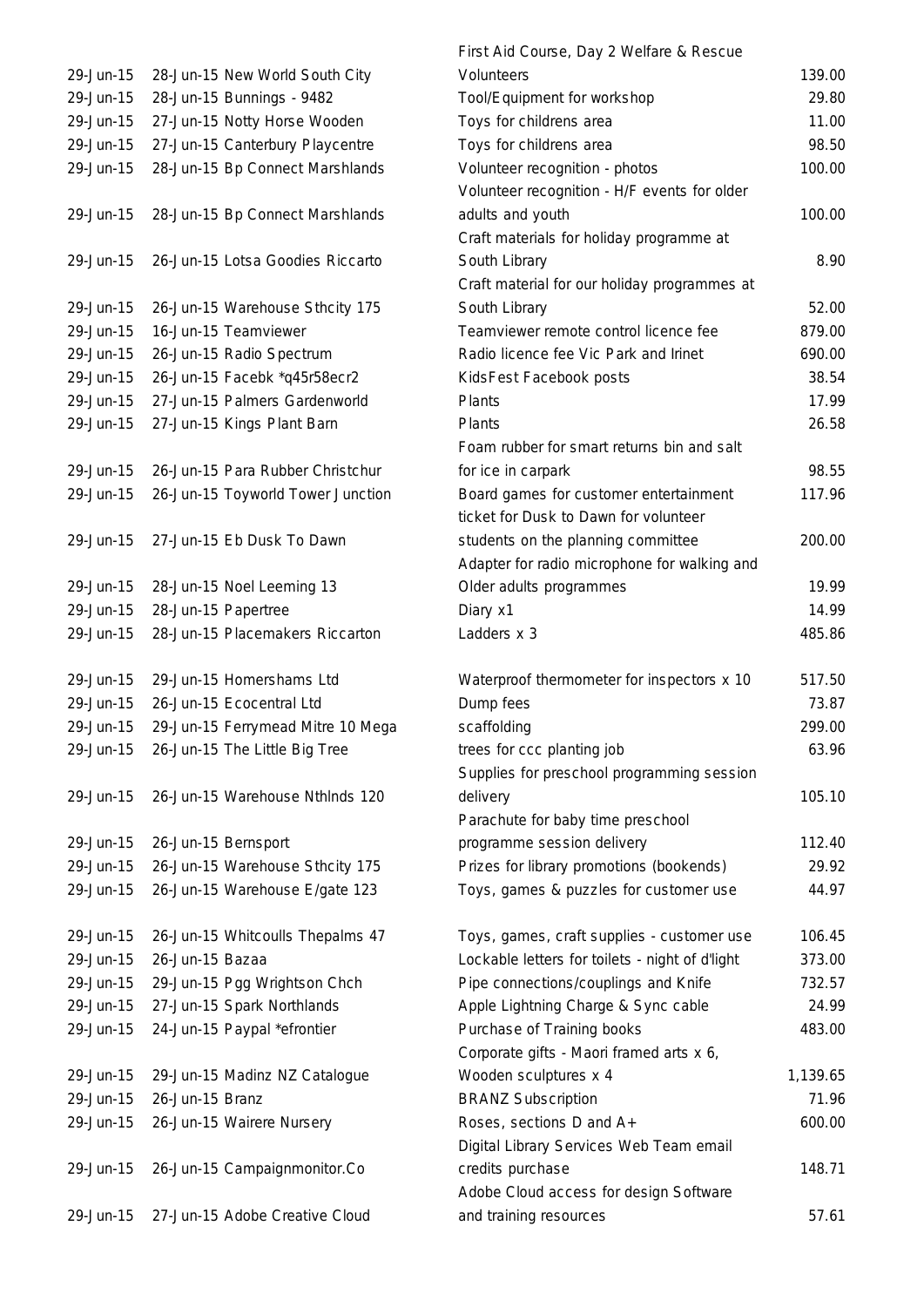|           |                                     | Accommodation for cycle safe team while         |          |
|-----------|-------------------------------------|-------------------------------------------------|----------|
| 29-Jun-15 | 29-Jun-15 Akaroa Rental Homes       | delivering 3 day programme in Akaroa            | 525.00   |
| 29-Jun-15 | 29-Jun-15 Ccc Parking               | Parking PR&D training                           | 5.50     |
| 29-Jun-15 | 24-Jun-15 Global Collect Apple NZ 2 | iPad covers SR 805822                           | 118.00   |
| 29-Jun-15 | 25-Jun-15 Facebk *xy5758azs2        | Facebook promotion for web team                 | 3.77     |
| 29-Jun-15 | 29-Jun-15 Fishpond Co NZ            | 6 x iPad carrying cases for network             | 227.70   |
| 29-Jun-15 | 29-Jun-15 Kenneally Timber Produc   | used to build a bird box in big aviary          | 44.40    |
| 29-Jun-15 | 26-Jun-15 Nhbs Ltd                  | <b>Botanic Gardens library</b>                  | 603.58   |
| 29-Jun-15 | 26-Jun-15 Kmart - Shirley           | Public Advice Uniform                           | 15.00    |
| 29-Jun-15 | 26-Jun-15 Farmers - Shirley         | Public Advice Uniform                           | 41.99    |
| 29-Jun-15 | 27-Jun-15 Kmart - Shirley           | Public Advice Uniform                           | 32.00    |
|           |                                     | Bi annual Electrical Inspectors practicing      |          |
| 29-Jun-15 | 26-Jun-15 Mbie Bldg & Housing       | licence                                         | 120.00   |
|           |                                     | BBQ supplies for volunteers for clean up        |          |
| 29-Jun-15 | 27-Jun-15 Fresh Choice Parklands    | New Brighton Day                                | 33.47    |
|           |                                     | Milk for tea breaks, cleaning sponges for       |          |
| 29-Jun-15 | 29-Jun-15 Just Souvenirs            | cleaning kitchen                                | 9.10     |
|           |                                     | Thermos flask x2 for Ihutai Trust volunteer     |          |
| 30-Jun-15 | 29-Jun-15 Warehouse Sthcity 175     | groups at Charlesworth & McCormacks Bay         | 58.00    |
| 30-Jun-15 | 29-Jun-15 Blackwoods Protector      | safety vests (children) for education team      | 106.72   |
|           |                                     | misc safety items-safety glasses, sunblock,     |          |
| 30-Jun-15 | 29-Jun-15 Blackwoods Protector      | hand sanitizer, gumboot socks, etc              | 171.98   |
|           |                                     | plant guards for roadside/pathside plants at    |          |
|           |                                     | Charlesworth & McCormacks Bay revege            |          |
| 30-Jun-15 | 29-Jun-15 Advance Landscape         | sites                                           | 915.40   |
| 30-Jun-15 | 30-Jun-15 Mitre 10 Mega Hornby      | equipment for kids fest                         | 20.73    |
| 30-Jun-15 | 30-Jun-15 Goldpine Christchurch     | equipment for kids fest                         | 88.87    |
|           |                                     | Vouchers to cover parking petrol and time       |          |
|           |                                     | during young driver programme review with       |          |
| 30-Jun-15 | 30-Jun-15 Z Moorhouse               | teachers                                        | 80.00    |
|           |                                     | Flowers for the Lyttleton/Mt Herbert            |          |
| 30-Jun-15 | 29-Jun-15 Aromaunga Baxter Flowers  | <b>Community Services Award</b>                 | 100.00   |
|           |                                     | <b>Biscuits for Community Meeting re Odours</b> |          |
| 30-Jun-15 | 30-Jun-15 Countdown                 | from Living Earth                               | 16.09    |
| 30-Jun-15 | 29-Jun-15 Ecocentral Ltd            | shelter rubbish                                 | 9.31     |
| 30-Jun-15 | 29-Jun-15 Aabaas Industries Ltd     | 2 kennels for temp pound                        | 1,035.00 |
|           |                                     | Key lock for car cage at Fendalton Waimairi     |          |
| 30-Jun-15 | 30-Jun-15 Mitre 10 Bishopdale       | Service Centre                                  | 15.76    |
| 30-Jun-15 | 29-Jun-15 Applied Industrial Techno | In House Maintenance - WO                       | 165.70   |
| 30-Jun-15 | 30-Jun-15 Placemakers Antigua St    | In House Maintenance - WO                       | 169.51   |
| 30-Jun-15 | 30-Jun-15 Ascent Technology Ltd     | Replacement drives for web team laptops         | 1,804.53 |
| 30-Jun-15 | 30-Jun-15 Mighty Ape Limited        | <b>Gaming for Libraries</b>                     | 2,839.89 |
|           |                                     | Training Costs - Catering for Customer          |          |
| 30-Jun-15 | 30-Jun-15 Pak N Save Northlands     | Service Big Day Out 02 Jul, 2015                | 29.64    |
| 30-Jun-15 | 30-Jun-15 Parsley And Sage          | Catering for Community Board Meeting            | 113.28   |
| 30-Jun-15 | 29-Jun-15 Bunnings - 9482           | Equipment for outside area at PK.               | 4.98     |
| 30-Jun-15 | 29-Jun-15 Chch Airport Carpark      | Christchurch Airport parking for AKL trip       | 32.00    |
|           |                                     | Thrifty car rental hire in Auckland being       |          |
| 30-Jun-15 | 29-Jun-15 Thrifty Car Rentals       | charged back to EVANZ                           | 134.93   |
|           |                                     |                                                 |          |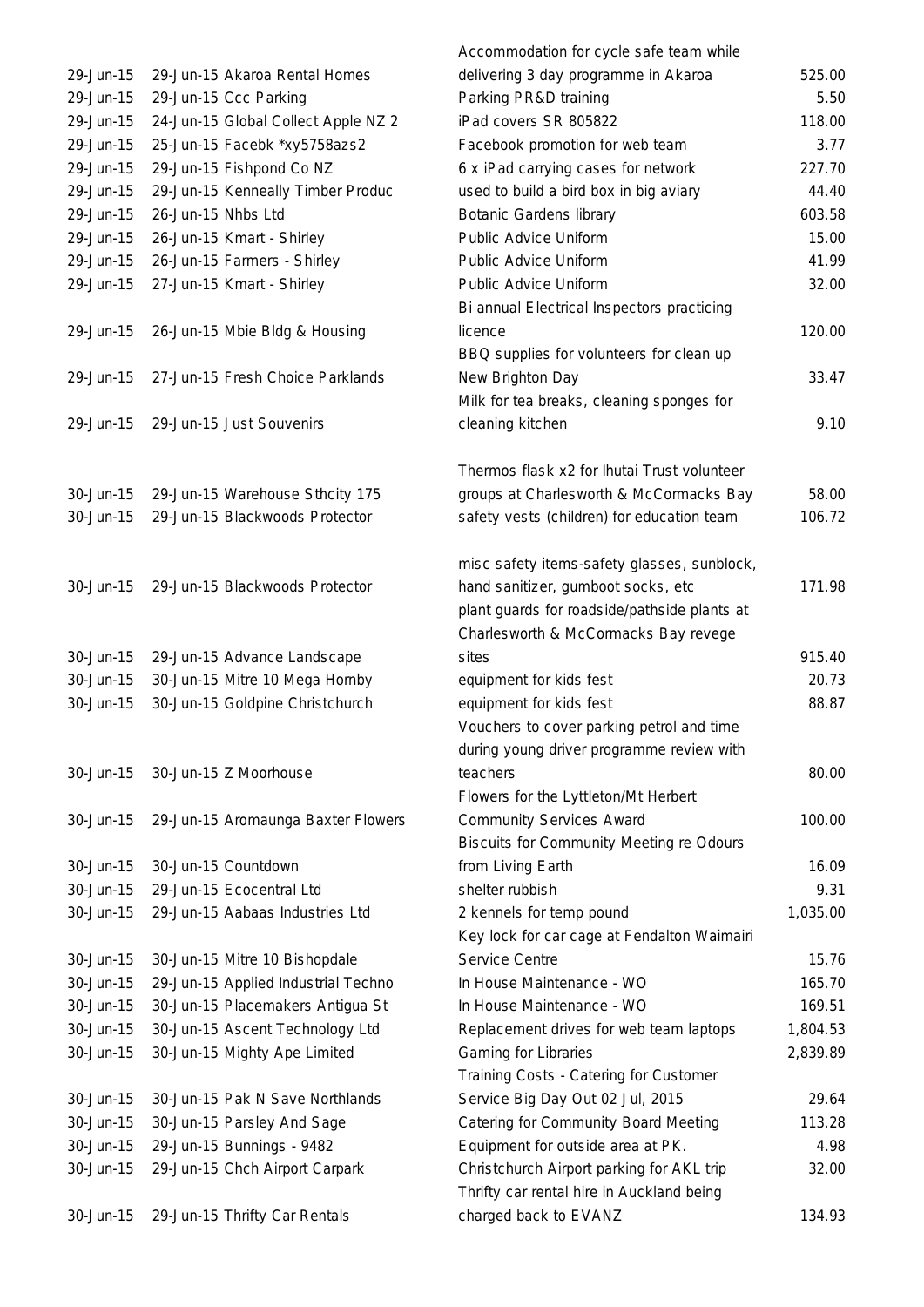| 30-Jun-15  | 30-Jun-15 Ccc Parking            |
|------------|----------------------------------|
| 30-Jun-15  | 29-Jun-15 The Villas             |
| 30-Jun-15  | 29-Jun-15 Computer Dynamics Ltd  |
|            |                                  |
| 30-Jun-15  | 27-Jun-15 Facebook 8mjl686hx2    |
| 30-Jun-15  | 29-Jun-15 Dynamic Gift NZ Ltd    |
| 30-Jun-15  | 30-Jun-15 Pak N Save Wainoni     |
| 30-Jun-15  | 29-Jun-15 Bunnings - 9476        |
|            |                                  |
| 30-Jun-15  | 29-Jun-15 Bishopdale New World   |
| 30-Jun-15  | 29-Jun-15 Parsley And Sage       |
| 30-Jun-15  | 30-Jun-15 New World Halswell     |
| 30-Jun-15  | 30-Jun-15 Mitre 10 Beckenham     |
| 30-Jun-15  | 29-Jun-15 Caltex Hornby          |
|            |                                  |
| 30-Jun-15  | 29-Jun-15 New World Fendalton    |
|            |                                  |
| 30-Jun-15  | 29-Jun-15 Nz Safety Br 21        |
| 30-Jun-15  | 29-Jun-15 Computer Dynamics Ltd  |
| 30-Jun-15  | 30-Jun-15 Mitre 10 Beckenham     |
| 30-Jun-15  | 30-Jun-15 Jaycar Pty Ltd         |
| 30-Jun-15  | 30-Jun-15 Dyers Rd Timber & Bldg |
| 30-Jun-15  | 30-Jun-15 Shq Touchwood Books    |
| 30-Jun-15  | 30-Jun-15 Armstrong Locksmiths   |
| 30-Jun-15  | 29-Jun-15 Boinz                  |
| 30-Jun-15  | 29-Jun-15 Paint & Decor Chch     |
|            |                                  |
|            |                                  |
|            |                                  |
| 30-Jun-15  | 30-Jun-15 Countdown              |
| $1-Jul-15$ | 29-Jun-15 Paknsave Moorhouse     |
| $1-Jul-15$ | 30-Jun-15 Parkhouse Rd Garden    |
|            |                                  |
| $1-Jul-15$ | 30-Jun-15 Ubs Canterbury         |
|            |                                  |
| $1-Jul-15$ | 1-Jul-15 Relish Catering         |
|            |                                  |
| $1-Jul-15$ | 30-Jun-15 Wsl Eastgate           |
|            |                                  |
|            |                                  |
| $1-Jul-15$ | 30-Jun-15 Kolorful Kanvas Ltd    |
| $1-Jul-15$ | 29-Jun-15 George Henry & Co Lt   |
| $1-Jul-15$ | 30-Jun-15 Tyco Flow Control      |
| $1-Jul-15$ | 29-Jun-15 Hootsuite Media Inc.   |
| $1-Jul-15$ | 1-Jul-15 New World South City    |
|            |                                  |
| $1-Jul-15$ | 30-Jun-15 Chch Airport Carpark   |
|            |                                  |
| $1-Jul-15$ | 30-Jun-15 Couplands Bakeries     |
| 1-Jul-15   | 30-Jun-15 Pminz Conferences      |

|            |                                  | Parking at Civic to attend Info Council       |          |
|------------|----------------------------------|-----------------------------------------------|----------|
| 30-Jun-15  | 30-Jun-15 Ccc Parking            | Report Writing training.                      | 6.70     |
| 30-Jun-15  | 29-Jun-15 The Villas             | refreshments for a meeting with Ngai Tahu     | 14.60    |
| 30-Jun-15  | 29-Jun-15 Computer Dynamics Ltd  | Serial adaptor cables                         | 71.88    |
|            |                                  | Wheelie bin & Snap Send Solve Facebook        |          |
| 30-Jun-15  | 27-Jun-15 Facebook 8mjl686hx2    | posts                                         | 46.74    |
| 30-Jun-15  | 29-Jun-15 Dynamic Gift NZ Ltd    | wrist bands for dusk to dawn participants     | 80.50    |
| 30-Jun-15  | 30-Jun-15 Pak N Save Wainoni     | Consumables - Aldwins Courts Celebration      | 44.00    |
| 30-Jun-15  | 29-Jun-15 Bunnings - 9476        | Timber for light show                         | 51.06    |
|            |                                  | Board Funded Photography at Community         |          |
| 30-Jun-15  | 29-Jun-15 Bishopdale New World   | Service Awards                                | 200.00   |
|            |                                  | Christchurch West Melton Water Mgmt Zone      |          |
| 30-Jun-15  | 29-Jun-15 Parsley And Sage       | Committee 25 June 2015 - Catering             | 184.00   |
| 30-Jun-15  | 30-Jun-15 New World Halswell     | Milk for staffroom                            | 4.39     |
| 30-Jun-15  | 30-Jun-15 Mitre 10 Beckenham     | Bow saws, leaf rakes, hoes, garden fork       | 267.69   |
| 30-Jun-15  | 29-Jun-15 Caltex Hornby          | Milk for tearoom                              | 5.20     |
|            |                                  | Flowers for 2015 Community Service /          |          |
| 30-Jun-15  | 29-Jun-15 New World Fendalton    | Youth Service Award recipients                | 79.98    |
|            |                                  | childrens Hi-vis vests for Cycle Safe         |          |
| 30-Jun-15  | 29-Jun-15 Nz Safety Br 21        | programme                                     | 527.15   |
| 30-Jun-15  | 29-Jun-15 Computer Dynamics Ltd  | VGA cables Service Request 806274             | 30.71    |
| 30-Jun-15  | 30-Jun-15 Mitre 10 Beckenham     | tie wire for lantern parade                   | 8.66     |
| 30-Jun-15  | 30-Jun-15 Jaycar Pty Ltd         | led candles for lantern parade                | 88.20    |
| 30-Jun-15  | 30-Jun-15 Dyers Rd Timber & Bldg | Wall anchors & drill bit - shelter renovation | 21.48    |
| 30-Jun-15  | 30-Jun-15 Shq Touchwood Books    | <b>Botanic Gardens library</b>                | 245.99   |
| 30-Jun-15  | 30-Jun-15 Armstrong Locksmiths   | callout to remove key stuck in lock           | 85.00    |
| 30-Jun-15  | 29-Jun-15 Boinz                  | BOINZ Membership to 31 December 2015          | 407.29   |
| 30-Jun-15  | 29-Jun-15 Paint & Decor Chch     | Paint & paintbrushes                          | 972.92   |
|            |                                  | Countdown Colombo Street - Prizes for         |          |
|            |                                  | draw at 2015 Spreydon/Heathcote               |          |
| 30-Jun-15  | 30-Jun-15 Countdown              | Community Service & Youth Serv *              | 11.98    |
| $1-Jul-15$ | 29-Jun-15 Paknsave Moorhouse     | Independent Hearings Panel meeting            | 197.45   |
| 1-Jul-15   | 30-Jun-15 Parkhouse Rd Garden    | pea straw for kids fest                       | 9.90     |
|            |                                  | Reference book on NZ insects for Vic Park     |          |
| $1-Jul-15$ | 30-Jun-15 Ubs Canterbury         | HQ library and school group education         | 35.00    |
|            |                                  | Spreydon Heathcote Community Board            |          |
| $1-Jul-15$ | 1-Jul-15 Relish Catering         | Catering for meeting                          | 146.52   |
|            |                                  | Clip Board for use at Community Service       |          |
| $1-Jul-15$ | 30-Jun-15 Wsl Eastgate           | Awards                                        | 6.00     |
|            |                                  | Replacement of covers on two large vinyl      |          |
|            |                                  | covered dice and replacement of vinyl         |          |
| $1-Jul-15$ | 30-Jun-15 Kolorful Kanvas Ltd    | chess mat (large piec *                       | 1,322.50 |
| $1-Jul-15$ | 29-Jun-15 George Henry & Co Lt   | In House Maintenance - WO                     | 160.95   |
| 1-Jul-15   | 30-Jun-15 Tyco Flow Control      | In House Maintenance - WO                     | 358.58   |
| 1-Jul-15   | 29-Jun-15 Hootsuite Media Inc.   | hootsuite licence                             | 114.51   |
| 1-Jul-15   | 1-Jul-15 New World South City    | Milk for Carlyle staff room                   | 4.30     |
|            |                                  | Airport Parking for Wellington trip -         |          |
| $1-Jul-15$ | 30-Jun-15 Chch Airport Carpark   | Insurance & CLANZ meeting                     | 25.00    |
|            |                                  | Training Costs - Catering for Customer        |          |
| $1-Jul-15$ | 30-Jun-15 Couplands Bakeries     | Service Big Day Out 02 Jul, 2015              | 11.68    |
| 1-Jul-15   | 30-Jun-15 Pminz Conferences      | PMI Conference                                | 1,125.00 |
| $1-Jul-15$ | 30-Jun-15 Pminz Conferences      | PMI Conference                                | 1,125.00 |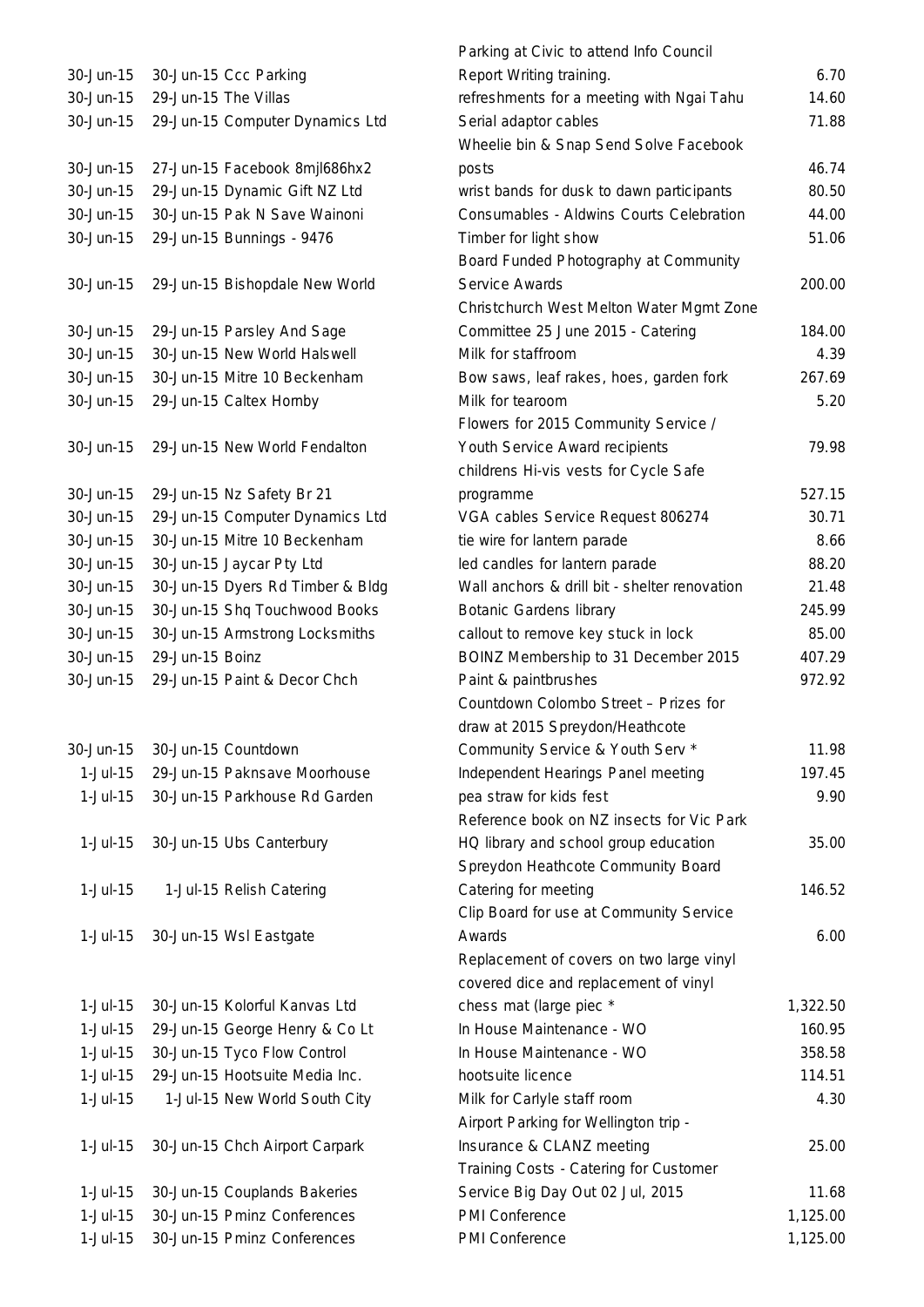| $1-Jul-15$  | 29-Jun-15 Surveymonkey.Com          | Survey Monkey Monthly subscription          | 39.18    |
|-------------|-------------------------------------|---------------------------------------------|----------|
| $1-Jul-15$  | 29-Jun-15 Facebk *42ue68ecr2        | KidsFest Facebook posts                     | 52.84    |
|             |                                     |                                             |          |
| $1-Jul-15$  | 30-Jun-15 Warehouse Sthcity 175     | Books & crayons for KidsFest competitions   | 476.94   |
| $1-Jul-15$  | 30-Jun-15 Hydraquip                 | Part for waterblaster                       | 159.90   |
| $1-Jul-15$  | 1-Jul-15 Spotlight Stores NZ Ltd    | Craft supplies                              | 56.95    |
| $1-Jul-15$  | 30-Jun-15 Project Plus              | Project Mngmnt Course                       | 681.95   |
| $1-Jul-15$  | 1-Jul-15 Ccc Parking                | Parking while at a meeting at Civic         | 6.70     |
| $1-Jul-15$  | 30-Jun-15 Mad Butcher Ferry Road    | Consumables - Aldwins Courts Celebration    | 20.92    |
| $1-Jul-15$  | 30-Jun-15 Ministry Of Justice       | Attachment order to recover debt            | 50.00    |
| $1-Jul-15$  | 30-Jun-15 Couplands Bakeries        | Consumables - Aldwins Courts Celebration    | 51.54    |
| $1-Jul-15$  | 1-Jul-15 Bivouac Tower Junction     | PPE footbed for work boots                  | 49.90    |
|             |                                     | Bubble mixture for Babytime preschool       |          |
| $1-Jul-15$  | 1-Jul-15 Balloon Art & Gifts        | programmes session delivery                 | 99.50    |
|             |                                     | <b>Burwood Pegasus Community Network</b>    |          |
| $1-Jul-15$  | 30-Jun-15 Couplands Bakeries        | Meeting                                     | 71.90    |
| $1-Jul-15$  | 1-Jul-15 Site Safe                  | Site Safe Civil Passport                    | 60.38    |
| $1-Jul-15$  | 1-Jul-15 Shirley Service Centre     | CCC parking vouchers                        | 46.50    |
| $1-Jul-15$  | 1-Jul-15 Placemakers Riccarton      | rate handles, drillbit set, jigsaw blades   | 91.47    |
| 1-Jul-15    | 1-Jul-15 Placemakers Cranford St    | Gumboots for Van 765                        | 94.99    |
|             |                                     | Corp gifts-6 framed art, 9 business card    |          |
| $1-Jul-15$  | 30-Jun-15 Madinz NZ Catalogue       | holders, 10 tie bars, 2 decorative plates   | 1,150.00 |
| $1-Jul-15$  | 30-Jun-15 Couplands Bakeries        | volunteer exp-food for volunteer planting   | 105.50   |
|             |                                     | 2 x loppers and box of dazzle for track     |          |
| $1-Jul-15$  | 1-Jul-15 Mitre 10 Beckenham         | marking                                     | 265.66   |
|             |                                     | 10 new grubbers for volunteers working on   |          |
| $1-Jul-15$  | 1-Jul-15 Mitre 10 Beckenham         | tracks                                      | 575.00   |
|             |                                     | 10 grubbers for general track work and      |          |
| $1-Jul-15$  | 1-Jul-15 Mitre 10 Beckenham         | volunteer use                               | 587.00   |
| 1-Jul-15    | 1-Jul-15 Caltex Redwood             | milk for staffroom                          | 9.00     |
|             |                                     | Adata Premier SDHC Card, 16GB, Class 10,    |          |
|             |                                     | UHS-I Memory cards for Te Hapua: Halswell   |          |
| $1-Jul-15$  | 30-Jun-15 Ascent Technology Ltd     | Centre BrightSign *                         | 253.72   |
| $1-Jul-15$  | 30-Jun-15 Wairere Nursery           | Roses, sections D and A+                    | 597.62   |
|             |                                     | Purchase of CDs for photographs of 2015     |          |
|             |                                     | Riccarton/Wigram Community Service          |          |
| $1-Jul-15$  | 30-Jun-15 Wsl Papanui               | Award recipients                            | 17.55    |
|             |                                     | Riccarton Park - deposit towards venue hire |          |
|             |                                     | and catering charges for 2015               |          |
| $1-Jul-15$  | 30-Jun-15 Riccarton Park Function C | Riccarton/Wigram Community *                | 1,700.00 |
|             |                                     | Instrument for plotting on site for         |          |
| $1$ -Jul-15 | 30-Jun-15 Noel Leeming 12           | <b>Enforcement Team</b>                     | 204.25   |
|             |                                     | Tablet for Enforcement Team to trial for    |          |
| $1-Jul-15$  | 30-Jun-15 Noel Leeming 12           | enforcement                                 | 905.71   |
| $1-Jul-15$  | 1-Jul-15 Fresh Choice Parklands     | <b>PK Milk</b>                              | 5.74     |
| $1-Jul-15$  | 30-Jun-15 Mbie Bldg & Housing       | <b>Electrical Practicing Licence</b>        | 120.00   |
| $1-Jul-15$  | 1-Jul-15 Auckland Co Op Taxis       | taxi for meeting in Auckland                | 76.30    |
| $1-Jul-15$  | 30-Jun-15 Institute Of Directo      | Attendance at On the Radar 20/7/15          | 35.00    |
| $1-Jul-15$  | 30-Jun-15 Institute Of Directo      | Attendance at SME function 3/8/2015         | 55.00    |
|             |                                     | Three copies of 'Who Moved my Cheese' -     |          |
| $1-Jul-15$  | 1-Jul-15 Paper Plus                 | team member development/engagement.         | 74.97    |
| 1-Jul-15    | 1-Jul-15 New World Northwood        | Cream and milk                              | 4.67     |
|             |                                     |                                             |          |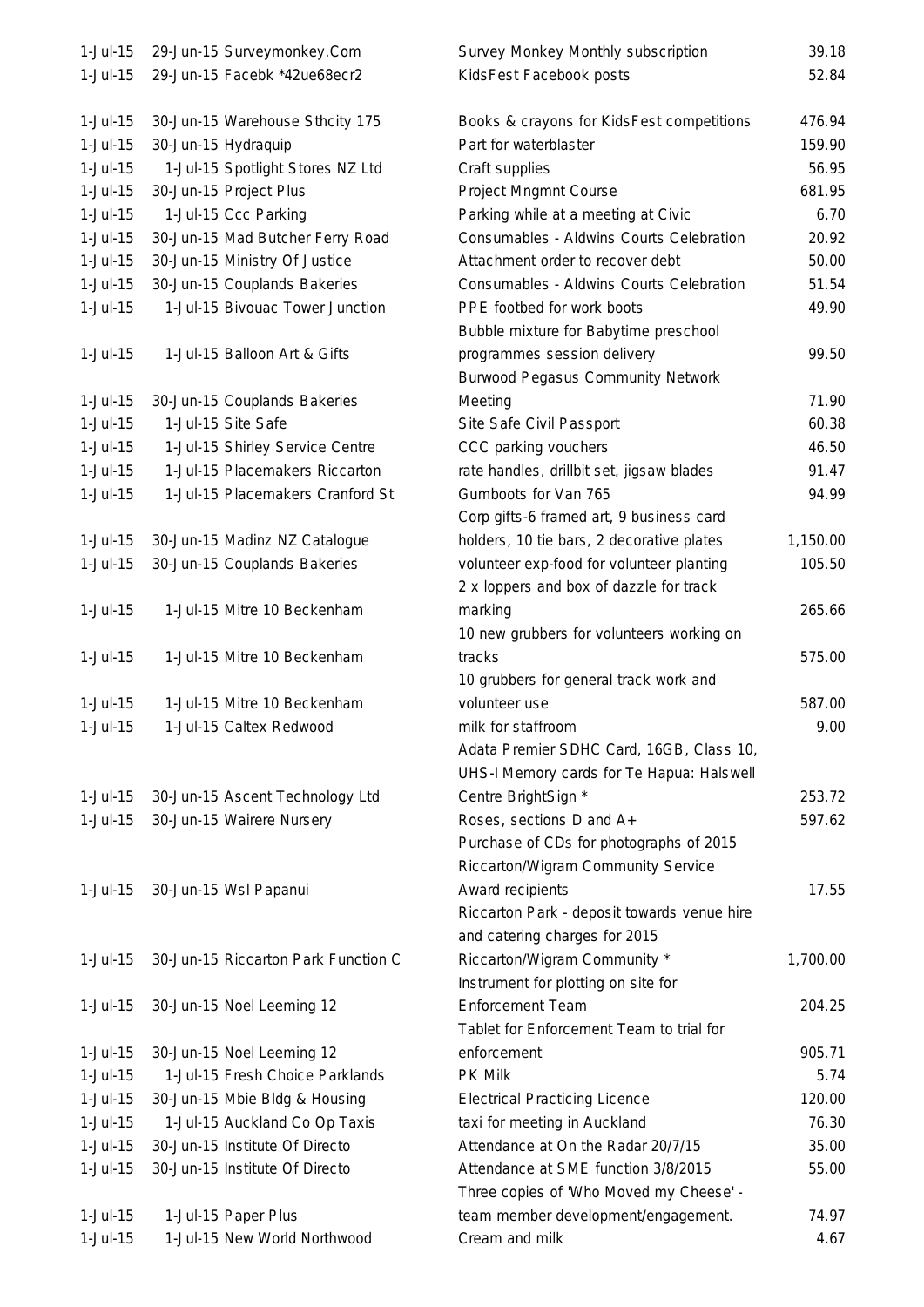| $1-Jul-15$                | 29-Jun-15 Skr*abebooks.Co 3h4ndq | Library book                                                  | 171.88 |
|---------------------------|----------------------------------|---------------------------------------------------------------|--------|
|                           |                                  | Oderings - plastic saucers for recipients'                    |        |
|                           |                                  | flower oases at 2015 Spreydon/Heathcote                       |        |
| $1-Jul-15$                | 30-Jun-15 Oderings Nurseries     | Community Service *                                           | 15.80  |
|                           |                                  | Westfield voucher as payment for                              |        |
|                           |                                  | photographer at 2015 Spreydon/Heathcote                       |        |
| $1-Jul-15$                | 30-Jun-15 Westfield Gift Voucher | Community S <sup>*</sup>                                      | 120.00 |
|                           |                                  | Fendalton New World Florist - Flowers for                     |        |
|                           |                                  | 2015 Spreydon/Heathcote Community                             |        |
| $1-Jul-15$                | 30-Jun-15 New World Fendalton    | Service & Youth Service *                                     | 189.79 |
|                           |                                  | Westfield vouchers as gifts for recipients of                 |        |
|                           |                                  | 2015 Spreydon/Heathcote Community                             |        |
| $1-Jul-15$                | 30-Jun-15 Westfield Gift Voucher | Service & Youth Serv *                                        | 770.00 |
|                           |                                  | Spreydon Heathcote Community Board -                          |        |
| $2$ -Jul-15               | 2-Jul-15 Countdown               | recognition of NGO service                                    | 194.27 |
| $2$ -Jul-15               | 2-Jul-15 Chch City Council Civic | Parking Coupons                                               | 139.50 |
| $2$ -Jul-15               | 2-Jul-15 Mrc Transmark Limited   | In House Maintenance - WO                                     | 75.30  |
| $2$ -Jul-15               | 1-Jul-15 Dick Smith Electroni    |                                                               | 499.00 |
|                           |                                  | Linwood replacement TV - gaming<br>nuts and bolts for toolkit | 10.59  |
| $2$ -Jul-15<br>$2-Jul-15$ | 1-Jul-15 Bunnings - 9476         |                                                               |        |
|                           | 1-Jul-15 Kmart - Riccarton       | New tumbletimes gear                                          | 251.00 |
|                           |                                  | Training Costs - Catering for Customer                        |        |
| $2$ -Jul-15               | 1-Jul-15 Couplands Bakeries      | Service Big Day Out 02 Jul, 2015                              | 5.69   |
|                           |                                  | Training Costs - Catering for Customer                        |        |
| $2$ -Jul-15               | 1-Jul-15 The Naked Baker Ltd     | Service Big Day Out 02 Jul, 2015                              | 80.50  |
| $2$ -Jul-15               | 1-Jul-15 Ross Galt Lock & Key    | master key                                                    | 60.00  |
| $2$ -Jul-15               | 1-Jul-15 Bunnings - 9482         | kitchen repairs/window repairs                                | 109.77 |
| $2$ -Jul-15               | 2-Jul-15 Parsley And Sage        | <b>Catering for Community Board Meeting</b>                   | 54.63  |
| $2$ -Jul-15               | 2-Jul-15 Fendalton Service Ctr   | Parking Coupons                                               | 62.00  |
|                           |                                  | Parking for meetings - please note I am                       |        |
|                           |                                  | unable to find the receipt for this - please let              |        |
| $2$ -Jul-15               | 1-Jul-15 Wilson Parking          | me know wha *                                                 | 12.60  |
| $2$ -Jul-15               | 30-Jun-15 Fiddlesticks           | Business meeting - Refreshments                               | 17.60  |
|                           |                                  | inadvertent use of council credit card - to be                |        |
| $2$ -Jul-15               | 2-Jul-15 New World Stanmore      | refunded                                                      | 11.99  |
| $2$ -Jul-15               | 2-Jul-15 Robert Harris Cafe      | Business meeting, refreshments                                | 14.80  |
|                           |                                  | inadvertent use of council credit card - to be                |        |
| $2$ -Jul-15               | 2-Jul-15 New World Stanmore      | refunded                                                      | 77.39  |
| $2$ -Jul-15               | 18-Jun-15 Teamviewer 72          | Teamviewer 2 workstation licences                             | 338.00 |
| $2$ -Jul-15               | 1-Jul-15 Createsend.Com Ema      | Rec & Sport Welcome email                                     | 7.81   |
| $2$ -Jul-15               | 2-Jul-15 Gardenmakers            | Dump fees jun 2015                                            | 926.60 |
| $2$ -Jul-15               | 2-Jul-15 Lotsa Goodies           | craft gear for dusk to dawn                                   | 30.00  |
| $2$ -Jul-15               | 30-Jun-15 Box.Com UK Ltd Usd     | Box software sub Jun 15                                       | 68.21  |
|                           |                                  | Catering for Spread the Word workshop - will                  |        |
| $2$ -Jul-15               | 2-Jul-15 Relish Catering         | upload receipt by Thursday 23 July                            | 200.39 |
| $2$ -Jul-15               | 1-Jul-15 Companies Office Iponz  | Tenancy Tribunal application                                  | 20.44  |
| $2$ -Jul-15               | 1-Jul-15 Ministry Of Justice     | Attachment order to recover debt                              | 50.00  |
| $2$ -Jul-15               | 2-Jul-15 James Bull & Co         | x6 H KEYS Security key                                        | 117.30 |
|                           |                                  | Replace broken lock on storage door-                          |        |
| $2$ -Jul-15               | 1-Jul-15 Ross Galt Lock & Key    | Carlyle St                                                    | 144.10 |
| $2$ -Jul-15               | 1-Jul-15 Blackwoods Protector    | 800665867                                                     | 192.54 |
| 2-Jul-15                  | 1-Jul-15 Rex Wheels & Castors    | Collapsible Hand trolley for moving crates                    | 295.80 |
|                           |                                  |                                                               |        |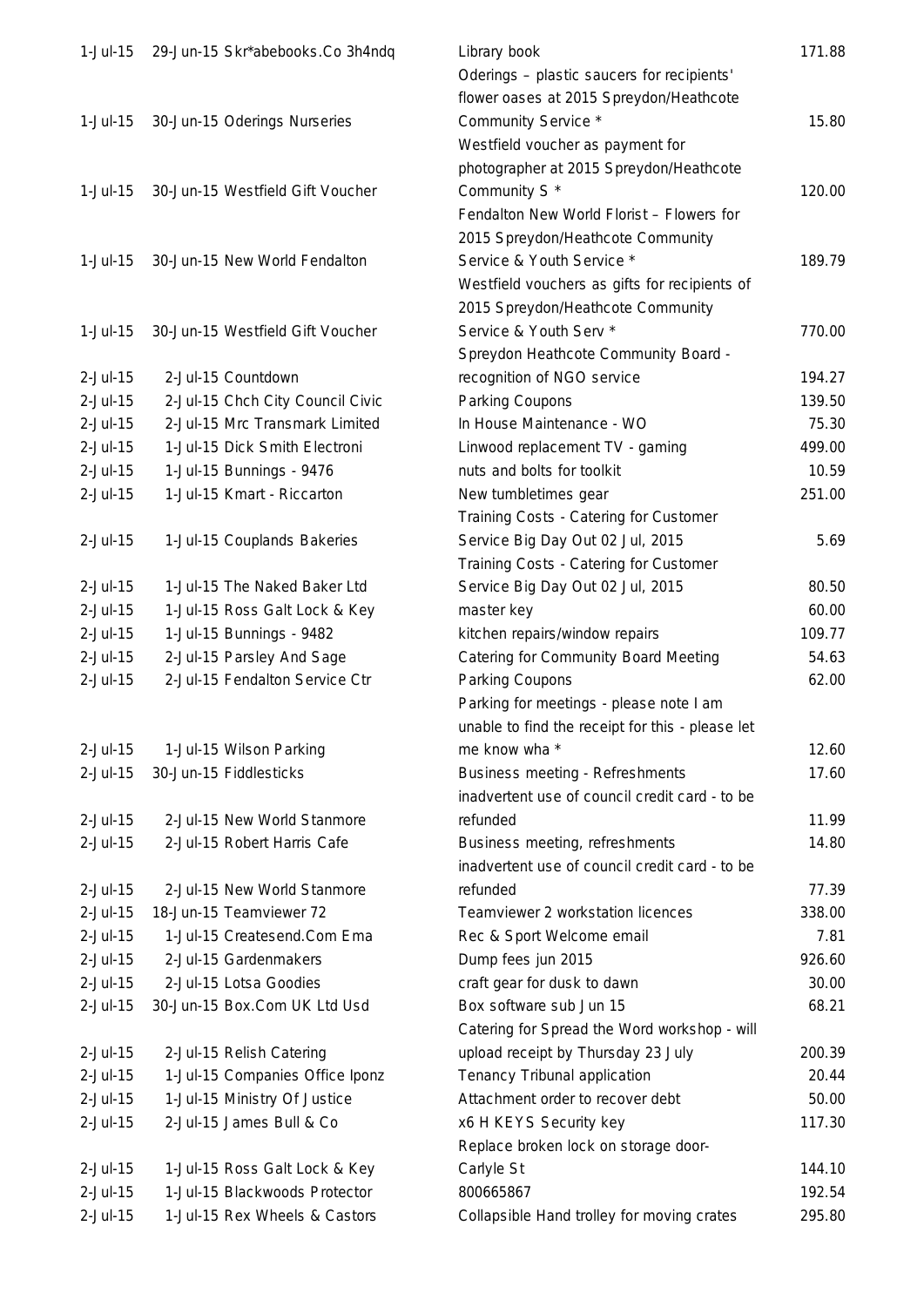| $2$ -Jul-15     |                    | 2-Jul-15 Briscoes Northlands       |
|-----------------|--------------------|------------------------------------|
| $2$ -Jul-15     |                    | 2-Jul-15 Countdown                 |
| $2$ -Jul-15     |                    | 2-Jul-15 Fendalton Service Ctr     |
| $2$ -Jul-15     |                    | 2-Jul-15 Site Safe                 |
| $2$ -Jul-15     |                    | 1-Jul-15 Computaleta Services      |
| $2$ -Jul-15     |                    | 30-Jun-15 Paypal *nationaldig      |
| $2$ -Jul-15     |                    | 1-Jul-15 New World Fendalton       |
| $2$ -Jul-15     |                    | 1-Jul-15 Countdown Online Shopping |
| $2$ -Jul-15     |                    | 1-Jul-15 Mainland Fasteners Ltd    |
| $2$ -Jul-15     |                    | 2-Jul-15 Safestore Container       |
| $2$ -Jul-15     |                    | 2-Jul-15 Countdown                 |
| $2$ -Jul-15     |                    | 2-Jul-15 Ccc Parking               |
|                 |                    |                                    |
| $2 -$ Jul-15    |                    | 1-Jul-15 Kennards Hire Chch        |
| $2$ -Jul-15     |                    | 30-Jun-15 Celebration Centre M/o   |
| $2$ -Jul-15     |                    | 30-Jun-15 Celebration Centre M/o   |
| $2$ -Jul-15     |                    | 1-Jul-15 Filecorp NZ Limited       |
|                 |                    |                                    |
| $2$ -Jul-15     |                    | 1-Jul-15 Bishopdale New World      |
| $2$ -Jul-15     |                    | 1-Jul-15 St Pierres Northlands     |
| $2$ -Jul-15     |                    | 2-Jul-15 Mitre 10 Beckenham        |
|                 |                    |                                    |
| $2$ -Jul-15     |                    | 30-Jun-15 Amazon Mktplace Pmts     |
| 2-Jul-15        |                    | 30-Jun-15 Amazon Mktplace Pmts     |
| $2$ -Jul-15     |                    | 30-Jun-15 Amazon Mktplace Pmts     |
| $2$ -Jul-15     |                    | 2-Jul-15 Dyers Rd Timber & Bldg    |
| $2$ -Jul-15     | 30-Jun-15 Nhbs Ltd |                                    |
|                 |                    |                                    |
| $2$ -Jul-15     |                    | 1-Jul-15 Couplands Bakeries        |
| $2$ -Jul-15     |                    | 30-Jun-15 Amazon Mktplace Pmts     |
|                 |                    |                                    |
| $2$ -Jul-15     |                    | 1-Jul-15 Couplands Bakeries        |
| $3$ -Jul-15     |                    | 2-Jul-15 Relish Catering           |
| $3-Jul-15$      |                    | 2-Jul-15 Blacks Fasteners Lt       |
| $3-Jul-15$      |                    | 2-Jul-15 Altex Coatings            |
| $3-Jul-15$      |                    | 2-Jul-15 Blacks Fasteners Lt       |
| $3 -$ Jul $-15$ |                    | 3-Jul-15 Mighty Ape Limited        |
| $3-Jul-15$      |                    | 3-Jul-15 Briscoes Riccarton        |
| $3-Jul-15$      |                    | 1-Jul-15 Fulcrumapp.Com            |
| $3-Jul-15$      |                    | 2-Jul-15 Bp Connect Marshlands     |
| $3-Jul-15$      |                    | 2-Jul-15 Bunnings - 9482           |
| 3-Jul-15        |                    | 3-Jul-15 Mitre 10 Beckenham        |

|          |                                    | Community Service Awards - Board Funded       |        |
|----------|------------------------------------|-----------------------------------------------|--------|
| 2-Jul-15 | 2-Jul-15 Briscoes Northlands       | frames for certificates                       | 99.16  |
|          |                                    | Community Service Awards - Board Funded -     |        |
| 2-Jul-15 | 2-Jul-15 Countdown                 | gifts for recipients                          | 203.91 |
|          |                                    | Parking Coupons for Governance Team at        |        |
| 2-Jul-15 | 2-Jul-15 Fendalton Service Ctr     | Fendalton                                     | 62.00  |
| 2-Jul-15 | 2-Jul-15 Site Safe                 | Site Safe Civil Passport                      | 60.38  |
|          |                                    | Purchase of blue sticker material to go on to |        |
| 2-Jul-15 | 1-Jul-15 Computaleta Services      | parking meters.                               | 115.44 |
| 2-Jul-15 | 30-Jun-15 Paypal *nationaldig      | NDF annual membership fee                     | 100.00 |
|          |                                    | Biscuits for several meetings with external   |        |
| 2-Jul-15 | 1-Jul-15 New World Fendalton       | guests and visitors                           | 12.95  |
| 2-Jul-15 | 1-Jul-15 Countdown Online Shopping | Council and Committee Meeting biscuits.       | 153.88 |
| 2-Jul-15 | 1-Jul-15 Mainland Fasteners Ltd    | jetscrews                                     | 18.40  |
|          |                                    | Storage facility costs for overflow shop      |        |
| 2-Jul-15 | 2-Jul-15 Safestore Container       | merchandise, storing tools & equipment.       | 416.00 |
| 2-Jul-15 | 2-Jul-15 Countdown                 | Handwash and Dettol refill                    | 19.49  |
| 2-Jul-15 | 2-Jul-15 Ccc Parking               | Parking for CCC meeting                       | 6.70   |
|          |                                    | Plate Compactor Hire Vic Park Dog Park        |        |
| 2-Jul-15 | 1-Jul-15 Kennards Hire Chch        | tracks                                        | 127.50 |
| 2-Jul-15 | 30-Jun-15 Celebration Centre M/o   | <b>Strategy Planning / Consultants</b>        | 144.50 |
| 2-Jul-15 | 30-Jun-15 Celebration Centre M/o   | Team Building/Strategy Planning               | 828.00 |
| 2-Jul-15 | 1-Jul-15 Filecorp NZ Limited       | Files for legal services                      | 112.70 |
|          |                                    | For Shirley/Papanui Community Board           |        |
| 2-Jul-15 | 1-Jul-15 Bishopdale New World      | meeting 1 July 2015.                          | 29.69  |
|          |                                    | For Shirley/Papanui Community Board           |        |
| 2-Jul-15 | 1-Jul-15 St Pierres Northlands     | meeting 1 July 2015.                          | 33.70  |
| 2-Jul-15 | 2-Jul-15 Mitre 10 Beckenham        | 7mm ring spanners for 3D printer kits         | 15.96  |
|          |                                    | <b>Costume Elements for KidsFest Show</b>     |        |
| 2-Jul-15 | 30-Jun-15 Amazon Mktplace Pmts     | Whats the Matter                              | 115.42 |
|          |                                    | <b>Costume Elements for KidsFest Show</b>     |        |
| 2-Jul-15 | 30-Jun-15 Amazon Mktplace Pmts     | Whats the Matter                              | 119.66 |
|          |                                    | Costume Elements for KidsFest Show            |        |
| 2-Jul-15 | 30-Jun-15 Amazon Mktplace Pmts     | Whats the Matter                              | 180.29 |
| 2-Jul-15 | 2-Jul-15 Dyers Rd Timber & Bldg    | 1kg bundle of tie wires - shelter renovation  | 7.65   |
| 2-Jul-15 |                                    |                                               | 207.99 |
|          | 30-Jun-15 Nhbs Ltd                 | <b>Botanic Gardens library</b>                |        |
| 2-Jul-15 | 1-Jul-15 Couplands Bakeries        | White bread and milk for onsale in the dairy  | 18.15  |
| 2-Jul-15 | 30-Jun-15 Amazon Mktplace Pmts     | Library book                                  | 63.73  |
|          |                                    | Catering for Child & Youth Network Meeting    |        |
| 2-Jul-15 |                                    | - Wednesday 1 July 2015.                      | 7.00   |
|          | 1-Jul-15 Couplands Bakeries        | Catering for Hagley/Ferrymead Community       |        |
|          |                                    | <b>Board</b>                                  | 101.20 |
| 3-Jul-15 | 2-Jul-15 Relish Catering           |                                               |        |
| 3-Jul-15 | 2-Jul-15 Blacks Fasteners Lt       | In House Maintenance - WO                     | 138.79 |
| 3-Jul-15 | 2-Jul-15 Altex Coatings            | In House Maintenance - WO                     | 163.83 |
| 3-Jul-15 | 2-Jul-15 Blacks Fasteners Lt       | Workshop Stock & WO Transactions              | 313.63 |
| 3-Jul-15 | 3-Jul-15 Mighty Ape Limited        | Gaming for Libraries                          | 579.00 |
| 3-Jul-15 | 3-Jul-15 Briscoes Riccarton        | Towels for hire                               | 149.94 |
| 3-Jul-15 | 1-Jul-15 Fulcrumapp.Com            | Supply of data capture too CWW assets.        | 150.46 |
| 3-Jul-15 | 2-Jul-15 Bp Connect Marshlands     | diesel for ute                                | 51.44  |
| 3-Jul-15 | 2-Jul-15 Bunnings - 9482           | hardware for fixing window cabin              | 102.73 |
| 3-Jul-15 | 3-Jul-15 Mitre 10 Beckenham        | silicone spray to lubricate sticky locks      | 29.44  |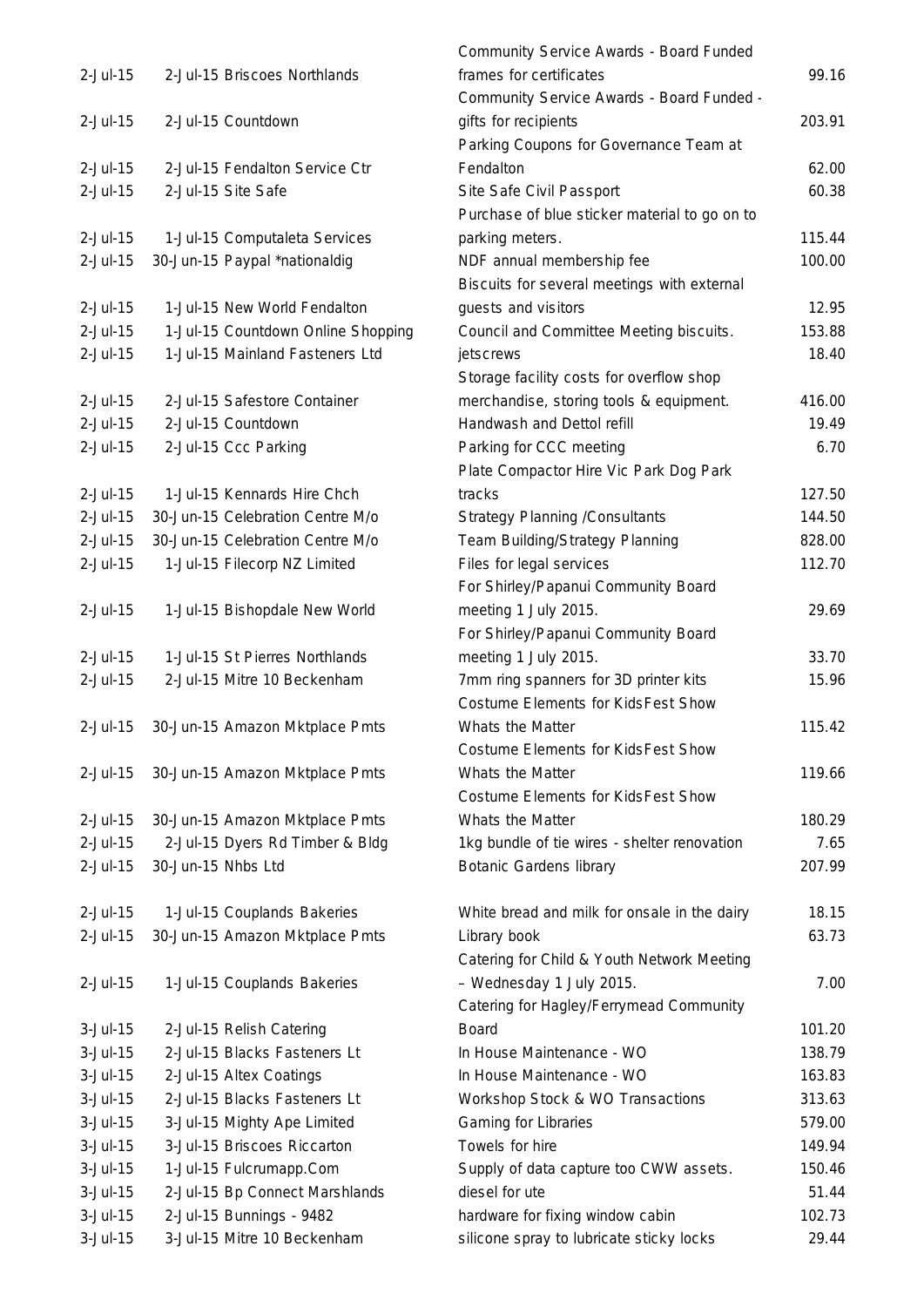|             |                                    | Groceries for volunteer mountain bike track    |           |
|-------------|------------------------------------|------------------------------------------------|-----------|
| $3$ -Jul-15 | 3-Jul-15 Countdown                 | maintenance day                                | 263.59    |
| $3-Jul-15$  | 3-Jul-15 Briscoes Northlands       | Staff room crockery                            | 96.59     |
|             |                                    | inadvertent use of council credit card - to be |           |
| $3-Jul-15$  | 3-Jul-15 Z Linwood                 | refunded                                       | 40.00     |
| $3-Jul-15$  | 3-Jul-15 Ccc Parking               | Unloading at Museum - parking                  | 6.70      |
|             |                                    | Snap, Send, Save & Wheelie bin Facebook        |           |
| $3-Jul-15$  | 1-Jul-15 Facebook B6f628shx2       | posts                                          | 40.31     |
| $3-Jul-15$  | 1-Jul-15 Facebk *lghr78ncr2        | KidsFest Facebook posts                        | 61.89     |
| $3-Jul-15$  | 2-Jul-15 Createsend.Com Ema        | Cycle ways email                               | 35.10     |
| $3-Jul-15$  | 2-Jul-15 Createsend.Com Ema        | Jellie Park Car Park break-ins email           | 64.47     |
| $3-Jul-15$  | 2-Jul-15 Warehouse Ricton 220      | Accessories for opening ceremony               | 11.25     |
| $3-Jul-15$  | 2-Jul-15 Ballinger Hunting         | Tying Material for plant display               | 39.98     |
| $3$ -Jul-15 | 3-Jul-15 Briscoes Chch Salisbury   | <b>Batteries for Playaways</b>                 | 16.79     |
| $3-Jul-15$  | 2-Jul-15 Warehouse Nthinds 120     | dusk to dawn red duct tape                     | 10.00     |
| $3-Jul-15$  | 2-Jul-15 Warehouse Nthinds 120     | art gear Dusk to Dawn                          | 20.49     |
| $3-Jul-15$  | 2-Jul-15 Wsl Papanui               | prizes Dusk to dawn                            | 37.91     |
| $3-Jul-15$  | 30-Jun-15 Goformz                  | GoFormz sub Jun 15 Health Licensing            | 95.75     |
| $3-Jul-15$  | 2-Jul-15 Companies Office Iponz    | Tenancy Tribunal application                   | 20.44     |
| $3$ -Jul-15 | 2-Jul-15 Companies Office Iponz    | Tenancy Tribunal application                   | 20.44     |
| $3-Jul-15$  | 2-Jul-15 Ministry Of Justice       | Attachment order to recover debt               | 50.00     |
| $3$ -Jul-15 | 2-Jul-15 Kens Cameras & Video      | Scan for Lift Handbook                         | 35.00     |
| $3-Jul-15$  | 2-Jul-15 Stihl Shop Northwood      | Groynes chainsaws chains oil files etc         | 482.08    |
|             |                                    | Catering for Combined Community Board          |           |
| $3-Jul-15$  | 2-Jul-15 Relish Catering           | Seminar                                        | 248.98    |
| $3-Jul-15$  | 3-Jul-15 Site Safe                 | Site Safe Civil Passport                       | 60.38     |
| $3-Jul-15$  | 3-Jul-15 Site Safe                 | Site Safe Civil Passport                       | 60.38     |
| $3-Jul-15$  | 3-Jul-15 Site Safe                 | Site Safe Civil Passport                       | 60.38     |
| $3-Jul-15$  | 3-Jul-15 Site Safe                 | Site Safe Civil Passport                       | 60.38     |
| $3-Jul-15$  | 3-Jul-15 Site Safe                 | Site Safe Civil Passport                       | 60.38     |
| $3-Jul-15$  | 3-Jul-15 Site Safe                 | Site Safe Civil Passport                       | 60.38     |
| $3-Jul-15$  | 3-Jul-15 Site Safe                 | Site Safe Civil Passport                       | 60.38     |
| $3-Jul-15$  | 3-Jul-15 Site Safe                 | Site Safe Civil Passport                       | 60.38     |
| $3-Jul-15$  | 3-Jul-15 Site Safe                 | Site Safe Civil Passport                       | 60.38     |
| $3-Jul-15$  | 3-Jul-15 Site Safe                 | Site Safe Civil Passport                       | 60.38     |
| $3-Jul-15$  | 3-Jul-15 Site Safe                 | Site Safe Civil Passport                       | 60.38     |
| 3-Jul-15    | 3-Jul-15 Site Safe                 | Site Safe Civil Passport                       | 60.38     |
| $3-Jul-15$  | 3-Jul-15 Site Safe                 | Site Safe Civil Passport                       | 60.38     |
| $3-Jul-15$  | 3-Jul-15 Site Safe                 | Site Safe Civil Passport                       | 60.38     |
| $3-Jul-15$  | 3-Jul-15 Site Safe                 | Site Safe Civil Passport                       | 60.38     |
| $3-Jul-15$  | 3-Jul-15 Freshchoice Barrington    | items for smell machine in Southern Centre     | 15.76     |
| $3-Jul-15$  | 2-Jul-15 Nzrc Online Shop          | AED on site Signage                            | 57.95     |
| $3-Jul-15$  | 2-Jul-15 Unichem Eastgate Pharmacy | Paranet gauze                                  | 24.98     |
| $3-Jul-15$  | 2-Jul-15 Blackwoods Protector      | new work boots/socks                           | 214.29    |
| $3-Jul-15$  | 2-Jul-15 Noel Leeming 12           | samsung fridge for Victoria Park tearoom       | 1,050.00  |
| $3-Jul-15$  | 2-Jul-15 Century Yuasa Battery     | Lead acid battery for use with noise meters    | 65.00     |
| $3-Jul-15$  | 3-Jul-15 Larson Juhl               | Credit Voucher                                 | $-750.27$ |
| 3-Jul-15    | 3-Jul-15 Larson Juhl               | Archival card for matting collection works     | 750.27    |
|             |                                    | Parking while travelling for meeting in        |           |
| $3-Jul-15$  | 2-Jul-15 Chch Airport Carpark      | Auckland                                       | 50.00     |
|             |                                    |                                                |           |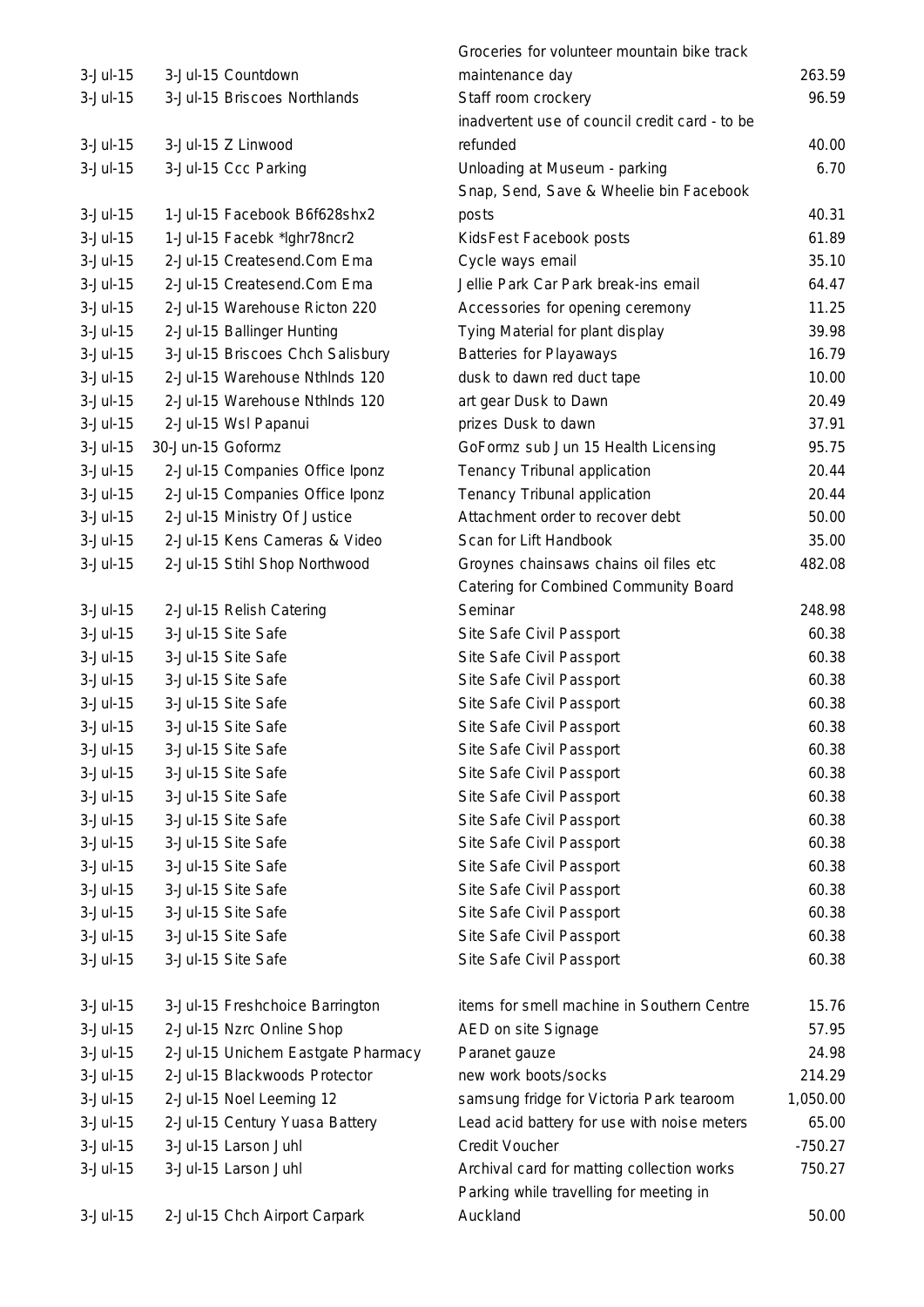| $3-Jul-15$      | 3-Jul-15 Lotsa Goodies             |
|-----------------|------------------------------------|
| $3-Jul-15$      | 3-Jul-15 Papanui Service Centre    |
|                 |                                    |
|                 |                                    |
| $3-Jul-15$      | 3-Jul-15 Pak N Save Northlands     |
|                 |                                    |
| $3-Jul-15$      | 30-Jun-15 Paypal *teachergami      |
| $3-Jul-15$      | 2-Jul-15 Bunnings - 9482           |
|                 |                                    |
| $3-Jul-15$      | 2-Jul-15 Seekom                    |
| $3-Jul-15$      | 3-Jul-15 Canterbury Cheesemonger   |
|                 |                                    |
| $6$ -Jul-15     | 6-Jul-15 Mitre 10 Beckenham        |
|                 |                                    |
| $6$ -Jul-15     |                                    |
|                 | 2-Jul-15 Lone Star Manchester      |
| $6$ -Jul-15     | 4-Jul-15 Jaycar Pty Ltd            |
| $6$ -Jul-15     | 3-Jul-15 Aabaas Industries Ltd     |
| $6$ -Jul-15     | 6-Jul-15 Ferrymead Mitre 10 Mega   |
| $6$ -Jul-15     | 3-Jul-15 Saecowilson - Christch    |
| $6$ -Jul-15     | 3-Jul-15 Saecowilson - Christch    |
| $6$ -Jul-15     | 6-Jul-15 Avon Framing Supplies     |
| $6$ -Jul-15     | 4-Jul-15 Happy Feet Brighton       |
|                 |                                    |
| $6$ -Jul-15     | 4-Jul-15 Formassembly.Com          |
| $6$ -Jul-15     | 3-Jul-15 Blackwoods Protector      |
| $6$ -Jul-15     | 6-Jul-15 Lincraft NZ Limited       |
|                 |                                    |
| $6$ -Jul-15     | 3-Jul-15 Boulevard Cafe & Bar      |
|                 |                                    |
| $6$ -Jul-15     | 3-Jul-15 Halswell Butchery 2007 Lt |
| $6 -$ Jul $-15$ | 4-Jul-15 Wharenui Indoor Swimming  |
|                 |                                    |
| $6$ -Jul-15     | 6-Jul-15 Relish Catering           |
| $6$ -Jul-15     | 6-Jul-15 Four Square Akaroa        |
|                 |                                    |
| $6$ -Jul-15     | 6-Jul-15 Supreme Supreme           |
| $6$ -Jul-15     | 3-Jul-15 Createsend.Com Ema        |
| $6$ -Jul-15     | 2-Jul-15 Y G*yogaglo               |
| $6$ -Jul-15     | 4-Jul-15 Mitre 10 Mega Hornby      |
|                 |                                    |
| $6$ -Jul-15     | 5-Jul-15 Countdown                 |
| $6$ -Jul-15     | 3-Jul-15 Companies Office Iponz    |
| $6$ -Jul-15     | 3-Jul-15 Companies Office Iponz    |
| $6$ -Jul-15     | 3-Jul-15 Companies Office Iponz    |
| $6$ -Jul-15     | 3-Jul-15 Ministry Of Justice       |
|                 |                                    |
| $6$ -Jul-15     | 3-Jul-15 Chch Airport Carpark      |
|                 |                                    |
| $6$ -Jul-15     | 2-Jul-15 Whitcoulls NrthInd 158    |
| $6$ -Jul-15     | 6-Jul-15 Site Safe                 |
| $6$ -Jul-15     | 6-Jul-15 Site Safe                 |

|                         |                                    | For Shirley Papanui Community Board        |        |
|-------------------------|------------------------------------|--------------------------------------------|--------|
| 3-Jul-15                | 3-Jul-15 Lotsa Goodies             | Awards - Community Service Awards 2015.    | 15.00  |
| 3-Jul-15                | 3-Jul-15 Papanui Service Centre    | For Shirley Papanui Community Board.       | 62.00  |
|                         |                                    | For Shirley Papanui Community Board        |        |
|                         |                                    | Awards - Community Service Awards 2015 -   |        |
| 3-Jul-15                | 3-Jul-15 Pak N Save Northlands     | for Photography.                           | 120.00 |
|                         |                                    | Licences for Kerbal Space software (US\$   |        |
| 3-Jul-15                | 30-Jun-15 Paypal *teachergami      | purchase)                                  | 612.59 |
| 3-Jul-15                | 2-Jul-15 Bunnings - 9482           | replace toilet holders800                  | 6.96   |
|                         |                                    | License fee for Seekom, making a booking   |        |
| 3-Jul-15                | 2-Jul-15 Seekom                    | through the website                        | 206.16 |
| 3-Jul-15                | 3-Jul-15 Canterbury Cheesemonger   | Resignation                                | 36.30  |
|                         |                                    | security light bulb for ranger house and   |        |
| 6-Jul-15                | 6-Jul-15 Mitre 10 Beckenham        | parks master keys                          | 43.73  |
|                         |                                    | food for farewell function for employee    |        |
| 6-Jul-15                | 2-Jul-15 Lone Star Manchester      | attended by over 40 CCL staff.             | 384.00 |
| 6-Jul-15                | 4-Jul-15 Jaycar Pty Ltd            | data cables for presentations / projectors | 79.80  |
| 6-Jul-15                | 3-Jul-15 Aabaas Industries Ltd     | extra kennel for temp pound                | 564.65 |
| 6-Jul-15                | 6-Jul-15 Ferrymead Mitre 10 Mega   | cord and tarps for temp shelter            | 44.16  |
| 6-Jul-15                | 3-Jul-15 Saecowilson - Christch    | In House Maintenance - WO                  | 95.96  |
| 6-Jul-15                | 3-Jul-15 Saecowilson - Christch    | In House Maintenance - WO                  | 432.11 |
| 6-Jul-15                | 6-Jul-15 Avon Framing Supplies     | Matt Board for CAG Collection artworks     | 920.00 |
| 6-Jul-15                | 4-Jul-15 Happy Feet Brighton       | Key cut for door at NB                     | 10.00  |
|                         |                                    | Online form software used for forms and    |        |
| 6-Jul-15                | 4-Jul-15 Formassembly.Com          | community grant forms                      | 383.04 |
| 6-Jul-15                | 3-Jul-15 Blackwoods Protector      | Safety equipment                           | 473.94 |
| 6-Jul-15                | 6-Jul-15 Lincraft NZ Limited       | Crochet hooks for holiday programme        | 18.14  |
|                         |                                    |                                            |        |
|                         | 3-Jul-15 Boulevard Cafe & Bar      | food for employee's morning tea at his     |        |
| 6-Jul-15                |                                    | resignation                                | 80.00  |
|                         |                                    | Meat for BBQ for volunteer mountain bike   | 109.30 |
| 6-Jul-15<br>$6$ -Jul-15 | 3-Jul-15 Halswell Butchery 2007 Lt | track maintenance day                      |        |
|                         | 4-Jul-15 Wharenui Indoor Swimming  | NZRA Poolsafe Membership - Wharenui        | 575.00 |
|                         |                                    | Catering - Lyttelton/Mt. Herbert Community |        |
| 6-Jul-15                | 6-Jul-15 Relish Catering           | Board meeting 1 July 2015                  | 82.80  |
| 6-Jul-15                | 6-Jul-15 Four Square Akaroa        | Milk, office supplies for new office       | 28.96  |
|                         |                                    | Business Lunch meeting with Ngai Tahu &    |        |
| 6-Jul-15                | 6-Jul-15 Supreme Supreme           | Development Plus, provide refreshments     | 51.00  |
| 6-Jul-15                | 3-Jul-15 Createsend.Com Ema        | KidsFest Kicks off email                   | 10.35  |
| 6-Jul-15                | 2-Jul-15 Y G*yogaglo               | Yoga website training fee                  | 27.64  |
| 6-Jul-15                | 4-Jul-15 Mitre 10 Mega Hornby      | Dowel and concrete for display             | 106.78 |
| 6-Jul-15                | 5-Jul-15 Countdown                 | Scotch guard for display material          | 30.87  |
| 6-Jul-15                | 3-Jul-15 Companies Office Iponz    | Tenancy Tribunal application               | 20.44  |
| 6-Jul-15                | 3-Jul-15 Companies Office Iponz    | Tenancy Tribunal application               | 20.44  |
| 6-Jul-15                | 3-Jul-15 Companies Office Iponz    | Tenancy Tribunal application               | 20.44  |
| 6-Jul-15                | 3-Jul-15 Ministry Of Justice       | Attachment order to recover debt           | 50.00  |
|                         |                                    | Christchurch Airport Parking; trip to      |        |
| 6-Jul-15                | 3-Jul-15 Chch Airport Carpark      | Auckland Council 2/3 July                  | 56.00  |
|                         |                                    | Community Service Awards - Board Funded -  |        |
| 6-Jul-15                | 2-Jul-15 Whitcoulls Nrthlnd 158    | gifts for recipients                       | 150.89 |
| 6-Jul-15                | 6-Jul-15 Site Safe                 | Site Safe Civil Passport                   | 60.38  |
| 6-Jul-15                | 6-Jul-15 Site Safe                 | Site Safe Civil Passport                   | 60.38  |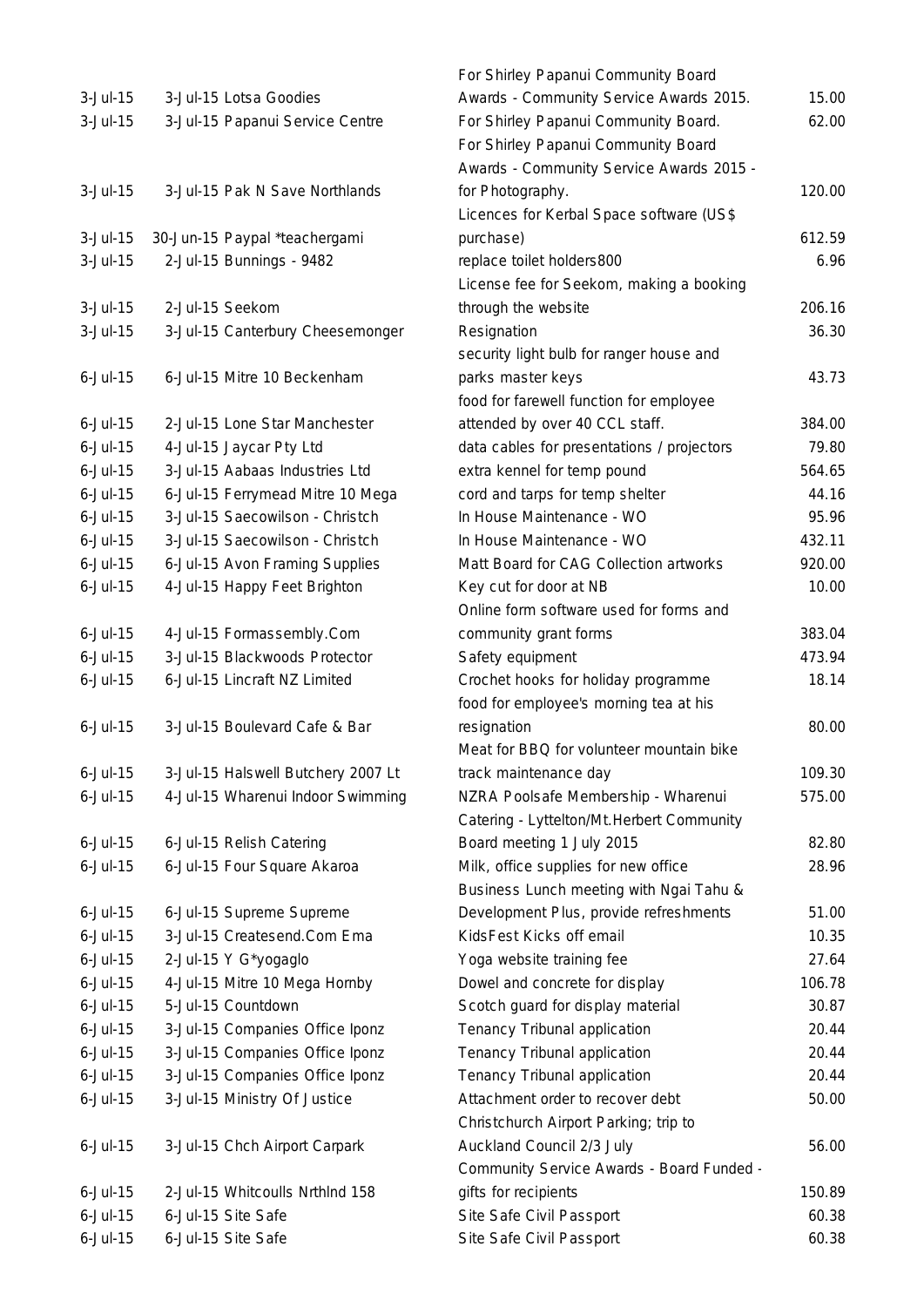| $6$ -Jul-15 | 6-Jul-15 Site Safe               | Site Safe Civil Passport                    | 60.38  |
|-------------|----------------------------------|---------------------------------------------|--------|
| $6$ -Jul-15 | 6-Jul-15 Site Safe               | Site Safe Civil Passport                    | 60.38  |
| $6$ -Jul-15 | 6-Jul-15 Site Safe               | Site Safe Civil Passport                    | 60.38  |
| $6$ -Jul-15 | 6-Jul-15 Site Safe               | Site Safe Civil Passport                    | 60.38  |
| $6$ -Jul-15 | 6-Jul-15 Site Safe               | Site Safe Civil Passport                    | 60.38  |
| $6$ -Jul-15 | 6-Jul-15 Site Safe               | Site Safe Civil Passport                    | 60.38  |
| $6$ -Jul-15 | 6-Jul-15 Site Safe               | Site Safe Civil Passport                    | 60.38  |
|             |                                  | Used my p card by mistake for groceries on  |        |
| $6$ -Jul-15 | 3-Jul-15 New World Fendalton     | the way home.                               | 54.53  |
|             |                                  | repairs to wireless microphone for Southern |        |
| $6$ -Jul-15 | 3-Jul-15 Shipleys Audiovisual    | Centre                                      | 86.25  |
|             |                                  | for use on Christchurch 360 trail - liaison |        |
| $6$ -Jul-15 | 3-Jul-15 Dropbox*8rdbzhhs61vg    | with Community group                        | 15.31  |
| $6$ -Jul-15 | 2-Jul-15 Gus*spot Messenger      | Annual automatic fee for GPS                | 759.96 |
| $6$ -Jul-15 | 6-Jul-15 Z Rangiora              | Inadvertent use for fuel                    | 120.00 |
|             |                                  | HQP Volunteer planting day morning tea july |        |
| $6$ -Jul-15 | 4-Jul-15 New World Halswell      | 4th                                         | 23.81  |
| $6$ -Jul-15 | 3-Jul-15 Adobe Creative Cloud    | Monthly fee for access to Adobe Cloud       | 58.14  |
| $6$ -Jul-15 | 2-Jul-15 Bookdepository.Com      | Bk order - Talk about Street Art            | 38.79  |
| $6$ -Jul-15 | 3-Jul-15 Wsl Papanui             | For Dusk til Dawn Youth Event.              | 67.00  |
|             |                                  |                                             |        |
|             |                                  | For Shirley Papanui Community Board         |        |
| $6$ -Jul-15 | 3-Jul-15 Whitcoulls Nrthlnd 158  | Awards - Community Service Awards 2015.     | 204.88 |
|             |                                  | For Shirley Papanui Community Board         |        |
| $6$ -Jul-15 | 6-Jul-15 Briscoes Northlands     | Award - Community Service Awards 2015.      | 14.39  |
|             |                                  | Costume Elements for KidsFest Show          |        |
| $6$ -Jul-15 | 2-Jul-15 Amazon Mktplace Pmts    | Whats the Matter                            | 52.38  |
|             |                                  | Props for Whats the Matter kids show in     |        |
| $6$ -Jul-15 | 6-Jul-15 Trademe - Pay Now       | <b>KidsFest</b>                             | 22.38  |
|             |                                  | Costume Elements for KidsFest Show          |        |
| $6$ -Jul-15 | 6-Jul-15 The Costume Shop        | Whats the Matter                            | 174.55 |
| $6$ -Jul-15 | 3-Jul-15 Wairakei Rd Vet Clinic  | Desex (neut) Menary dog                     | 215.00 |
| $6$ -Jul-15 | 4-Jul-15 Chch City Council Civic | milk for hot drinks                         | 5.50   |
| $6$ -Jul-15 | 3-Jul-15 French Bakery Limited   | Employee's resignation                      | 28.20  |
| $6$ -Jul-15 | 2-Jul-15 Skr*abebooks.Co 3h6fxw  | Library book                                | 93.97  |
| $6$ -Jul-15 | 6-Jul-15 Robert Mark Ltd         | Battery candles for Event lighting          | 218.04 |
|             |                                  | Independent Hearings Panel specific         |        |
| 7-Jul-15    | 6-Jul-15 Warehouse Stationery    | stationery requirements                     | 252.00 |
| 7-Jul-15    | 6-Jul-15 New World St Martins    | ViC Park tea room milk                      | 11.96  |
|             |                                  | Spreydon Heathcote Community Board -        |        |
| 7-Jul-15    | 7-Jul-15 Countdown               | Board meeting supplies                      | 45.95  |
| 7-Jul-15    | 6-Jul-15 Ecocentral Ltd          | shelter rubbish                             | 19.28  |
| 7-Jul-15    | 7-Jul-15 Mrc Transmark Limited   | In House Maintenance - WO                   | 13.04  |
| 7-Jul-15    | 7-Jul-15 Countdown               | Milk for Carlyle staff room                 | 2.25   |
| 7-Jul-15    | 6-Jul-15 Dick Smith Electroni    | aerial for tv                               | 104.66 |
| 7-Jul-15    | 6-Jul-15 Bearrepairs Northwood   | tyres for ute                               | 360.00 |
| 7-Jul-15    | 7-Jul-15 Appco Christchurch 58   | Snow chains for Council vehicle             | 276.00 |
| 7-Jul-15    | 6-Jul-15 Wilson Parking          | Parking to attend Report Writing Course     | 8.60   |
| 7-Jul-15    | 5-Jul-15 Facebk *79hbd8edr2      | KidsFest Facebook posts                     | 55.49  |
| 7-Jul-15    | 6-Jul-15 Createsend.Com Ema      | Proposed District Plan stage 3 email        | 42.00  |
| 7-Jul-15    | 6-Jul-15 Blackwoods Protector    | Equipment for Inspector                     | 38.42  |
| 7-Jul-15    | 7-Jul-15 Fairfax Media (Ps)      | The Press                                   | 78.54  |
|             |                                  |                                             |        |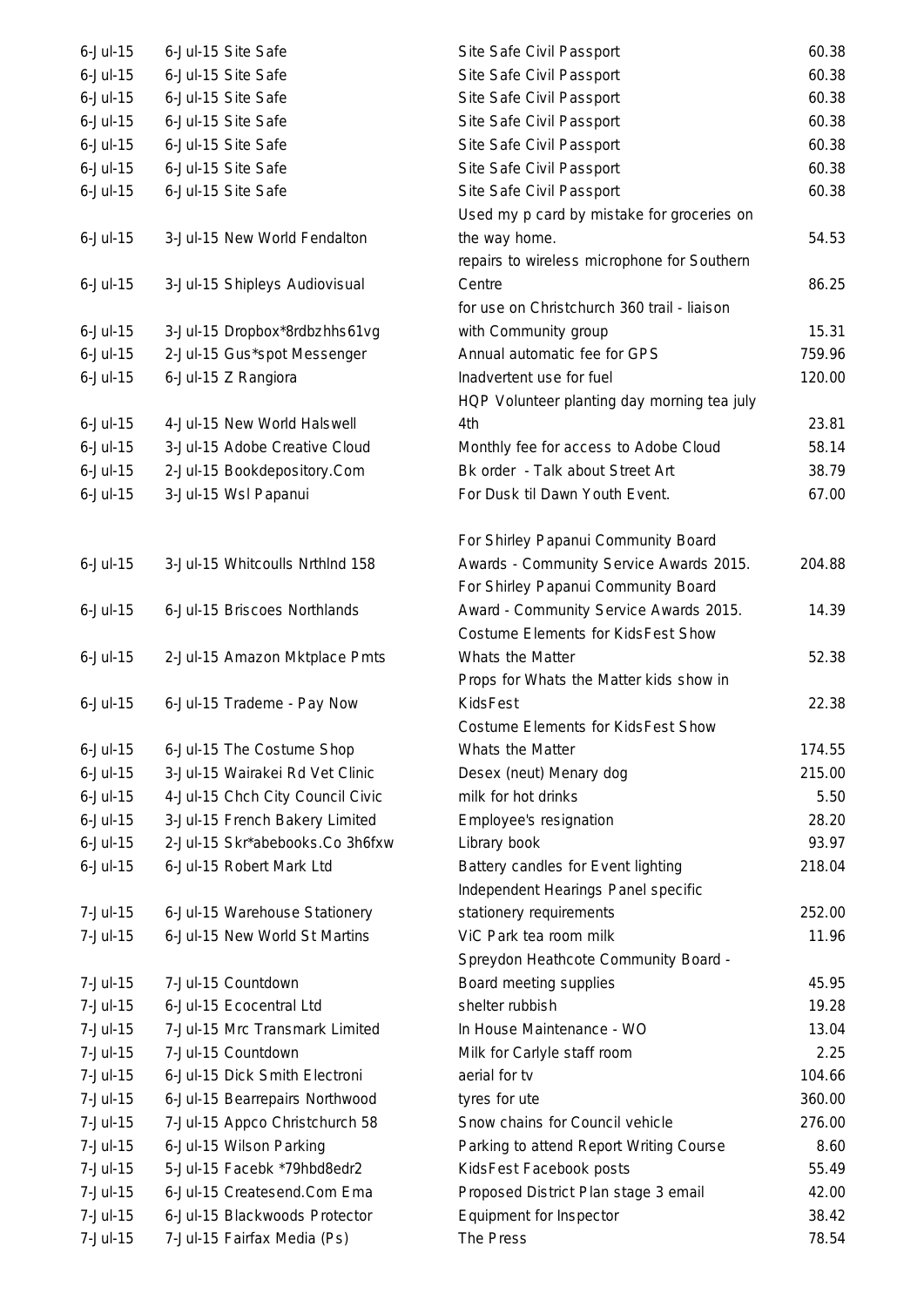| 7-Jul-15 | 6-Jul-15 Companies Office Iponz    | Tenancy Tribunal application                    | 20.44    |
|----------|------------------------------------|-------------------------------------------------|----------|
| 7-Jul-15 | 6-Jul-15 Companies Office Iponz    | Tenancy Tribunal application                    | 20.44    |
|          |                                    |                                                 |          |
|          |                                    | Community Service Awards - Board Funded -       |          |
| 7-Jul-15 | 7-Jul-15 Briscoes Riccarton        | additional frames as had two break              | 42.98    |
| 7-Jul-15 | 7-Jul-15 Site Safe                 | Site Safe Civil Passport                        | 60.38    |
| 7-Jul-15 | 7-Jul-15 Site Safe                 | Site Safe Civil Passport                        | 60.38    |
| 7-Jul-15 | 7-Jul-15 Site Safe                 | Site Safe Civil Passport                        | 60.38    |
| 7-Jul-15 | 7-Jul-15 Site Safe                 | Site Safe Civil Passport                        | 60.38    |
| 7-Jul-15 | 7-Jul-15 Site Safe                 | Site Safe Civil Passport                        | 60.38    |
| 7-Jul-15 | 7-Jul-15 Site Safe                 | Site Safe Civil Passport                        | 60.38    |
| 7-Jul-15 | 7-Jul-15 Site Safe                 | Site Safe Civil Passport                        | 60.38    |
| 7-Jul-15 | 7-Jul-15 Site Safe                 | Site Safe Civil Passport                        | 60.38    |
| 7-Jul-15 | 7-Jul-15 Site Safe                 | Site Safe Civil Passport                        | 60.38    |
| 7-Jul-15 | 7-Jul-15 Site Safe                 | Site Safe Civil Passport                        | 60.38    |
| 7-Jul-15 | 7-Jul-15 Site Safe                 | Site Safe Civil Passport                        | 60.38    |
| 7-Jul-15 | 7-Jul-15 Site Safe                 | Site Safe Civil Passport                        | 60.38    |
| 7-Jul-15 | 7-Jul-15 Site Safe                 | Site Safe Civil Passport                        | 60.38    |
| 7-Jul-15 | 7-Jul-15 Site Safe                 | Site Safe Civil Passport                        | 60.38    |
| 7-Jul-15 | 7-Jul-15 Site Safe                 | Site Safe Civil Passport                        | 60.38    |
|          |                                    | Plastic teaspoons for craft activity as part of |          |
| 7-Jul-15 | 7-Jul-15 Countdown                 |                                                 | 2.84     |
|          |                                    | July School holiday programme                   | 255.01   |
| 7-Jul-15 | 7-Jul-15 Relish Catering           | Morning tea - Red Cross Mr Elhadj Ay Sy         |          |
| 7-Jul-15 | 7-Jul-15 Four Square Akaroa        | tea, coffee, milk etc                           | 68.90    |
| 7-Jul-15 | 7-Jul-15 Akaroa Adventure Centre   | postage                                         | 89.50    |
| 7-Jul-15 | 7-Jul-15 Ccc Parking               | Parking                                         | 6.70     |
| 7-Jul-15 | 6-Jul-15 Bj Ball Limited           | Paper for design mockups                        | 42.22    |
| 7-Jul-15 | 6-Jul-15 Garden City Bowl          | 10 pin bowling activity - 2 staff               | 21.00    |
|          |                                    |                                                 |          |
| 7-Jul-15 | 7-Jul-15 Mitre 10 Beckenham        | Netting for Kidsfest, cleaning product, tools   | 73.23    |
|          |                                    | Airport parking while at a Cycle conference     |          |
| 7-Jul-15 | 6-Jul-15 Chch Airport Carpark      | in Wgtn                                         | 25.00    |
|          |                                    | Catering for Burwood/Pegasus Community          |          |
| 7-Jul-15 | 7-Jul-15 Relish Catering           | Board meeting                                   | 174.34   |
|          |                                    | For Shirley Papanui Community Board             |          |
| 7-Jul-15 | 6-Jul-15 Wsl Papanui               | Award - Community Service Awards 2015.          | 19.98    |
|          |                                    | For Shirley Papanui Community Board             |          |
| 7-Jul-15 | 6-Jul-15 Ruby Tuesday              | Award - Community Service Awards 2015.          | 56.00    |
|          |                                    | For Shirley Papanui Community Board             |          |
| 7-Jul-15 | 6-Jul-15 Northlands Shopping Centr | Award - Community Service Awards 2015.          | 150.00   |
| 7-Jul-15 | 6-Jul-15 Active Outthere           | Prizes for Scoot and Skate at KidsFest          | 354.20   |
| 7-Jul-15 | 7-Jul-15 Burwood Produce           | bird seed doves                                 | 43.20    |
|          |                                    | Outdoor safety power boxes for BG Lighting      |          |
| 7-Jul-15 | 6-Jul-15 Bunnings - 9476           | Event                                           | 212.00   |
|          |                                    | Venue Hire at Cashmere Club for Spreydon        |          |
|          |                                    | Heathcote Community Service Awards - 30         |          |
| 7-Jul-15 | 7-Jul-15 Cashmere Club             | June 2015.                                      | 125.00   |
|          |                                    | Catering at Cashmere Club for Spreydon          |          |
|          |                                    | Heathcote Community Service Awards - 30         |          |
| 7-Jul-15 | 7-Jul-15 Cashmere Club             | June 2015.                                      | 1,407.60 |
|          |                                    | Catering for Hagley Ferrymead Community         |          |
| 8-Jul-15 | 8-Jul-15 Relish Catering           | <b>Board Meeting</b>                            | 87.40    |
|          |                                    |                                                 |          |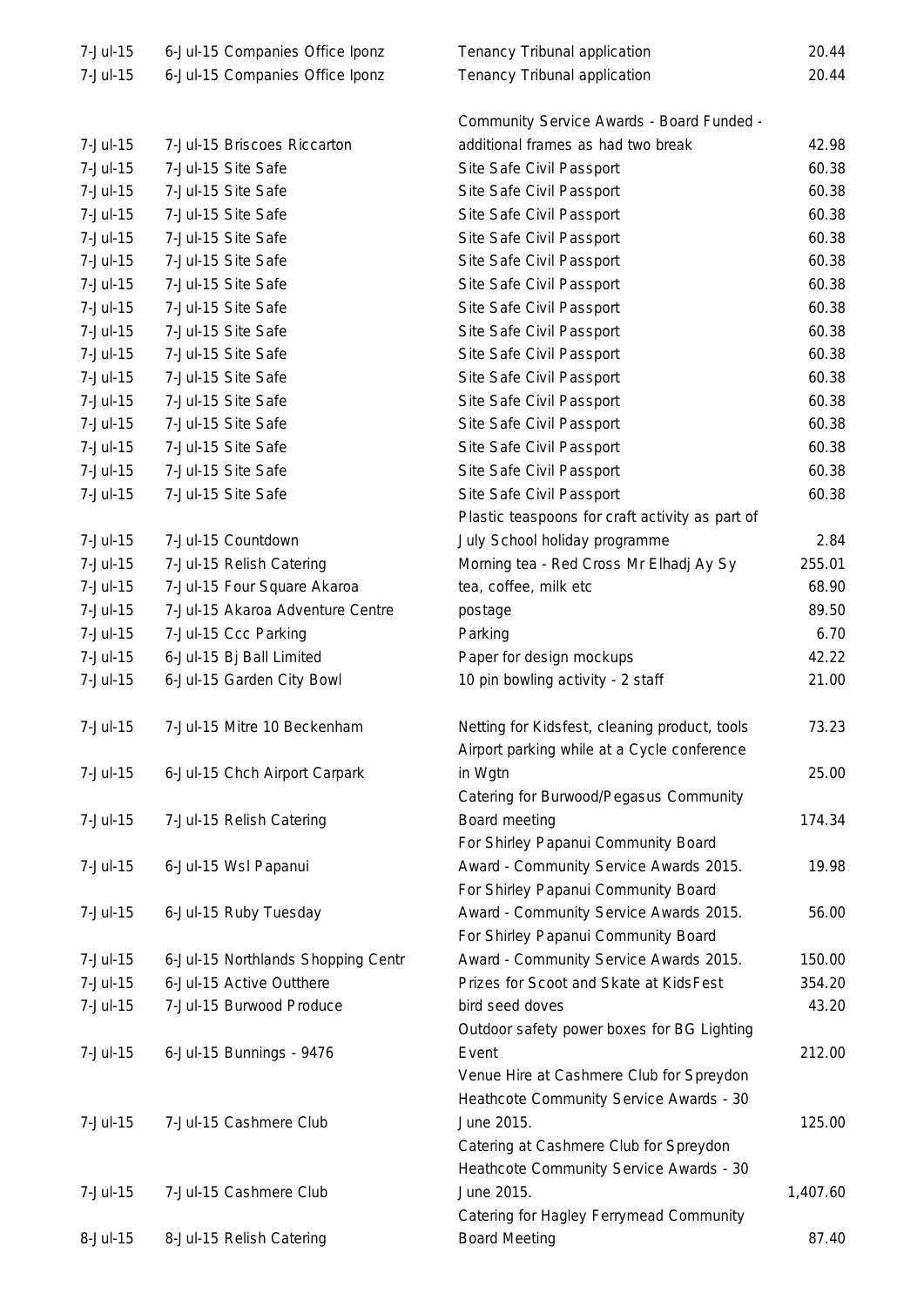|                      |                                                    | Catering for Hagley Ferrymead Community                                         |                 |
|----------------------|----------------------------------------------------|---------------------------------------------------------------------------------|-----------------|
| 8-Jul-15             | 8-Jul-15 Relish Catering                           | <b>Board Meeting</b>                                                            | 87.40           |
|                      |                                                    | Catering for Hagley Ferrymead Community                                         |                 |
| 8-Jul-15             | 8-Jul-15 Relish Catering                           | <b>Board Meeting</b>                                                            | 153.76          |
| 8-Jul-15             | 7-Jul-15 Drills Taps & Dies Limite                 | Laboratory Tp Set                                                               | 93.73           |
| 8-Jul-15             | 8-Jul-15 Auckland District Law                     | Environmental Law in NZ book                                                    | 247.25          |
| 8-Jul-15             | 8-Jul-15 Vinz Chch Airport                         | wof for refuse truck                                                            | 130.00          |
| 8-Jul-15             | 6-Jul-15 Bc.Basecamp 2855507                       | Online project management tool                                                  | 30.80           |
| 8-Jul-15             | 7-Jul-15 Ross Galt Lock & Key                      | QEII padlock upgrade                                                            | 1,149.40        |
| 8-Jul-15             | 7-Jul-15 The Kitchen Cafe                          | Visit to Civic Offices                                                          | 13.70           |
| 8-Jul-15             | 7-Jul-15 Wilson Parking New Zealan                 | Parking                                                                         | 15.60           |
| 8-Jul-15             | 7-Jul-15 Bunnings - 9476                           | Cleaning equipment                                                              | 51.42           |
| 8-Jul-15             | 8-Jul-15 New World South City                      | Protective covers                                                               | 25.13           |
|                      |                                                    | Annual IANZ Calibrated Thermometer                                              |                 |
| 8-Jul-15             | 8-Jul-15 Homershams Ltd                            | Calibration                                                                     | 267.95          |
| 8-Jul-15             | 7-Jul-15 Wilson Parking                            | All day car parking at Civic for meetings                                       | 11.60           |
| 8-Jul-15             | 7-Jul-15 Bunnings - 9476                           | pegs and frost cloth                                                            | 221.38          |
| 8-Jul-15             | 8-Jul-15 Countdown                                 | Dish wash liquid for tearoom                                                    | 19.95           |
| 8-Jul-15             | 7-Jul-15 Companies Office Iponz                    | Tenancy Tribunal application                                                    | 20.44           |
| 8-Jul-15             | 7-Jul-15 Ministry Of Justice                       | Attachment order to recover debt                                                | 50.00           |
| 8-Jul-15             | 8-Jul-15 James Bull & Co                           | Keys cut x 8 for yard                                                           | 100.00          |
| 8-Jul-15             | 8-Jul-15 New World Northwood                       | Groynes milk 2lt + long life                                                    | 11.15           |
| 8-Jul-15             | 8-Jul-15 Cactus Outdoor Limited                    | Uniform 1pr shorts, 1pr trousers                                                | 325.16          |
|                      |                                                    | 300mm crescent. filler, repairs in shed,                                        |                 |
| 8-Jul-15             | 8-Jul-15 Mitre 10 Bishopdale                       | replacement tool                                                                | 47.15           |
| 8-Jul-15             | 8-Jul-15 Site Safe                                 | Site Safe Civil Passport                                                        | 60.38           |
| 8-Jul-15             | 8-Jul-15 Site Safe                                 | Site Safe Civil Passport                                                        | 60.38           |
| 8-Jul-15             | 8-Jul-15 Site Safe                                 | Site Safe Civil Passport                                                        | 60.38           |
| 8-Jul-15             | 8-Jul-15 Ferrymead Mitre 10 Mega                   | Report covers for Soldiers project                                              | 14.98           |
| 8-Jul-15             | 6-Jul-15 Whitcoulls Thepalms 47                    | Decorative paper for card craft workshop                                        | 9.00            |
| 8-Jul-15             | 6-Jul-15 Whitcoulls Thepalms 47                    | Artists' brushes                                                                | 37.54           |
| 8-Jul-15             | 7-Jul-15 Bunnings - 9482                           | Glue to repair waders                                                           | 9.92            |
| 8-Jul-15             | 7-Jul-15 Blacks Fasteners Lt                       | woodscrews for general track work                                               | 43.93           |
| 8-Jul-15             | 8-Jul-15 New World Rolleston                       | Kitchen Supplies                                                                | 39.07           |
| 8-Jul-15             | 8-Jul-15 New World Halswell                        | Milk for staffroom                                                              | 4.39            |
| 8-Jul-15             | 7-Jul-15 Metrolink Trading Ltd                     | Computer mouse-vertical medium wireless                                         | 198.95          |
|                      |                                                    | 2 No. water retaining boards for auto vac at                                    |                 |
| 8-Jul-15             | 7-Jul-15 lan Coombes Ltd                           | Jellie Park                                                                     | 10.35           |
| 8-Jul-15             | 7-Jul-15 Ian Coombes Ltd                           | Descale for steam generator at Jellie Park                                      | 112.13          |
| 8-Jul-15             | 7-Jul-15 Warehouse Ricton 220                      | for section E                                                                   | 140.00          |
| 8-Jul-15             | 7-Jul-15 Caltex Hornby                             | Milk for tearoom                                                                | 5.20            |
| 8-Jul-15             | 8-Jul-15 Battery Masta                             | new battery for GPS                                                             | 81.95           |
|                      |                                                    | For Shirley Papanui Community Board                                             |                 |
| 8-Jul-15             | 7-Jul-15 Couplands Bakeries                        | Award - Community Service Awards 2015.                                          | 36.58           |
| 8-Jul-15             | 7-Jul-15 Ascent Technology Ltd                     | Replacement screen kit SO iPad mini.                                            | 122.68          |
|                      |                                                    |                                                                                 |                 |
|                      |                                                    | Diesel for Return of Truck used for KidsFest                                    |                 |
| 8-Jul-15<br>8-Jul-15 | 7-Jul-15 Mobil Hagley South                        | Lantern Parade as per hire conditions<br>Prizes for Scoot and Skate at KidsFest | 26.54<br>270.00 |
| 8-Jul-15             | 7-Jul-15 Embassy<br>8-Jul-15 Fresh Choice Merivale | Protective wear for outdoor events                                              | 31.14           |
| 8-Jul-15             | 6-Jul-15 Nhbs Ltd                                  |                                                                                 |                 |
|                      |                                                    | <b>Botanic Gardens library</b>                                                  | 675.55          |
| 8-Jul-15             | 7-Jul-15 Couplands Bakeries                        | Bread & Milk for resale in camp Shop                                            | 23.76           |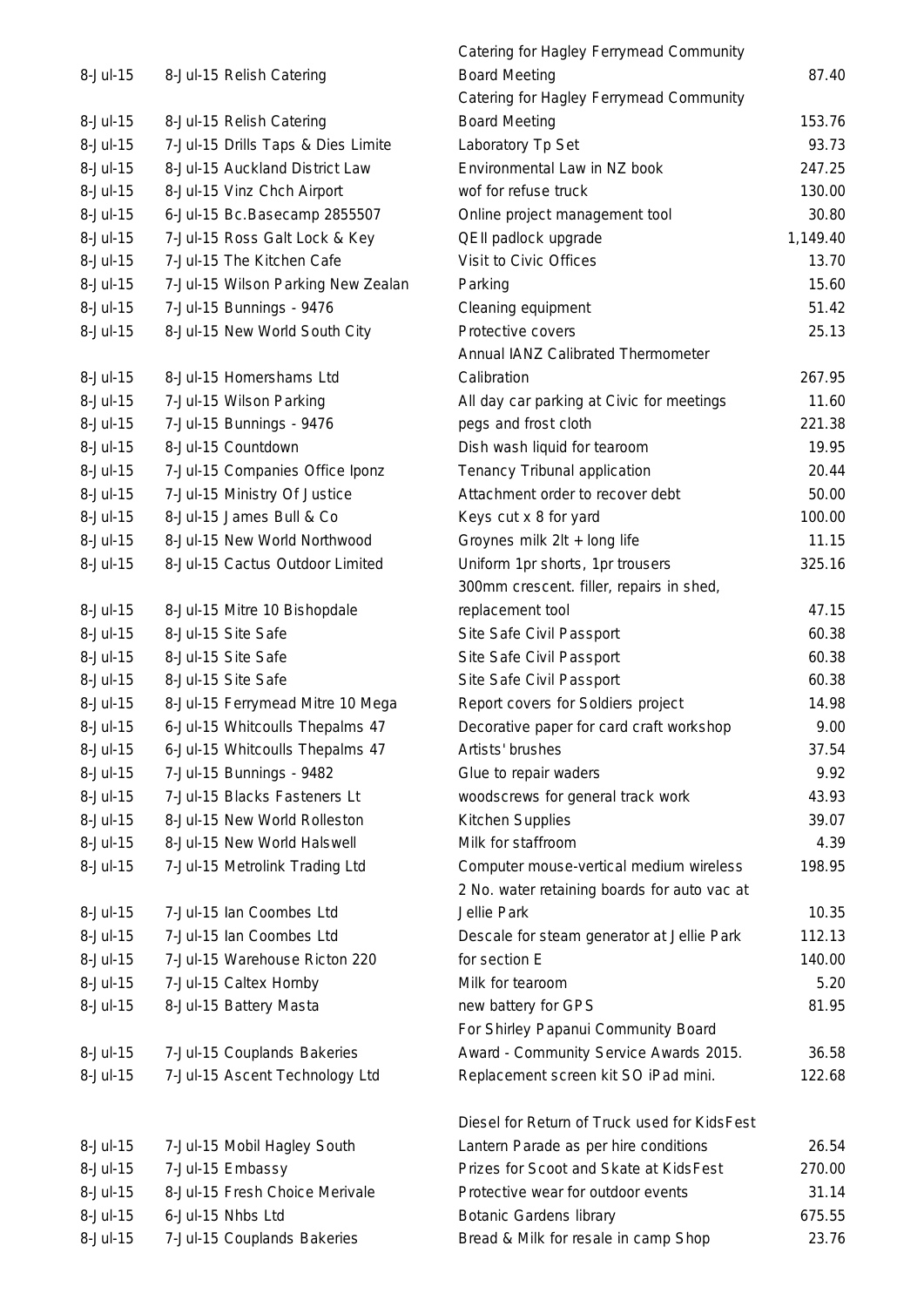| 8-Jul-15                    | 7-Jul-15 Blackwoods Protector                                 | Thermomerino tops for firefighters          | 1,142.20      |
|-----------------------------|---------------------------------------------------------------|---------------------------------------------|---------------|
| $9 -$ Jul $-15$             | 7-Jul-15 Paknsave Moorhouse                                   | Independent Hearings Panel meeting          | 92.54         |
|                             |                                                               | Catering for Spreydon Heathcote             |               |
| $9$ -Jul-15                 | 8-Jul-15 Parsley And Sage                                     | <b>Community Board Meeting</b>              | 111.09        |
| $9 -$ Jul $-15$             | 8-Jul-15 Saecowilson - Christch                               | In House Maintenance - WO                   | 18.96         |
|                             |                                                               | Credit Voucher Drills Taps & Dies Limited   |               |
| $9 -$ Jul $-15$             | 8-Jul-15 Drills Taps & Dies Limite                            | (Tap Set returned)                          | $-93.73$      |
| 9-Jul-15                    | 8-Jul-15 Ats Pneumatics                                       | In House Maintenance - WO                   | 114.43        |
| 9-Jul-15                    | 8-Jul-15 Drills Taps & Dies Limite                            | Laboratory Tap Set (Replacement)            | 133.76        |
| $9 -$ Jul $-15$             | 8-Jul-15 Drills Taps & Dies Limite                            | Workshop - Machining Tips                   | 391.00        |
| $9 -$ Jul $-15$             | 7-Jul-15 Trumba Corporation                                   | Trumba licence                              | 200.73        |
| $9 -$ Jul $-15$             | 9-Jul-15 New World Woolston                                   | Milk for Carlyle St staffroom               | 6.38          |
| 9-Jul-15                    | 9-Jul-15 Nzls Cle - Zeald                                     | Public Law Intensive                        | 675.00        |
| 9-Jul-15                    | 9-Jul-15 Paper Plus Northlands                                | Card for deceased GC Spin Customer          | 2.90          |
| $9 -$ Jul $-15$             | 8-Jul-15 Bp Connect Marshlands                                | diesel for ute                              | 77.01         |
| 9-Jul-15                    | 8-Jul-15 Ecocentral Ltd                                       | refuse charge and waste levy                | 827.76        |
| 9-Jul-15                    | 9-Jul-15 Oil Changers Papanui                                 | oil change holden ute                       | 103.90        |
| $9 -$ Jul $-15$             | 8-Jul-15 Parsley And Sage                                     | Catering for Community Board Meeting        | 119.60        |
| $9 -$ Jul $-15$             | 6-Jul-15 Amtrak .Com 1870608661687                            | Train ticket - Washington to Baltimore      | 37.08         |
| $9 -$ Jul $-15$             | 6-Jul-15 Amtrak .Com 1870613620629                            | Train ticket - Philadelphia to Washington   | 61.79         |
| $9 -$ Jul $-15$             | 6-Jul-15 Amtrak .Com 1870636645496                            | Train ticket - New York to Philadelphia     | 63.33         |
| 9-Jul-15                    | 9-Jul-15 Shq Harrier Manufact                                 | Refix and repair canopy on truck 825        | 310.50        |
| 9-Jul-15                    | 7-Jul-15 Facebk *qykk78ecr2                                   | KidsFest Facebook posts                     | 40.13         |
| 9-Jul-15                    | 8-Jul-15 Createsend.Com Ema                                   | Rec & Sport Centres Welcome email           | 7.96          |
| 9-Jul-15                    | 8-Jul-15 Tower Junction Post                                  | Post Bag                                    | 9.00          |
| $9 -$ Jul $-15$             | 8-Jul-15 Lighting Plus Hornby                                 | Display Lights                              | 199.60        |
| $9 -$ Jul $-15$             | 8-Jul-15 Lighting Plus Chch                                   | Display Lights                              | 268.10        |
| 9-Jul-15                    | 8-Jul-15 Eccocentral Ltd                                      | Dump rubbish from Sockburn                  | 33.74         |
|                             |                                                               | Staff room expenses-tea, coffee, sugar,     |               |
| $9$ -Jul-15                 | 9-Jul-15 Fresh Choice Parklands                               | milk, milo, detergent, cloths               | 48.01         |
| $9$ -Jul-15                 | 8-Jul-15 Toyworld Tower Junction                              | product associated with display             | 47.97         |
| $9$ -Jul-15                 | 8-Jul-15 Toyworld Tower Junction                              | Hand Lights for display                     | 99.95         |
| $9 -$ Jul $-15$             | 8-Jul-15 Super Cheap Auto                                     | Consumables - lubricants for unit locks     | 23.98         |
| 9-Jul-15                    | 8-Jul-15 Smiths City 8241                                     | Callout for faulty dishwasher- Aranui Lib   | 118.00        |
| 9-Jul-15                    | 8-Jul-15 Bp Connect Marshlands                                | Bottle Lake staffroom milk                  | 7.49          |
| 9-Jul-15                    | 8-Jul-15 Bunnings - 9482                                      | Ash shovel and bucket                       | 25.25         |
| $9 -$ Jul $-15$             | 8-Jul-15 The Cleaners Warehouse                               | cleaner for nursery                         | 41.60         |
| 9-Jul-15                    | 8-Jul-15 Nz Safety Br 21                                      | overalls & gloves for nursery.              | 76.24         |
| 9-Jul-15                    | 8-Jul-15 Warehouse E/gate 123                                 | Small items for staffroom                   | 10.10         |
| $9 -$ Jul $-15$             | 8-Jul-15 Warehouse E/gate 123                                 | Small items for staffroom                   | 60.10         |
| $9 -$ Jul $-15$             | 8-Jul-15 New Zealand Planning Inst                            | <b>NZPI Seminar</b>                         | 57.50         |
|                             |                                                               | NZPI Training Seminar - Advanced Urban      |               |
| $9 -$ Jul $-15$             | 8-Jul-15 New Zealand Planning Inst                            | Design: Principles & Application            | 450.00        |
|                             |                                                               | Community Service Awards - Board Funded -   |               |
| $9 -$ Jul $-15$             | 9-Jul-15 Pak N Save Northlands                                | Voucher for photgrapher                     | 200.00        |
| $9 -$ Jul $-15$             |                                                               | Tools for Vacuum Chamber Breather Units     | 77.92         |
|                             | 7-Jul-15 George Henry & Co Lt<br>8-Jul-15 Blacks Fasteners Lt |                                             |               |
| 9-Jul-15<br>$9 -$ Jul $-15$ |                                                               | Woodscrews for general track work           | 31.70<br>6.70 |
| 9-Jul-15                    | 9-Jul-15 Ccc Parking<br>9-Jul-15 Fresh Choice Parklands       | Parking for CCC meeting                     | 4.74          |
|                             |                                                               | Flour for Kidsfest display                  |               |
| $9$ -Jul-15                 | 8-Jul-15 New World Fendalton                                  | Sweets for Quiz Prizes at Fendalton Library | 8.98          |
| 9-Jul-15                    | 9-Jul-15 Mainland Paint                                       | Paint nurses chapel                         | 51.15         |
|                             |                                                               |                                             |               |

| 8-JUI-15 | 7-JUI-15 BIACKWOODS Protector      | Thermomerino tops for firefighters          | 1,142.20 |
|----------|------------------------------------|---------------------------------------------|----------|
| 9-Jul-15 | 7-Jul-15 Paknsave Moorhouse        | Independent Hearings Panel meeting          | 92.54    |
|          |                                    | Catering for Spreydon Heathcote             |          |
| 9-Jul-15 | 8-Jul-15 Parsley And Sage          | <b>Community Board Meeting</b>              | 111.09   |
| 9-Jul-15 | 8-Jul-15 Saecowilson - Christch    | In House Maintenance - WO                   | 18.96    |
|          |                                    | Credit Voucher Drills Taps & Dies Limited   |          |
| 9-Jul-15 | 8-Jul-15 Drills Taps & Dies Limite | (Tap Set returned)                          | $-93.73$ |
| 9-Jul-15 | 8-Jul-15 Ats Pneumatics            | In House Maintenance - WO                   | 114.43   |
| 9-Jul-15 | 8-Jul-15 Drills Taps & Dies Limite | Laboratory Tap Set (Replacement)            | 133.76   |
| 9-Jul-15 | 8-Jul-15 Drills Taps & Dies Limite | Workshop - Machining Tips                   | 391.00   |
| 9-Jul-15 | 7-Jul-15 Trumba Corporation        | Trumba licence                              | 200.73   |
| 9-Jul-15 | 9-Jul-15 New World Woolston        | Milk for Carlyle St staffroom               | 6.38     |
| 9-Jul-15 | 9-Jul-15 Nzls Cle - Zeald          | Public Law Intensive                        | 675.00   |
| 9-Jul-15 | 9-Jul-15 Paper Plus Northlands     | Card for deceased GC Spin Customer          | 2.90     |
| 9-Jul-15 | 8-Jul-15 Bp Connect Marshlands     | diesel for ute                              | 77.01    |
| 9-Jul-15 | 8-Jul-15 Ecocentral Ltd            | refuse charge and waste levy                | 827.76   |
| 9-Jul-15 | 9-Jul-15 Oil Changers Papanui      | oil change holden ute                       | 103.90   |
| 9-Jul-15 | 8-Jul-15 Parsley And Sage          | <b>Catering for Community Board Meeting</b> | 119.60   |
| 9-Jul-15 | 6-Jul-15 Amtrak .Com 1870608661687 | Train ticket - Washington to Baltimore      | 37.08    |
| 9-Jul-15 | 6-Jul-15 Amtrak .Com 1870613620629 | Train ticket - Philadelphia to Washington   | 61.79    |
| 9-Jul-15 | 6-Jul-15 Amtrak .Com 1870636645496 | Train ticket - New York to Philadelphia     | 63.33    |
| 9-Jul-15 | 9-Jul-15 Shq Harrier Manufact      | Refix and repair canopy on truck 825        | 310.50   |
| 9-Jul-15 | 7-Jul-15 Facebk *qykk78ecr2        | KidsFest Facebook posts                     | 40.13    |
| 9-Jul-15 | 8-Jul-15 Createsend.Com Ema        | Rec & Sport Centres Welcome email           | 7.96     |
| 9-Jul-15 | 8-Jul-15 Tower Junction Post       | Post Bag                                    | 9.00     |
| 9-Jul-15 | 8-Jul-15 Lighting Plus Hornby      | Display Lights                              | 199.60   |
| 9-Jul-15 | 8-Jul-15 Lighting Plus Chch        | Display Lights                              | 268.10   |
| 9-Jul-15 | 8-Jul-15 Eccocentral Ltd           | Dump rubbish from Sockburn                  | 33.74    |
|          |                                    | Staff room expenses-tea, coffee, sugar,     |          |
| 9-Jul-15 | 9-Jul-15 Fresh Choice Parklands    | milk, milo, detergent, cloths               | 48.01    |
| 9-Jul-15 | 8-Jul-15 Toyworld Tower Junction   | product associated with display             | 47.97    |
| 9-Jul-15 | 8-Jul-15 Toyworld Tower Junction   | Hand Lights for display                     | 99.95    |
| 9-Jul-15 | 8-Jul-15 Super Cheap Auto          | Consumables - lubricants for unit locks     | 23.98    |
| 9-Jul-15 | 8-Jul-15 Smiths City 8241          | Callout for faulty dishwasher- Aranui Lib   | 118.00   |
| 9-Jul-15 | 8-Jul-15 Bp Connect Marshlands     | Bottle Lake staffroom milk                  | 7.49     |
| 9-Jul-15 | 8-Jul-15 Bunnings - 9482           | Ash shovel and bucket                       | 25.25    |
| 9-Jul-15 | 8-Jul-15 The Cleaners Warehouse    | cleaner for nursery                         | 41.60    |
| 9-Jul-15 | 8-Jul-15 Nz Safety Br 21           | overalls & gloves for nursery.              | 76.24    |
| 9-Jul-15 | 8-Jul-15 Warehouse E/gate 123      | Small items for staffroom                   | 10.10    |
| 9-Jul-15 | 8-Jul-15 Warehouse E/gate 123      | Small items for staffroom                   | 60.10    |
| 9-Jul-15 | 8-Jul-15 New Zealand Planning Inst | <b>NZPI Seminar</b>                         | 57.50    |
|          |                                    | NZPI Training Seminar - Advanced Urban      |          |
| 9-Jul-15 | 8-Jul-15 New Zealand Planning Inst | Design: Principles & Application            | 450.00   |
|          |                                    | Community Service Awards - Board Funded -   |          |
| 9-Jul-15 | 9-Jul-15 Pak N Save Northlands     | Voucher for photgrapher                     | 200.00   |
| 9-Jul-15 | 7-Jul-15 George Henry & Co Lt      | Tools for Vacuum Chamber Breather Units     | 77.92    |
| 9-Jul-15 | 8-Jul-15 Blacks Fasteners Lt       | Woodscrews for general track work           | 31.70    |
| 9-Jul-15 | 9-Jul-15 Ccc Parking               | Parking for CCC meeting                     | 6.70     |
| 9-Jul-15 | 9-Jul-15 Fresh Choice Parklands    | Flour for Kidsfest display                  | 4.74     |
| 9-Jul-15 | 8-Jul-15 New World Fendalton       | Sweets for Quiz Prizes at Fendalton Library | 8.98     |
| 9-Jul-15 | 9-Jul-15 Mainland Paint            | Paint nurses chapel                         | 51.15    |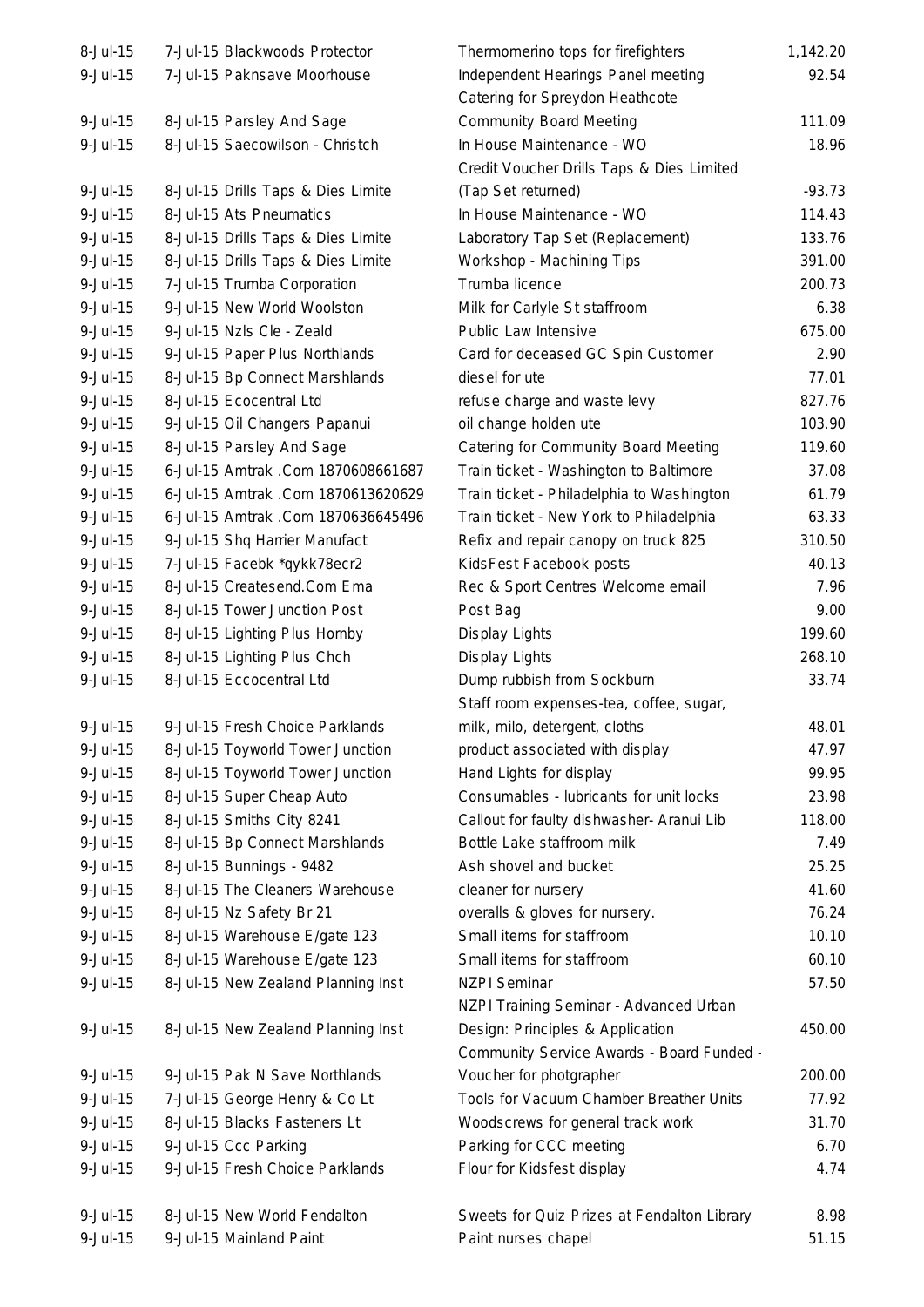| $9 -$ Jul $-15$ | 9-Jul-15 Mitre 10 Mega Hornby      | displays                                     | 71.68  |
|-----------------|------------------------------------|----------------------------------------------|--------|
| $9 -$ Jul $-15$ | 8-Jul-15 Steel & Tube              | In House Maintenance - WO                    | 91.00  |
|                 |                                    | For Shirley Papanui Community Board          |        |
| $9 -$ Jul $-15$ | 7-Jul-15 The Elms Hotel            | Award - Community Service Awards 2015.       | 395.00 |
|                 |                                    | Pizza as Payment for Demos at Scoot and      |        |
| $9 -$ Jul $-15$ | 7-Jul-15 Pizza Hut - 762           | Skate as part of KidsFest                    | 36.50  |
|                 |                                    | Coach Bolts to fasten Audience seats for     |        |
| $9 -$ Jul $-15$ | 9-Jul-15 Placemakers Riccarton     | Elmwood KidsFest shows                       | 6.50   |
| $9 -$ Jul $-15$ | 8-Jul-15 Veges Direct              | veggies for big animals                      | 20.91  |
| 9-Jul-15        | 8-Jul-15 Scorpio Books             | <b>Botanic Gardens library</b>               | 109.98 |
|                 |                                    | Thermometer, gloves, disinfectant for staff  |        |
| $9 -$ Jul $-15$ | 8-Jul-15 Southern H/pitality Lt    | kitchen                                      | 118.92 |
|                 |                                    | ECCA Symposium - Post Ronald Clark           |        |
| $9 -$ Jul $-15$ | 8-Jul-15 Riccarton Post Shop       | Award to recipient                           | 116.08 |
|                 |                                    | Taxi from airport to Wellington Phoenix      |        |
| $9 -$ Jul $-15$ | 9-Jul-15 Wgtn Combined Taxis       | offices                                      | 31.90  |
| $9 -$ Jul $-15$ | 9-Jul-15 Blue Star Taxis           | Taxi to airport                              | 64.00  |
| 10-Jul-15       | 10-Jul-15 Shq Street Food          | Independent Hearings Panel meeting           | 50.00  |
| 10-Jul-15       | 10-Jul-15 The Kitchen Cafe         | Catering for UDSIC meeting                   | 72.00  |
|                 |                                    | Biscuits and cheeses for Hagley/Ferrymead    |        |
| 10-Jul-15       | 10-Jul-15 Countdown                | <b>Community Board</b>                       | 41.45  |
|                 |                                    | refreshments for customer service first aid  |        |
| 10-Jul-15       | 9-Jul-15 Couplands Bakeries        | course                                       | 17.26  |
|                 |                                    | Parking at Canterbury Museum during frame    |        |
| 10-Jul-15       | 10-Jul-15 Ccc Parking              | delivery                                     | 3.60   |
| 10-Jul-15       | 9-Jul-15 Bunnings - 9476           | Black paper for windows in stadium           | 48.37  |
| 10-Jul-15       | 9-Jul-15 Edgeware Mower & Chain    | service equipment                            | 772.60 |
| 10-Jul-15       | 9-Jul-15 Wilson Parking            | Parking for meetings                         | 22.60  |
| 10-Jul-15       | 9-Jul-15 Chch City Hunting&fishing | Glue for waders                              | 19.99  |
| 10-Jul-15       | 9-Jul-15 Warehouse Nthinds 120     | Sports Whistles issued to new staff          | 50.00  |
|                 |                                    | Snap, Send, Save & Civic Awards              |        |
| 10-Jul-15       | 8-Jul-15 Facebook Pg7x28shx2       | Facebook posts                               | 34.34  |
| 10-Jul-15       | 9-Jul-15 Paramount Pools & Spas    | New blower for inflatable                    | 297.19 |
| 10-Jul-15       | 10-Jul-15 Ccc Parking              | Parking while attending a meeting at Civic   | 5.15   |
| 10-Jul-15       | 9-Jul-15 Brian Ford Engineering    | Jockey wheel handle. Number 1416 trailer.    | 25.00  |
|                 |                                    | broom handles for pond dippers - LTA         |        |
| 10-Jul-15       | 10-Jul-15 Mitre 10 Bishopdale      | programme                                    | 25.57  |
|                 |                                    | broom handles/screws for pond dippers -      |        |
| 10-Jul-15       | 10-Jul-15 Mitre 10 Beckenham       | LTA programme                                | 44.87  |
|                 |                                    | NZPI course - the do's and don'ts of         |        |
| 10-Jul-15       | 9-Jul-15 New Zealand Planning Inst | designations                                 | 437.00 |
|                 |                                    | NZPI course - Effective (Quality?) Plan      |        |
| 10-Jul-15       | 9-Jul-15 New Zealand Planning Inst | Making in a post king Salmon World           | 450.00 |
|                 |                                    | Community Service Awards - Board Funded -    |        |
| 10-Jul-15       | 9-Jul-15 Wsl Papanui               | Paper for programmes                         | 33.00  |
| 10-Jul-15       | 9-Jul-15 Blackwoods Protector      | Bought for use at night of dlights           | 67.01  |
| 10-Jul-15       | 10-Jul-15 The Copy Press           | shop stock for resale                        | 86.00  |
|                 |                                    | Purchase of gift items - reimbursed it on 10 |        |
| 10-Jul-15       | 10-Jul-15 Linden Leaves Ltd        | July                                         | 34.50  |
| 10-Jul-15       | 9-Jul-15 Terra Viva Home & Garden  | Seed                                         | 22.48  |
| 10-Jul-15       | 8-Jul-15 Dropbox*2j1fhnll43gb      | Licence fee for Dropbox access               | 152.87 |
|                 |                                    |                                              |        |

| Boxes and packaging for visitors centre      |        |
|----------------------------------------------|--------|
| displays                                     | 71.68  |
| In House Maintenance - WO                    | 91.00  |
| For Shirley Papanui Community Board          | 395.00 |
| Award - Community Service Awards 2015.       |        |
| Pizza as Payment for Demos at Scoot and      |        |
| Skate as part of KidsFest                    | 36.50  |
| Coach Bolts to fasten Audience seats for     |        |
| <b>Elmwood KidsFest shows</b>                | 6.50   |
| veggies for big animals                      | 20.91  |
| <b>Botanic Gardens library</b>               | 109.98 |
| Thermometer, gloves, disinfectant for staff  |        |
| kitchen                                      | 118.92 |
| ECCA Symposium - Post Ronald Clark           |        |
| Award to recipient                           | 116.08 |
| Taxi from airport to Wellington Phoenix      |        |
| offices                                      | 31.90  |
| Taxi to airport                              | 64.00  |
| Independent Hearings Panel meeting           | 50.00  |
| Catering for UDSIC meeting                   | 72.00  |
| Biscuits and cheeses for Hagley/Ferrymead    |        |
| <b>Community Board</b>                       | 41.45  |
| refreshments for customer service first aid  |        |
| course                                       | 17.26  |
| Parking at Canterbury Museum during frame    |        |
| delivery                                     | 3.60   |
| Black paper for windows in stadium           | 48.37  |
| service equipment                            | 772.60 |
| Parking for meetings                         | 22.60  |
| Glue for waders                              | 19.99  |
| Sports Whistles issued to new staff          | 50.00  |
| Snap, Send, Save & Civic Awards              |        |
| Facebook posts                               | 34.34  |
| New blower for inflatable                    | 297.19 |
| Parking while attending a meeting at Civic   | 5.15   |
| Jockey wheel handle. Number 1416 trailer.    | 25.00  |
| broom handles for pond dippers - LTA         |        |
| programme                                    | 25.57  |
| broom handles/screws for pond dippers -      |        |
| LTA programme                                | 44.87  |
| NZPI course - the do's and don'ts of         |        |
| designations                                 | 437.00 |
| NZPI course - Effective (Quality?) Plan      |        |
| Making in a post king Salmon World           | 450.00 |
| Community Service Awards - Board Funded -    |        |
| Paper for programmes                         | 33.00  |
| Bought for use at night of dlights           | 67.01  |
| shop stock for resale                        | 86.00  |
| Purchase of gift items - reimbursed it on 10 |        |
| July                                         | 34.50  |
| Seed                                         | 22.48  |
| Licence fee for Dropbox access               | 152.87 |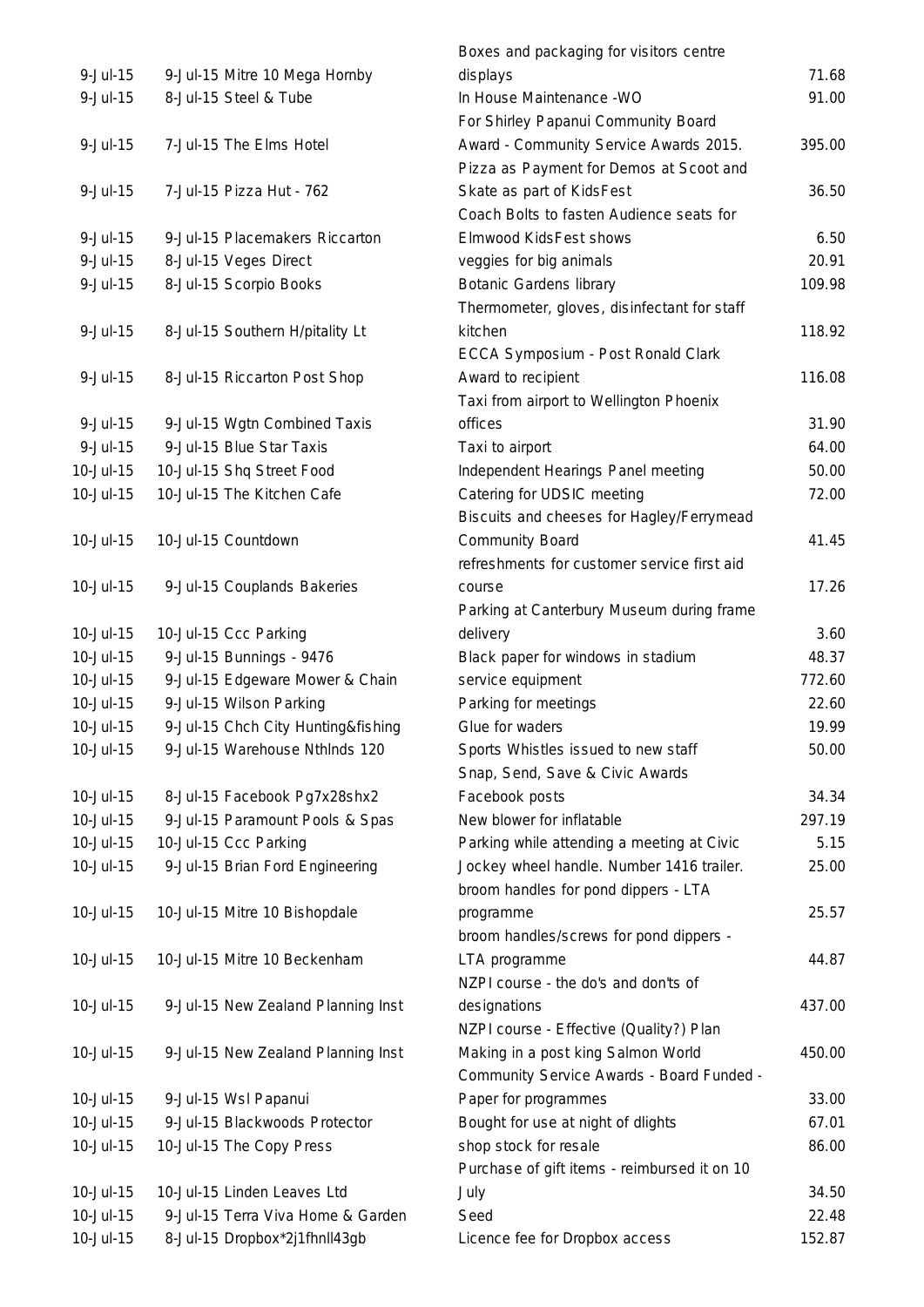| 10-Jul-15        | 9-Jul-15 Wsl South City             |  |
|------------------|-------------------------------------|--|
| $10 -$ Jul $-15$ | 9-Jul-15 Corporate Cabs Limited     |  |
| 10-Jul-15        | 9-Jul-15 Corporate Cabs Limited     |  |
|                  |                                     |  |
| 10-Jul-15        | 9-Jul-15 Blacks Fasteners Lt        |  |
|                  |                                     |  |
| 10-Jul-15        | 9-Jul-15 Aaron Campbell Photo       |  |
|                  |                                     |  |
| 10-Jul-15        | 9-Jul-15 Kmart - Shirley            |  |
| 10-Jul-15        | 10-Jul-15 Edgeware Supervalue       |  |
| 10-Jul-15        | 10-Jul-15 Peter Timbs Meats         |  |
| 10-Jul-15        | 9-Jul-15 Super Shuttle              |  |
| 10-Jul-15        | 9-Jul-15 Corporate Cabs Limit       |  |
| $10 -$ Jul $-15$ | 9-Jul-15 Caffe Laffare              |  |
| $13 -$ Jul $-15$ | 12-Jul-15 Dick Smith Electroni      |  |
| 13-Jul-15        | 12-Jul-15 Bunnings - 9482           |  |
| 13-Jul-15        | 9-Jul-15 Whitcoulls Hornby 049      |  |
|                  |                                     |  |
| 13-Jul-15        | 9-Jul-15 Sprout Social              |  |
| 13-Jul-15        | 9-Jul-15 Facebk *sblk78ecr2         |  |
|                  |                                     |  |
| 13-Jul-15        | 9-Jul-15 Facebook 2h23886hx2        |  |
|                  |                                     |  |
| 13-Jul-15        | 11-Jul-15 Facebook 5g75c8ngx2       |  |
| 13-Jul-15        | 10-Jul-15 Wilson Parking            |  |
| 13-Jul-15        | 10-Jul-15 Toyworld Tower Junction   |  |
| 13-Jul-15        | 11-Jul-15 Mitre 10 Mega Hornby      |  |
| 13-Jul-15        | 11-Jul-15 Z Riccarton               |  |
| 13-Jul-15        | 10-Jul-15 Ministry Of Justice       |  |
| 13-Jul-15        | 10-Jul-15 Ministry Of Justice       |  |
| 13-Jul-15        | 10-Jul-15 Ministry Of Justice       |  |
| 13-Jul-15        | 10-Jul-15 Brian Ford Engineering    |  |
| 13-Jul-15        | 13-Jul-15 Noble-Adams Machinery     |  |
| 13-Jul-15        | 10-Jul-15 Bp Connect Marshlands     |  |
| 13-Jul-15        | 10-Jul-15 Warehouse Ricton 220      |  |
| 13-Jul-15        | 10-Jul-15 Warehouse Sthcity 175     |  |
| 13-Jul-15        | 10-Jul-15 Warehouse Sthcity 175     |  |
| 13-Jul-15        | 10-Jul-15 Nz Safety Br 23           |  |
| 13-Jul-15        | 13-Jul-15 Property Council Nz       |  |
| 13-Jul-15        | 10-Jul-15 Warehouse E/gate 123      |  |
| 13-Jul-15        | 10-Jul-15 Wsl Eastgate              |  |
| 13-Jul-15        | 12-Jul-15 Countdown                 |  |
| 13-Jul-15        | 13-Jul-15 Ferrymead Mitre 10 Mega   |  |
|                  |                                     |  |
| 13-Jul-15        | 12-Jul-15 Cashmere Super Dairy      |  |
| 13-Jul-15        | 10-Jul-15 Wp Con Fee Nzustoms       |  |
| 13-Jul-15        | 10-Jul-15 New Zealand Customs       |  |
| 13-Jul-15        | 10-Jul-15 Mpi Animal & Plant Imprts |  |
| 13-Jul-15        | 9-Jul-15 Myfonts Inc                |  |
|                  |                                     |  |
| 13-Jul-15        | 10-Jul-15 Asmuss Plastic Systems    |  |
| 13-Jul-15        | 11-Jul-15 Bunnings - 9482           |  |

| 10-Jul-15 | 9-Jul-15 Wsl South City             | Fixing for white boards                                                             | 44.97  |
|-----------|-------------------------------------|-------------------------------------------------------------------------------------|--------|
| 10-Jul-15 | 9-Jul-15 Corporate Cabs Limited     | Taxi Airport to Meeting Auckland MJW                                                | 81.40  |
| 10-Jul-15 | 9-Jul-15 Corporate Cabs Limited     | Travel to and fro Airport - AKL MJW visit<br>nuts and bolts for sculptures from the | 97.00  |
| 10-Jul-15 | 9-Jul-15 Blacks Fasteners Lt        | collection                                                                          | 52.10  |
|           |                                     | photography for opening night of Night of                                           |        |
| 10-Jul-15 | 9-Jul-15 Aaron Campbell Photo       | <b>Dlights</b>                                                                      | 948.75 |
|           |                                     | Props for Whats the Matter kids show in                                             |        |
| 10-Jul-15 | 9-Jul-15 Kmart - Shirley            | <b>KidsFest</b>                                                                     | 8.00   |
| 10-Jul-15 | 10-Jul-15 Edgeware Supervalue       | planting at Spencer Pk with crew                                                    | 53.67  |
| 10-Jul-15 | 10-Jul-15 Peter Timbs Meats         | planting at Spencer Pk with crew                                                    | 83.74  |
| 10-Jul-15 | 9-Jul-15 Super Shuttle              | Shuttle from Airport                                                                | 35.00  |
| 10-Jul-15 | 9-Jul-15 Corporate Cabs Limit       | Taxi to airport - Wellington                                                        | 42.00  |
| 10-Jul-15 | 9-Jul-15 Caffe Laffare              | Lunch with Wellington Phoenix                                                       | 48.00  |
| 13-Jul-15 | 12-Jul-15 Dick Smith Electroni      | cable clips tv                                                                      | 23.92  |
| 13-Jul-15 | 12-Jul-15 Bunnings - 9482           | tap adaptors water                                                                  | 46.20  |
| 13-Jul-15 | 9-Jul-15 Whitcoulls Hornby 049      | <b>Office Stationery</b>                                                            | 9.99   |
|           |                                     | Sprout Social - Social Media Monitoring                                             |        |
| 13-Jul-15 | 9-Jul-15 Sprout Social              | software                                                                            | 302.28 |
| 13-Jul-15 | 9-Jul-15 Facebk *sblk78ecr2         | KidsFest Facebook posts                                                             | 43.75  |
|           |                                     | Snap, Send, Save & Civic Awards                                                     |        |
| 13-Jul-15 | 9-Jul-15 Facebook 2h23886hx2        | Facebook posts                                                                      | 75.57  |
|           |                                     | Snap, Send, Save & Civic Awards                                                     |        |
| 13-Jul-15 | 11-Jul-15 Facebook 5g75c8ngx2       | Facebook posts                                                                      | 40.33  |
| 13-Jul-15 | 10-Jul-15 Wilson Parking            | Meeting with Unit Manager                                                           | 4.60   |
| 13-Jul-15 | 10-Jul-15 Toyworld Tower Junction   | Hand Lights for display                                                             | 59.97  |
| 13-Jul-15 | 11-Jul-15 Mitre 10 Mega Hornby      | Batteries for displays                                                              | 125.86 |
| 13-Jul-15 | 11-Jul-15 Z Riccarton               | Gas for heaters                                                                     | 143.60 |
| 13-Jul-15 | 10-Jul-15 Ministry Of Justice       | Attachment order to recover debt                                                    | 50.00  |
| 13-Jul-15 | 10-Jul-15 Ministry Of Justice       | Attachment order to recover debt                                                    | 50.00  |
| 13-Jul-15 | 10-Jul-15 Ministry Of Justice       | Attachment order to recover debt                                                    | 50.00  |
| 13-Jul-15 | 10-Jul-15 Brian Ford Engineering    | fix jockey wheel handle to #1416 trailer                                            | 30.00  |
| 13-Jul-15 | 13-Jul-15 Noble-Adams Machinery     | 6 spray nozzles- boomsprayer #800665867                                             | 37.95  |
| 13-Jul-15 | 10-Jul-15 Bp Connect Marshlands     | milk for BLFP tea room                                                              | 7.49   |
| 13-Jul-15 | 10-Jul-15 Warehouse Ricton 220      | sieves for pond dippers - LTA programme                                             | 12.60  |
| 13-Jul-15 | 10-Jul-15 Warehouse Sthcity 175     | sieves for pond dippers - LTA programme                                             | 29.40  |
| 13-Jul-15 | 10-Jul-15 Warehouse Sthcity 175     | Padlock to secure A Frame sign                                                      | 19.00  |
| 13-Jul-15 | 10-Jul-15 Nz Safety Br 23           | Purchase of replacement High Viz coat.                                              | 149.33 |
| 13-Jul-15 | 13-Jul-15 Property Council Nz       | Meeting/Event                                                                       | 28.75  |
| 13-Jul-15 | 10-Jul-15 Warehouse E/gate 123      | Balls for July school holiday programme                                             | 13.00  |
| 13-Jul-15 | 10-Jul-15 Wsl Eastgate              | materials - July School Holiday programme                                           | 14.98  |
| 13-Jul-15 | 12-Jul-15 Countdown                 | Biscuits for sister city meetings                                                   | 4.98   |
| 13-Jul-15 | 13-Jul-15 Ferrymead Mitre 10 Mega   | Butane torch                                                                        | 53.76  |
|           |                                     | volunteer expenses-morning tea for                                                  |        |
| 13-Jul-15 | 12-Jul-15 Cashmere Super Dairy      | eastenders                                                                          | 23.94  |
| 13-Jul-15 | 10-Jul-15 Wp Con Fee Nzustoms       | Bank fee re importation fee                                                         | 3.81   |
| 13-Jul-15 | 10-Jul-15 New Zealand Customs       | Importation fee                                                                     | 152.59 |
| 13-Jul-15 | 10-Jul-15 Mpi Animal & Plant Imprts | Annual accreditation fee                                                            | 166.62 |
| 13-Jul-15 | 9-Jul-15 Myfonts Inc                | Font for LIFT exhibition                                                            | 53.44  |
|           |                                     | 4 No. 15mm valve unions for chlorine lines                                          |        |
| 13-Jul-15 | 10-Jul-15 Asmuss Plastic Systems    | at Jellie Park                                                                      | 173.60 |
| 13-Jul-15 | 11-Jul-15 Bunnings - 9482           | Dynabolts and brackets - shed shelving                                              | 46.42  |
|           |                                     |                                                                                     |        |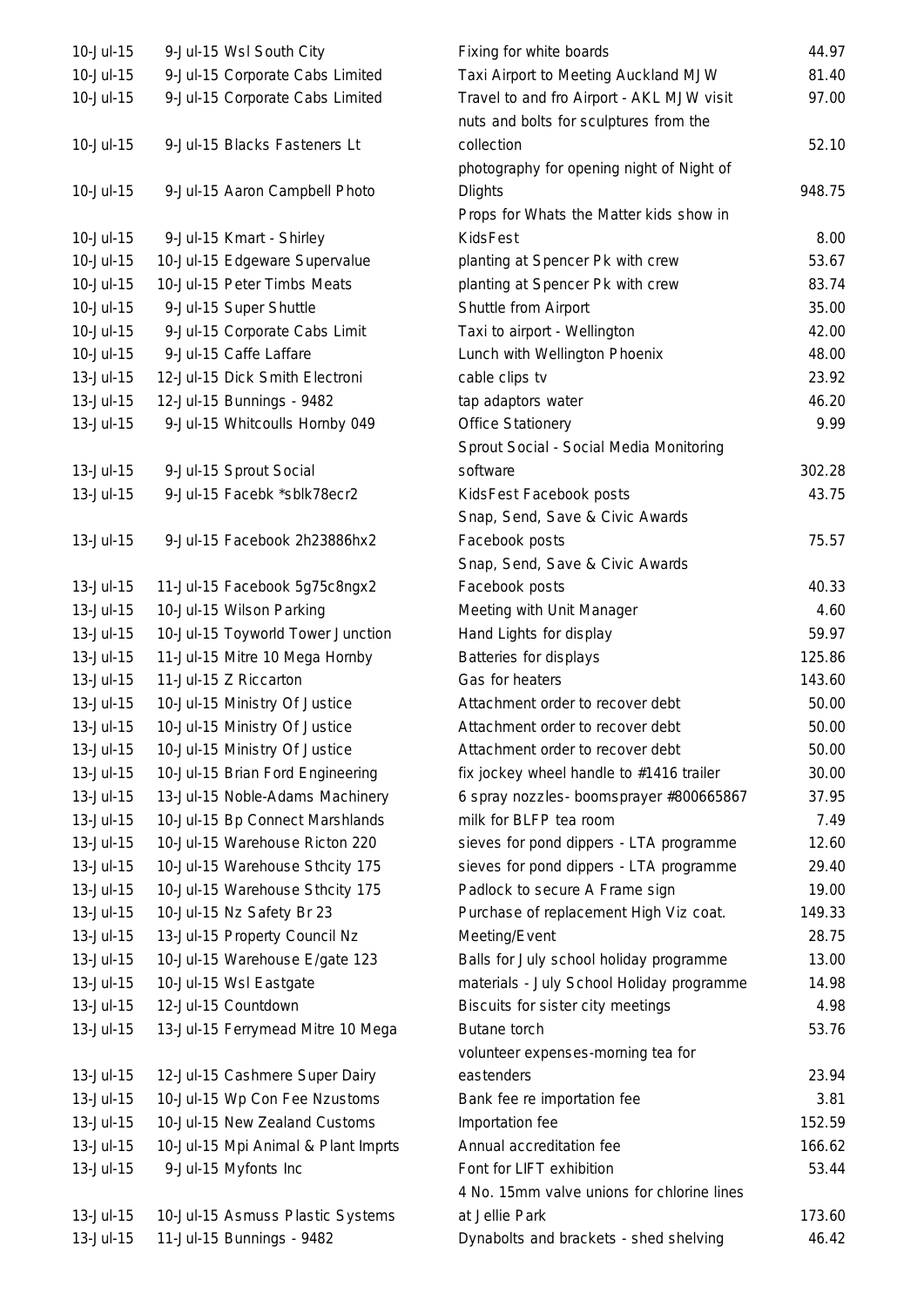13-Jul-15 11-Jul-15 New World Fendalton 13-Jul-15 12-Jul-15 Fresh Choice Merivale 13-Jul-15 13-Jul-15 Old Stables Nursery 13-Jul-15 10-Jul-15 Formassembly.Com Forma 13-Jul-15 10-Jul-15 Standards New Zealand 13-Jul-15 11-Jul-15 Chch Airport Carpark 13-Jul-15 13-Jul-15 Fresh Choice Parklands 13-Jul-15 11-Jul-15 Countdown 13-Jul-15 11-Jul-15 Countdown 13-Jul-15 13-Jul-15 Petticoat Lane 13-Jul-15 10-Jul-15 Bunnings - 9482 13-Jul-15 10-Jul-15 Bunnings - 9482 13-Jul-15 10-Jul-15 Bunnings - 9482 13-Jul-15 10-Jul-15 Couplands Bakeries 13-Jul-15 10-Jul-15 Fiddlesticks 13-Jul-15 8-Jul-15 Paypal \*arlis Anz 13-Jul-15 9-Jul-15 Oesterr. National biblioth 13-Jul-15  $10$ -Jul-15 M J Shardlow & Colid 14-Jul-15 13-Jul-15 Thai Container 14-Jul-15  $-$  14-Jul-15 Fairfax Media (Ps). 14-Jul-15 13-Jul-15 Ecocentral Ltd 14-Jul-15 13-Jul-15 Wsl Belfast 14-Jul-15 14-Jul-15 Parsley And Sage 14-Jul-15 13-Jul-15 Wilson Parking 14-Jul-15 14-Jul-15 Four Square Akaroa 14-Jul-15 12-Jul-15 Facebk \*wbyvb86dr2 14-Jul-15 13-Jul-15 Createsend.Com Ema 14-Jul-15 14-Jul-15 South City Lotto 14-Jul-15 14-Jul-15 Fishpond Co NZ 14-Jul-15 13-Jul-15 Ministry Of Justice 14-Jul-15 13-Jul-15 Ministry Of Justice 14-Jul-15 13-Jul-15 Ministry Of Justice 14-Jul-15 13-Jul-15 Tussock Creek 14-Jul-15 14-Jul-15 Point Break Backpacker 14-Jul-15 14-Jul-15 Site Safe 14-Jul-15 13-Jul-15 Terra Viva Home & Garden 14-Jul-15 14-Jul-15 Mitre 10 Beckenham 14-Jul-15 14-Jul-15 Countdown 14-Jul-15 13-Jul-15 Caltex Hornby 14-Jul-15 14-Jul-15 Auckland Co Op Taxis 14-Jul-15 14-Jul-15 Fairfax Media (Ps) 14-Jul-15 12-Jul-15 Whitcoulls Thepalms 47 14-Jul-15 13-Jul-15 Pw Dance & Sportswear 14-Jul-15 14-Jul-15 Fresh Choice Merivale 14-Jul-15 13-Jul-15 Couplands Bakeries 15-Jul-15 15-Jul-15 Twl 120 Northlands

| <b>Baking Gear for Space Week</b>          | 35.09     |
|--------------------------------------------|-----------|
| Baking Gear for Space Week                 | 8.83      |
| Rhododendrons sect E                       | 225.00    |
| Access to on-line form production          | 59.69     |
| Order NZS3604:2011                         | 299.92    |
| Taxi Airport to home from trip Auck, Well  |           |
| 9th /10th July - MJW WCC visits            | 75.00     |
| pk milk                                    | 6.10      |
| tuck shop product for elmwood for kidsfest | 107.13    |
| tuck shop product for elmwood for kidsfest | 108.77    |
| Costume Hire for KidsFest Show             | 55.00     |
| gloves habitat work                        | 2.97      |
| Credit Voucher Bunnings-9482 over-charged  | $-697.95$ |
| item for habitat work glooves              | 892.73    |
| Bread & Milk for resale in camp Shop       | 25.74     |
| Farewell coffee and snacks (seven staff)   | 50.30     |
| Library book                               | 80.68     |
| Research                                   | 30.88     |
| Stationery, holiday programme              | 80.50     |
| Independent Hearings Panel meeting         | 56.00     |
| Press Account for June 2015                | 278.46    |
| shelter rubbish                            | 19.28     |
| laminating maps                            | 161.77    |
| Catering for Community Board Meeting       | 118.45    |
| Parking for meetings                       | 8.60      |
| Misc materials new office                  | 13.03     |
| KidsFest Facebook posts                    | 46.75     |
| Friends of the Art Gallery newsletter      | 13.47     |
| NZ Post Handy bags                         | 13.00     |
| Book on coastal hazards                    | 33.26     |
| Attachment order to recover debt           | 50.00     |
| Attachment order to recover debt           | 50.00     |
| Attachment order to recover debt           | 50.00     |
| uniform moleskins x2                       | 249.84    |
| <b>NCL Value Management</b>                | 13.60     |
| Site Safe                                  | 106.95    |
| Tsuga Canadensis 'Gedaloa' Anemone         | 109.98    |
| HQP Wire strop gate repairs                | 57.25     |
| HQP Kidsfest volcano materials             | 102.72    |
| Milk for tearoom                           | 6.40      |
| taxi for meeting in Auckland               | 87.70     |
| The Press Subscription for July 2015 -     |           |
| Papanui Service Centre.                    | 70.89     |
| Stationary Items for KidsFest Show "What's |           |
| the Matter"                                | 72.97     |
| Props - KidsFest show "What's the Matter"  | 42.48     |
| Prizes for Audience involvement at         |           |
| KidsFest show "What's the Matter"          | 8.37      |
| Bread & Milk for resale in camp Shop       | 21.78     |
|                                            | 64.00     |
| Green cube bins for pool side              |           |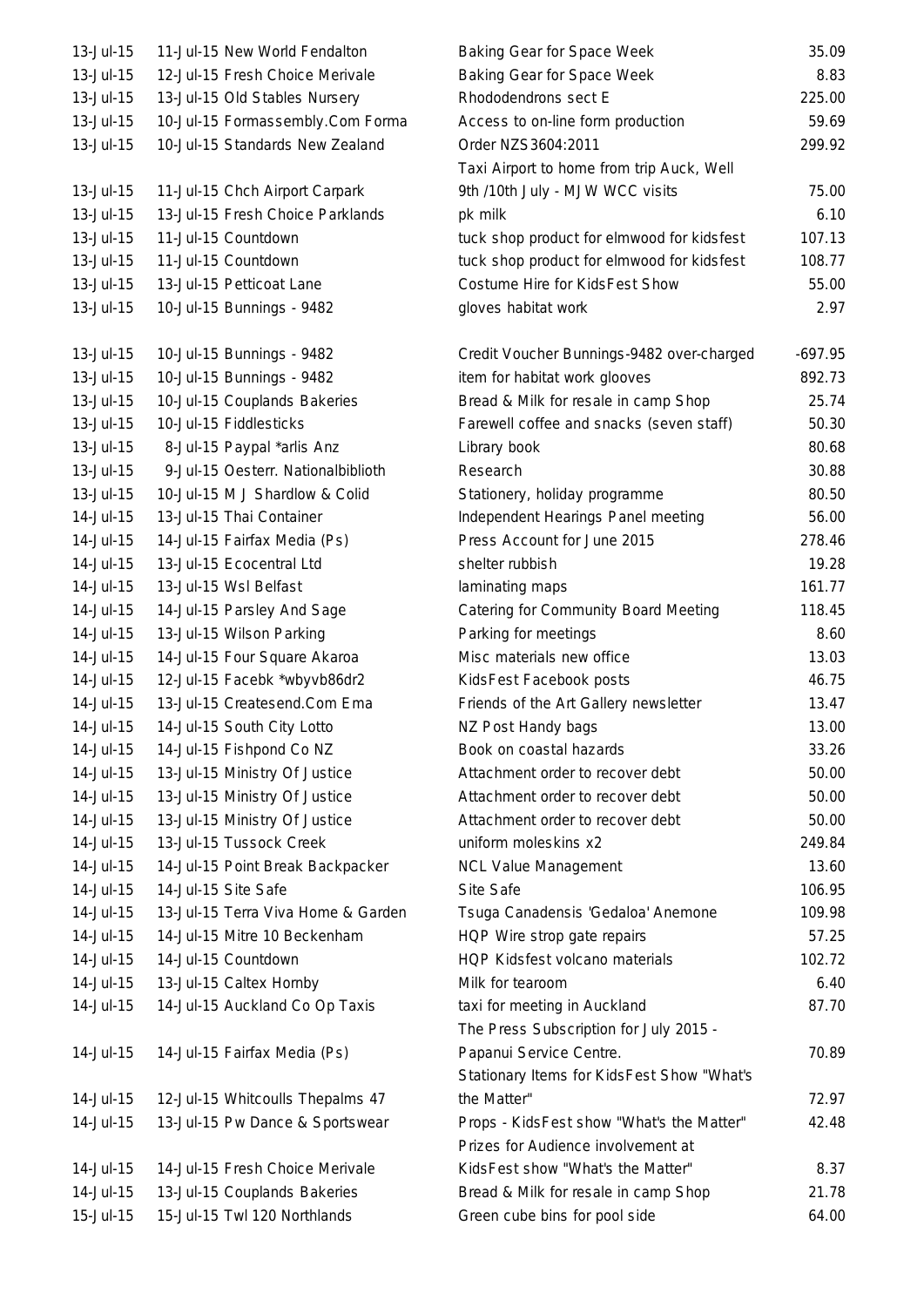|           |                                            | Sandpaper for printmaking outreach lesson    |          |
|-----------|--------------------------------------------|----------------------------------------------|----------|
| 15-Jul-15 | 14-Jul-15 Bunnings - 9476                  | Term 3 2015                                  | 8.88     |
| 15-Jul-15 | 15-Jul-15 Vendhq.Com                       | Vend Licence July 2015                       | 674.00   |
| 15-Jul-15 | 14-Jul-15 Blacks Fasteners Lt              | Self tapping screws for framing              | 31.57    |
| 15-Jul-15 | 14-Jul-15 M J Shardlow & Colid             | paper tape and blades for framing            | 176.81   |
|           |                                            | 15 July from TAGG meeting Wellington city    |          |
| 15-Jul-15 | 15-Jul-15 Wgtn Combined Taxis              | to airport                                   | 28.60    |
|           |                                            | 15 July Wellington airport to city for TAGG  |          |
| 15-Jul-15 | 15-Jul-15 Wgtn Combined Taxis              | meeting                                      | 36.30    |
| 15-Jul-15 | 13-Jul-15 Project Mgmt Institute           | PMI Qualification renewal                    | 91.87    |
| 15-Jul-15 | 14-Jul-15 Wsl South City                   | Palette Knives for use with 3D printer       | 16.96    |
|           |                                            | Website hosting for Spencer Beach Holiday    |          |
| 15-Jul-15 | 14-Jul-15 Net 24                           | Park website                                 | 34.44    |
| 15-Jul-15 | 14-Jul-15 Createsend.Com Ema               | Swimsmart Enrolment Reminder email           | 17.40    |
|           |                                            | Monthly team text alerting system -          |          |
| 15-Jul-15 | 14-Jul-15 Net 24                           | Decisions [D4H]                              | 11.50    |
| 15-Jul-15 | 14-Jul-15 New Zealand Planning Inst        | <b>NZPI CPD Course</b>                       | 57.50    |
|           |                                            | Community Service Awards - Board Funded -    |          |
|           |                                            | Postal bags to send usb sticks of photos of  |          |
| 15-Jul-15 | 14-Jul-15 Shirley Post Shop                | the awards to *                              | 17.00    |
|           |                                            | Postage of historic certificate to Mr H,     |          |
|           |                                            | recipients of a 1999 certificate of          |          |
| 15-Jul-15 | 14-Jul-15 Shirley Post Shop                | appreciation award from *                    | 29.88    |
|           |                                            | Community Service Awards - Board Funded -    |          |
| 15-Jul-15 | 15-Jul-15 Countdown                        | serving ware and cultery                     | 28.44    |
|           |                                            |                                              |          |
|           |                                            | Community Service Awards - Board Funded -    |          |
| 15-Jul-15 | 15-Jul-15 Countdown                        | food and cutlery supplies for awards         | 206.22   |
| 15-Jul-15 | 15-Jul-15 Credit Adjustment - Fraud Credit | Credit Adjustment Fraud Credit               | $-55.00$ |
|           |                                            | stamps used for return envelopes for         |          |
| 15-Jul-15 | 14-Jul-15 Edgeware Post Shop               | copyright contact forms and others           | 97.70    |
| 15-Jul-15 | 15-Jul-15 The Kitchen Cafe                 | <b>External Meeting</b>                      | 6.00     |
| 15-Jul-15 | 15-Jul-15 Aarque Group Limited             | Grey/DK Printhead for HP7100 printer         | 262.74   |
| 15-Jul-15 | 15-Jul-15 Caltex Redwood                   | milk for staffroom                           | 9.30     |
| 15-Jul-15 | 14-Jul-15 Service Fees - Spendvision       | Service Fees Spendvision                     | 1,409.56 |
| 15-Jul-15 | 15-Jul-15 Site Safe                        | Site Safe                                    | 213.90   |
| 15-Jul-15 | 14-Jul-15 Chch Airport Carpark             | IANZ Meeting in Auckland, airport parking    | 64.00    |
| 15-Jul-15 | 15-Jul-15 Mitre 10 Beckenham               | Vic Park Kidsfest materials                  | 42.71    |
| 15-Jul-15 | 14-Jul-15 Hms Airport Terminal             | food while travelling for meeting in AKL     | 6.50     |
|           |                                            | Parking while travelling for meeting in      |          |
| 15-Jul-15 | 14-Jul-15 Chch Airport Carpark             | Auckland                                     | 25.00    |
| 15-Jul-15 | 14-Jul-15 Xcm Group Limited                | New jersey & new pants X1                    | 141.39   |
| 15-Jul-15 | 14-Jul-15 Stihl Shop Northwood             | repairs to track graveller                   | 96.03    |
| 16-Jul-15 | 15-Jul-15 Nzrc Online Shop                 | H&S First Aid revalidation x1                | 120.00   |
| 16-Jul-15 | 16-Jul-15 Pak N Save Wainoni               | In House Maintenance - WO                    | 38.13    |
| 16-Jul-15 | 16-Jul-15 Mrc Transmark Limited            | In House Maintenance - WO                    | 144.68   |
| 16-Jul-15 | 14-Jul-15 Ecolab New Zealand               | hand cleaner x 2                             | 262.31   |
| 16-Jul-15 | 14-Jul-15 George Henry & Co Lt             | Screwdriver and drills for framing           | 21.60    |
|           |                                            | Parking at Christchurch airport while on CCC |          |
| 16-Jul-15 | 15-Jul-15 Chch Airport Carpark             | business in Wellington                       | 25.00    |
| 16-Jul-15 | 15-Jul-15 Bp Connect Marshlands            | fuel ute                                     | 55.49    |
|           |                                            |                                              |          |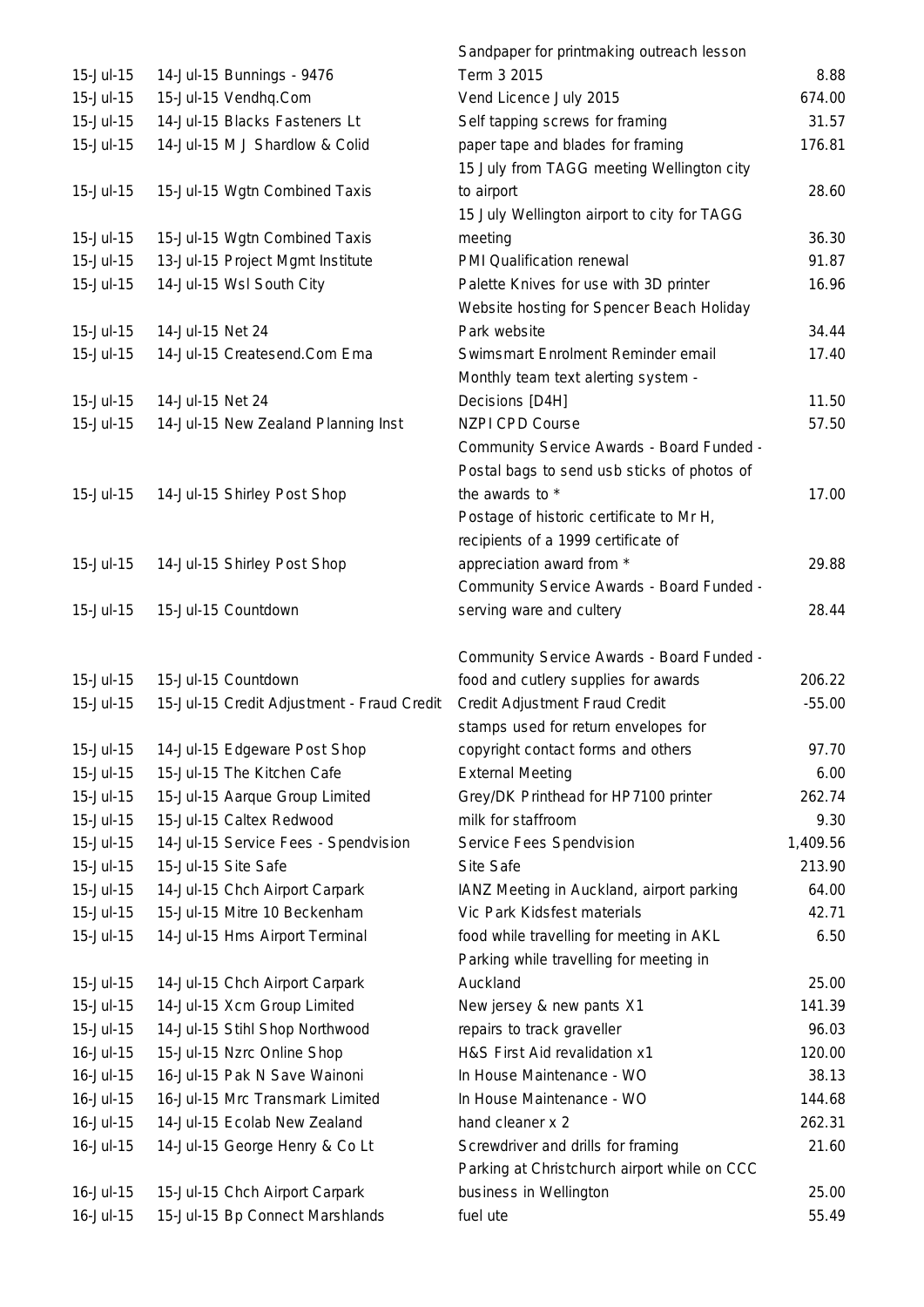| $16 -$ Jul $-15$              | 15-Jul-15 Bunnings - 9476                    |
|-------------------------------|----------------------------------------------|
| $16 -$ Jul $-15$              | 15-Jul-15 Bunnings - 9482                    |
| 16-Jul-15                     | 15-Jul-15 Wsl Eastgate                       |
|                               |                                              |
| $16 -$ Jul $-15$              | 15-Jul-15 Createsend.Com Ema                 |
| 16-Jul-15                     | 15-Jul-15 Createsend.Com Ema                 |
| 16-Jul-15                     | 15-Jul-15 Createsend.Com Ema                 |
| 16-Jul-15                     | 15-Jul-15 Resene Paints                      |
| 16-Jul-15                     | 15-Jul-15 Ministry Of Justice                |
| 16-Jul-15                     | 16-Jul-15 Raeward Fresh Marshland            |
|                               |                                              |
|                               |                                              |
| $16 -$ Jul $-15$              | 13-Jul-15 Hach Company                       |
|                               |                                              |
| 16-Jul-15                     | 15-Jul-15 Wilson Parking                     |
| 16-Jul-15                     | 16-Jul-15 Ccc Parking                        |
| $16 -$ Jul $-15$              | 16-Jul-15 Ferrymead Mitre 10 Mega            |
| 16-Jul-15                     | 16-Jul-15 Branz                              |
|                               |                                              |
| 16-Jul-15                     | 16-Jul-15 Mitre 10 Mega Hornby               |
| $16 -$ Jul $-15$              | 15-Jul-15 Blackwoods Protector               |
| 16-Jul-15                     | 15-Jul-15 Swanndri Christchurch              |
| 16-Jul-15                     | 15-Jul-15 Blackwoods Protector               |
| 16-Jul-15                     | 16-Jul-15 New World South City               |
|                               |                                              |
|                               |                                              |
| $16 -$ Jul- $15$              | 16-Jul-15 Pak N Save Riccarton               |
| 16-Jul-15                     | 14-Jul-15 McDonalds A/port Dom               |
| $16 -$ Jul- $15$              | 15-Jul-15 Radio Spectrum                     |
|                               |                                              |
| 16-Jul-15                     | 15-Jul-15 New World Bishopdale               |
|                               |                                              |
| $16 -$ Jul $-15$              | 15-Jul-15 Georgios Gafe                      |
|                               |                                              |
| 16-Jul-15<br>$16 -$ Jul- $15$ | 15-Jul-15 Noel Leeming 20                    |
| $16 -$ Jul $-15$              | 15-Jul-15 Fxl NZ Ltd<br>14-Jul-15 Amazon.Com |
| 17-Jul-15                     | 17-Jul-15 Macpac Riccarton                   |
| 17-Jul-15                     | 17-Jul-15 Gardenmakers                       |
| 17-Jul-15                     | 17-Jul-15 Transdiesel Ltd                    |
| 17-Jul-15                     | 17-Jul-15 Leedsafe Limited                   |
|                               |                                              |
| 17-Jul-15                     | 16-Jul-15 The Service Company Ltd            |
| 17-Jul-15                     | 16-Jul-15 Drills Taps & Dies Limite          |
| 17-Jul-15                     | 17-Jul-15 Mrc Transmark Limited              |
| 17-Jul-15                     | 16-Jul-15 Biolab Scientific                  |
| 17-Jul-15                     | 16-Jul-15 Egmont Commercial Lt M/o           |
| 17-Jul-15                     | 16-Jul-15 Agpac Limited                      |
|                               |                                              |
| 17-Jul-15                     | 16-Jul-15 Officemax                          |

|                  |                                     | Aquakneadit tile gap filler, Cleaning products |          |
|------------------|-------------------------------------|------------------------------------------------|----------|
|                  |                                     | incl stainless cleaner and cleaning brush,     |          |
| 16-Jul-15        | 15-Jul-15 Bunnings - 9476           | shelf and *                                    | 452.30   |
| 16-Jul-15        | 15-Jul-15 Bunnings - 9482           | Graffiti remover                               | 33.37    |
| 16-Jul-15        | 15-Jul-15 Wsl Eastgate              | 17/07 Strategy Session with Beca's             | 209.42   |
|                  |                                     | Rec & Sport Centres 3 month membership         |          |
| 16-Jul-15        | 15-Jul-15 Createsend.Com Ema        | renewal discount email                         | 7.57     |
| 16-Jul-15        | 15-Jul-15 Createsend.Com Ema        | Rec & Sport Centres Welcome email              | 8.57     |
| 16-Jul-15        | 15-Jul-15 Createsend.Com Ema        | Te Hapua - Halswell Centre newsletter          | 11.28    |
| 16-Jul-15        | 15-Jul-15 Resene Paints             | Returns bin paint                              | 229.84   |
| 16-Jul-15        | 15-Jul-15 Ministry Of Justice       | Attachment order to recover debt               | 50.00    |
| 16-Jul-15        | 16-Jul-15 Raeward Fresh Marshland   | Milk for BLFP tea room                         | 13.00    |
|                  |                                     | Purchase of consumables for Laboratory.        |          |
|                  |                                     | Discprepancy between P Card withdrawal         |          |
| $16 -$ Jul $-15$ | 13-Jul-15 Hach Company              | and order value. *                             | 613.11   |
| 16-Jul-15        | 15-Jul-15 Wilson Parking            | Meeting in Civic No CCC car parks available    | 4.60     |
| 16-Jul-15        | 16-Jul-15 Ccc Parking               | Parking for CCC meeting                        | 6.70     |
| 16-Jul-15        | 16-Jul-15 Ferrymead Mitre 10 Mega   | Cord                                           | 39.60    |
| 16-Jul-15        | 16-Jul-15 Branz                     | <b>BRANZ Course</b>                            | 184.00   |
|                  |                                     | PH Kidsfest materials. HQP Gate repair         |          |
| 16-Jul-15        | 16-Jul-15 Mitre 10 Mega Hornby      | material                                       | 94.51    |
| 16-Jul-15        | 15-Jul-15 Blackwoods Protector      | $PPE - x2$                                     | 131.56   |
| 16-Jul-15        | 15-Jul-15 Swanndri Christchurch     | PPE - x1                                       | 319.95   |
| 16-Jul-15        | 15-Jul-15 Blackwoods Protector      | PPE - x1 & Workshop Stock                      | 1,005.63 |
| 16-Jul-15        | 16-Jul-15 New World South City      | Marathon LLR                                   | 144.00   |
|                  |                                     | Gift vouchers for community groups in          |          |
|                  |                                     | recognition of assistance with launch of       |          |
| 16-Jul-15        | 16-Jul-15 Pak N Save Riccarton      | Older Adults' Directo *                        | 100.00   |
| 16-Jul-15        | 14-Jul-15 McDonalds A/port Dom      | Food while travelling for meeting in AKL       | 9.10     |
| 16-Jul-15        | 15-Jul-15 Radio Spectrum            | Signals Maintenance - Frequency Licences       | 598.02   |
|                  |                                     | For Shirley/Papanui Community Meeting 15       |          |
| 16-Jul-15        | 15-Jul-15 New World Bishopdale      | July 2015.                                     | 32.15    |
|                  |                                     | For Shirley/Papanui Community Meeting 15       |          |
| 16-Jul-15        | 15-Jul-15 Georgios Gafe             | July 2015.                                     | 83.37    |
| 16-Jul-15        | 15-Jul-15 Noel Leeming 20           | Tripod and Sd Card - Filming Kidsfest Show     | 99.98    |
| $16 -$ Jul $-15$ | 15-Jul-15 Fxl NZ Ltd                | Spencer Park Telecom lease payment.            | 219.40   |
| 16-Jul-15        | 14-Jul-15 Amazon.Com                | <b>Botanic Gardens library</b>                 | 75.37    |
| 17-Jul-15        | 17-Jul-15 Macpac Riccarton          | Winter Jacket for use in Mobile Library Van    | 99.99    |
| 17-Jul-15        | 17-Jul-15 Gardenmakers              | dump fees jun/july 2015                        | 227.96   |
| 17-Jul-15        | 17-Jul-15 Transdiesel Ltd           | In House Maintenance - WO                      | 127.37   |
| 17-Jul-15        | 17-Jul-15 Leedsafe Limited          | PPE x1 IE&CPPE Stock Items IE&C                | 865.38   |
|                  |                                     | Workshop Consumable - Soap Power               |          |
| 17-Jul-15        | 16-Jul-15 The Service Company Ltd   | <b>Washing Machine</b>                         | 179.40   |
| 17-Jul-15        | 16-Jul-15 Drills Taps & Dies Limite | <b>Workshop Supplies</b>                       | 402.21   |
| 17-Jul-15        | 17-Jul-15 Mrc Transmark Limited     | In House Maintenance - WO                      | 534.38   |
| 17-Jul-15        | 16-Jul-15 Biolab Scientific         | acid for Sophora seed scarification            | 80.68    |
| 17-Jul-15        | 16-Jul-15 Egmont Commercial Lt M/o  | containers (easy-grip bags) - potting trees    | 302.68   |
| 17-Jul-15        | 16-Jul-15 Agpac Limited             | polythene for lining stock standing areas      | 584.78   |
|                  |                                     | Urgent purchase for transitional wayfinding    |          |
| 17-Jul-15        | 16-Jul-15 Officemax                 | project installation                           | 19.99    |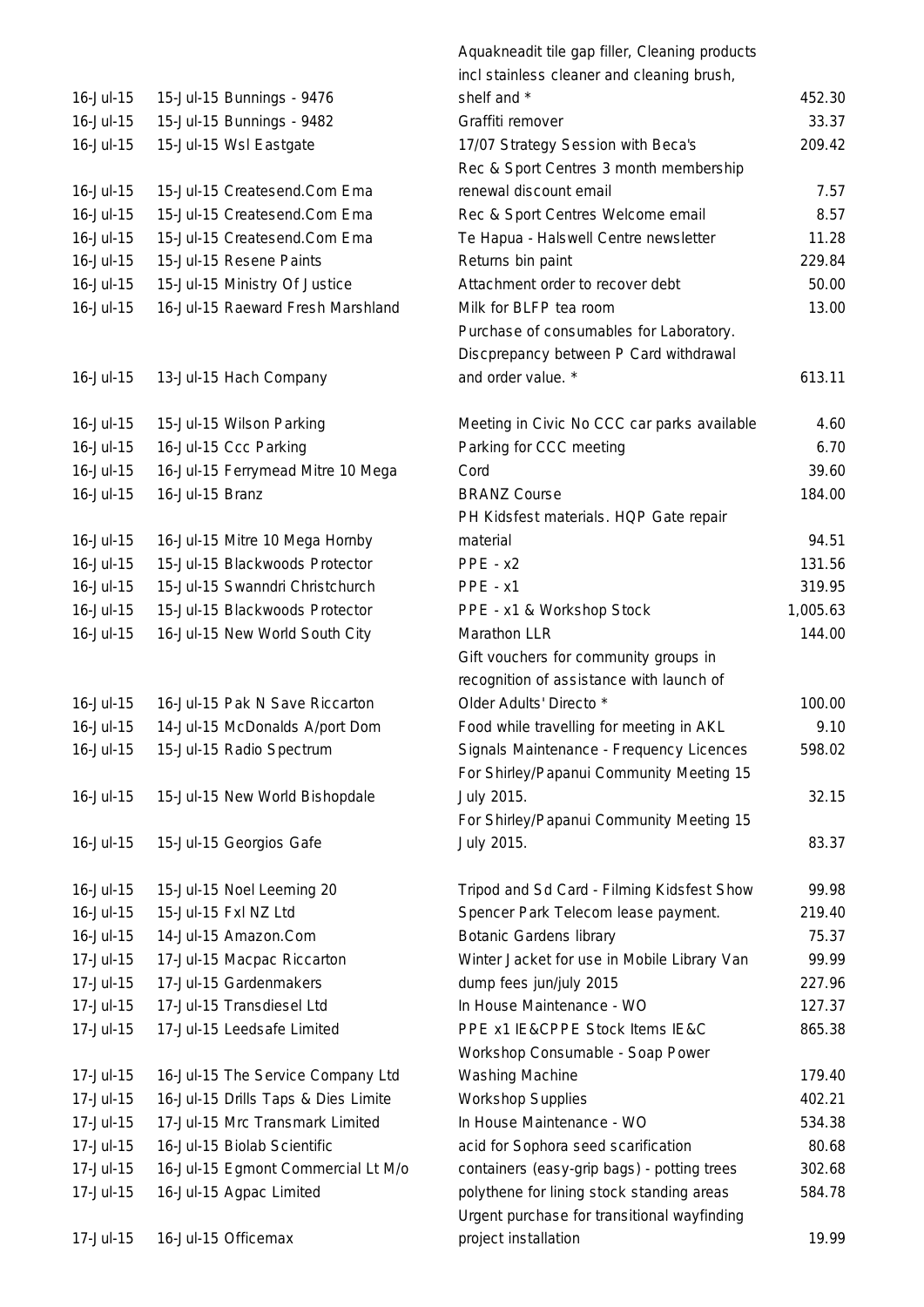| 17-Jul-15 | 16-Jul-15 Shipleys Audiovisual      | faulty stereo repaired.                       | 115.00 |
|-----------|-------------------------------------|-----------------------------------------------|--------|
| 17-Jul-15 | 17-Jul-15 Boc Limited               | Compressed air refill for framing purposes    | 51.80  |
|           |                                     | Attendance at TEDxChch 2015 event in          |        |
| 17-Jul-15 | 17-Jul-15 Eventfinder               | October                                       | 142.48 |
| 17-Jul-15 | 16-Jul-15 Business Fitness Nz       | Insurance law lessons webinar                 | 184.00 |
|           |                                     | Cleaning bottle storage and hooks for         |        |
| 17-Jul-15 | 16-Jul-15 Bunnings - 9476           | spinroom                                      | 63.15  |
| 17-Jul-15 | 16-Jul-15 Wsl Papanui               | Stationary for GC Administration              | 114.73 |
|           |                                     | Parking Civic to attend Leadership Session -  |        |
| 17-Jul-15 | 17-Jul-15 Ccc Parking               | Managing Change                               | 5.15   |
| 17-Jul-15 | 16-Jul-15 Bunnings - 9482           | hex keys and washers                          | 24.84  |
| 17-Jul-15 | 16-Jul-15 Wilson Parking New Zealan | Parking at Civic Offices all day              | 15.60  |
| 17-Jul-15 | 15-Jul-15 Facebk *2cmj88ncr2        | KidsFest Facebook posts                       | 42.55  |
| 17-Jul-15 | 16-Jul-15 Createsend.Com Ema        | Professional briefing-Stage 3 of DPR email    | 11.50  |
| 17-Jul-15 | 16-Jul-15 Bp Connect Edgeware       | Gas bottle refill                             | 12.48  |
| 17-Jul-15 | 16-Jul-15 Kleenwash Supplies        | Cleaning products for Poolside                | 251.60 |
| 17-Jul-15 | 16-Jul-15 Ministry Of Justice       | Attachment order to recover debt              | 50.00  |
| 17-Jul-15 | 16-Jul-15 Ministry Of Justice       | Attachment order to recover debt              | 50.00  |
| 17-Jul-15 | 16-Jul-15 Smiths Hire               | Styx post borer for tree plantings            | 50.00  |
|           |                                     | Personal protective equipment PPE for staff   |        |
| 17-Jul-15 | 16-Jul-15 Blackwoods Protector      | contractors and visitors to gallery           | 724.74 |
|           |                                     | Clear plastic box for Citizenship Ceremony    |        |
| 17-Jul-15 | 17-Jul-15 Twl 175 South City        | certificate container                         | 8.00   |
|           |                                     | 5 ceremonial document/certificate folders for |        |
| 17-Jul-15 | 17-Jul-15 Fishpond Co NZ            | Signing ceremony occasion.                    | 26.97  |
|           |                                     | Corprate gifts for Japan National women's     |        |
|           |                                     | basketball team and NZ national team Civic    |        |
| 17-Jul-15 | 17-Jul-15 Linden Leaves Ltd         | Welcome 3 Augus *                             | 879.18 |
| 17-Jul-15 | 16-Jul-15 Wilson Parking            | Meeting in Civic No CCC car parks available   | 4.60   |
|           |                                     | 6 x Logitech R400 Wireless Presenters for     |        |
| 17-Jul-15 | 17-Jul-15 Ascent Technology Ltd     | Te Hapua: Halswell Centre IT fit out          | 392.04 |
|           |                                     | 2 x Logitech UE BOOM BLACK Bluetooth          |        |
|           |                                     | Wireless Speakers for Te Hapua: Halswell      |        |
| 17-Jul-15 | 17-Jul-15 Ascent Technology Ltd     | Centre IT fit out                             | 549.23 |
|           |                                     | 2 No. 30mm camlocks for sumps pumps at        |        |
| 17-Jul-15 | 16-Jul-15 Hcd Flow - Chch           | Jellie Park                                   | 34.60  |
|           |                                     | various 40mm pipe fittings for repairs to     |        |
| 17-Jul-15 | 16-Jul-15 Humes Pipeline Systems    | sump pump pipe work at Jellie Park            | 119.30 |
| 17-Jul-15 | 16-Jul-15 Bunnings - 9482           | Plywood, paintbrushes, dustbin                | 162.90 |
| 17-Jul-15 | 16-Jul-15 Bunnings - 9476           | Carex testacea sect A                         | 43.88  |
| 17-Jul-15 | 16-Jul-15 Oderings Nurseries        | flower carpet roses sect a, edging shears     | 116.78 |
| 17-Jul-15 | 15-Jul-15 Google *kaibits           | App for Network Signal - IE&C Team            | 2.60   |
| 17-Jul-15 | 16-Jul-15 Aaron Campbell Photo      | wed night promo video - night of dlights      | 517.30 |
| 17-Jul-15 | 16-Jul-15 Ascent Technology Ltd     | Replacement iPad mini screen                  | 122.68 |
| 17-Jul-15 | 17-Jul-15 Trademe - Pay Now         | Distance Measuring Wheel for Events           | 80.00  |
| 17-Jul-15 | 16-Jul-15 Burwood Produce           | pig food                                      | 102.30 |
| 17-Jul-15 | 16-Jul-15 The Frontrunner Bushin    | New shoes x1                                  | 150.00 |
| 17-Jul-15 | 17-Jul-15 Armstrong Locksmiths      | hirer keys for fendalton community centre     | 155.00 |
| 17-Jul-15 | 16-Jul-15 Couplands Bakeries        | Bread & Milk for resale in camp Shop          | 19.14  |
|           |                                     | Glitter for the Glitter Painting Outreach     |        |
| 20-Jul-15 | 20-Jul-15 Gordon Harris Chch        | Lesson - Term 3 2015                          | 79.20  |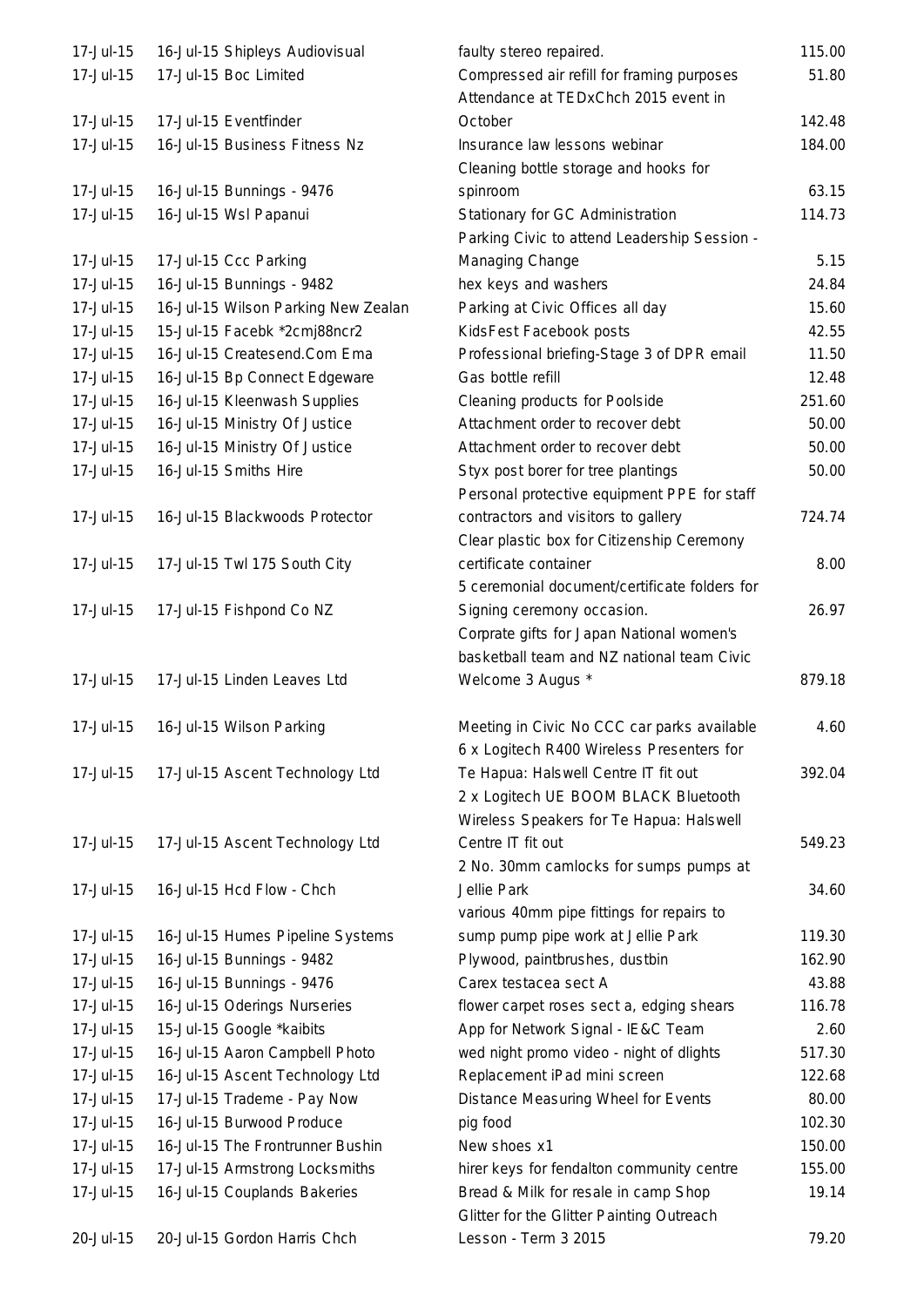|           |                                                                | Delivery of The Press newspaper for CCC        |          |
|-----------|----------------------------------------------------------------|------------------------------------------------|----------|
| 20-Jul-15 | 20-Jul-15 Fairfaxmedia Recurring                               | Media Manager                                  | 38.20    |
|           |                                                                | Delivery of The Press newspaper - Public       |          |
| 20-Jul-15 | 20-Jul-15 Fairfaxmedia Recurring                               | Information and Participation Unit Manager     | 46.65    |
|           |                                                                | Catering for Hagley/Ferrymead Community        |          |
| 20-Jul-15 | 20-Jul-15 Relish Catering                                      | <b>Board</b>                                   | 101.20   |
|           |                                                                | Catering for Hagley/Ferrymead Community        |          |
| 20-Jul-15 | 20-Jul-15 Relish Catering                                      | <b>Board</b>                                   | 101.20   |
| 20-Jul-15 | 17-Jul-15 Saecowilson - Christch                               | In House Maintenance - WO                      | 186.40   |
| 20-Jul-15 | 17-Jul-15 M J Shardlow & Colid                                 | In House Maintenance - WO                      | 237.82   |
| 20-Jul-15 | 17-Jul-15 Toy Fest Limited                                     | dinosaur decal for childrens area              | 45.00    |
|           |                                                                | Monthly PaknSav Account for Graham             |          |
| 20-Jul-15 | 20-Jul-15 Pak N Save Northlands                                | Condon - July 2015                             | 193.92   |
| 20-Jul-15 | 18-Jul-15 No 1 Shoes Twr Junc                                  | steel toecap gumboots                          | 34.99    |
| 20-Jul-15 | 20-Jul-15 Shq Liquid Rubber                                    | Liquid rubber for temporary roof repairs       | 164.50   |
|           |                                                                | Farewell dinner - 7 visiting delegates,        |          |
| 20-Jul-15 | 17-Jul-15 Daphnes Restaurant                                   | Guanzhou China.                                | 169.00   |
|           |                                                                | Snap Send Save and Wheelie bins                |          |
| 20-Jul-15 | 18-Jul-15 Facebook 3pf8y7jhx2                                  | Facebook posts                                 | 12.47    |
| 20-Jul-15 | 16-Jul-15 Atlassian                                            | 20 user confluence sub Jul 15                  | 31.48    |
| 20-Jul-15 | 16-Jul-15 Readdle Inc.                                         | PDF Expert Ent sub Jul 15 10 user              | 157.39   |
| 20-Jul-15 | 19-Jul-15 Twl 220 Riccarton                                    | Cleaning gear for Inspectors Room              | 64.00    |
| 20-Jul-15 | 17-Jul-15 Ministry Of Justice                                  | Attachment order to recover debt               | 50.00    |
| 20-Jul-15 | 17-Jul-15 Ministry Of Justice                                  | Attachment order to recover debt               | 50.00    |
|           |                                                                |                                                |          |
|           |                                                                | Community Service Awards - Board Funded -      |          |
| 20-Jul-15 | 17-Jul-15 Shirley Post Shop                                    | postage for usbs of photos to awards           | 27.00    |
| 20-Jul-15 | 20-Jul-15 Fairfaxmedia Recurring                               | Press Subscription - Governance Team           | 38.20    |
| 20-Jul-15 | 20-Jul-15 Fairfaxmedia Recurring                               | The Press subscription for CAG Library         | 35.00    |
|           |                                                                | Councillor Phil Clearwater attending the Asia- |          |
| 20-Jul-15 | 16-Jul-15 Ozaccom Pty Ltd                                      | Pacific Cycle Congress in Brisbane             | 1,152.17 |
| 20-Jul-15 | 20-Jul-15 Battery Masta                                        | Battery for Robotic Survey Instrument          | 81.95    |
| 20-Jul-15 | 17-Jul-15 Bunnings - 9476                                      | Screws for drain deck corners Jellie           | 23.04    |
| 20-Jul-15 | 17-Jul-15 Woodend Nurseries                                    | shrubs sect e                                  | 55.97    |
| 20-Jul-15 | 20-Jul-15 Mitre 10 Mega Hornby                                 | wheelbarrows x 2                               | 390.00   |
|           |                                                                |                                                |          |
|           |                                                                | LIU Digital Library Services service contract  |          |
| 20-Jul-15 | 20-Jul-15 Modica Group Limited                                 | email to SMS one month payment.                | 76.51    |
| 20-Jul-15 | 20-Jul-15 Papanui Service Centre                               | For Shirley/Papanui Community Board.           | 46.50    |
|           |                                                                |                                                |          |
| 20-Jul-15 | 17-Jul-15 Ecocentral Ltd                                       | Removal of Rubbish Generated by KidsFest       | 72.30    |
|           |                                                                | Wheel Lock and Trailer Locks for Events        |          |
| 20-Jul-15 | 17-Jul-15 Super Cheap Auto                                     | <b>Trailers</b>                                | 240.89   |
|           |                                                                | Euthanase dog - critically injured dog. SPCA   |          |
|           |                                                                | covered \$60 and CCC agreed to cover           |          |
| 20-Jul-15 | 17-Jul-15 Parklands Vet                                        | balance                                        | 35.00    |
| 20-Jul-15 | 17-Jul-15 Xcm Group Limited                                    |                                                | 96.60    |
| 20-Jul-15 |                                                                | New pants x2                                   | 36.00    |
| 20-Jul-15 | 20-Jul-15 Armstrong Locksmiths                                 | regular hire keys for fendalton CC             |          |
|           | 16-Jul-15 Paypal *styxfirewoo                                  | Firewood for Lodge and Homestead               | 310.00   |
| 20-Jul-15 | 17-Jul-15 Amazon *mktplce Eu-Uk<br>21-Jul-15 Twl 220 Riccarton | Library book                                   | 128.56   |
| 21-Jul-15 |                                                                | Misc items for pool side                       | 118.60   |
| 21-Jul-15 | 20-Jul-15 Ecocentral Ltd                                       | shelter rubbish                                | 14.46    |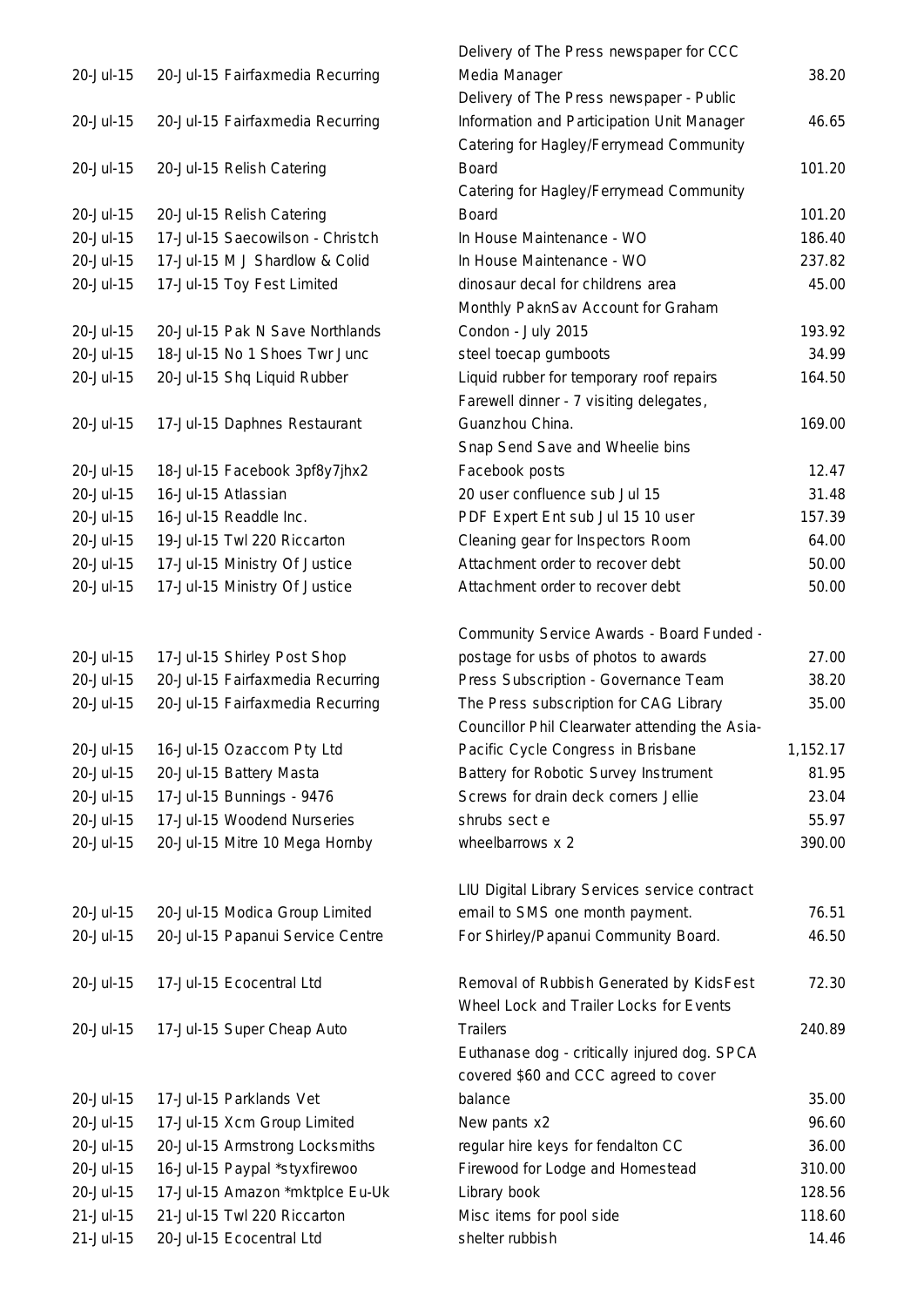| 21-Jul-15   | 20-Jul-15 Blacks Fasteners Lt     | Workshop Stock                                                                    | 34.37    |
|-------------|-----------------------------------|-----------------------------------------------------------------------------------|----------|
| 21-Jul-15   | 20-Jul-15 Para Rubber Christchur  | In House Maintenance - WO                                                         | 143.88   |
| 21-Jul-15   | 21-Jul-15 Southern Woods Nursery  | rabbit repellant                                                                  | 75.55    |
|             |                                   | flower carpet roses for Council planting                                          |          |
| $21-Jul-15$ | 21-Jul-15 Wals Plant Land         | projects                                                                          | 544.18   |
| 21-Jul-15   | 20-Jul-15 The Service Company Ltd | laundry detergent                                                                 | 248.98   |
| 21-Jul-15   | 20-Jul-15 Ecocentral Ltd          | tyres disposal                                                                    | 190.50   |
| 21-Jul-15   | 21-Jul-15 Aarque Group Limited    | ink cartridge for hp 761 printer                                                  | 135.55   |
| 21-Jul-15   | 19-Jul-15 Facebk *78qp78ecr2      | KidsFest Facebook posts                                                           | 40.98    |
| $21-Jul-15$ | 21-Jul-15 Placemakers Riccarton   | Trigger Sprayers, funnel                                                          | 15.29    |
| 21-Jul-15   | 21-Jul-15 Placemakers Cranford St | construction materials for nursery project.                                       | 111.15   |
| 21-Jul-15   | 20-Jul-15 Pivotel Communicat      | Subs for Vic Park GPS safety locator                                              | 32.95    |
| $21-Jul-15$ | 20-Jul-15 Pivotel Communicat      | Subs for Vic Park GPS safety locator                                              | 32.95    |
|             |                                   | Community Service Awards - Board Funded -                                         |          |
| 21-Jul-15   | 20-Jul-15 Relish Catering         | Catering food for awards                                                          | 943.86   |
|             |                                   |                                                                                   |          |
| 21-Jul-15   | 21-Jul-15 Parsley And Sage        | Catering - Fendalton 20 July Board Meeting                                        | 53.59    |
| 21-Jul-15   | 21-Jul-15 The Kitchen Cafe        | <b>External meeting</b>                                                           | 7.00     |
|             |                                   | Babytime bubble solution and material for                                         |          |
| 21-Jul-15   | 21-Jul-15 Twl 123 Eastgate        | storytimes                                                                        | 22.00    |
|             |                                   | Banks Peninsula Water Management Zone                                             |          |
| 21-Jul-15   | 21-Jul-15 Parsley And Sage        | Committee 21 July 2015 - Catering                                                 | 269.10   |
|             |                                   | Portable Gas Cooker and water container for                                       |          |
| 21-Jul-15   | 21-Jul-15 Ferrymead Mitre 10 Mega | volunteers out doing fieldwork                                                    | 160.69   |
| 21-Jul-15   | 21-Jul-15 New World Halswell      | Milk for staffroom                                                                | 4.39     |
| 21-Jul-15   | 21-Jul-15 Action Signs Ltd        | cut vinyl for sample wayfinder blade                                              | 51.75    |
| 21-Jul-15   | 20-Jul-15 Fmanz                   | <b>FMANZ</b> fees                                                                 | 150.00   |
| 21-Jul-15   | 21-Jul-15 Leedsafe Limited        | PPE - x1                                                                          | 74.90    |
| $21-Jul-15$ | 21-Jul-15 Fresh Choice Parklands  | <b>PK Milk</b>                                                                    | 5.74     |
| 21-Jul-15   | 21-Jul-15 Jaycar Pty Ltd          | Irrigation equipment for Mona Vale                                                | 145.80   |
| 21-Jul-15   | 21-Jul-15 Ryder NZ Ltd            | gas bottle swap BBQ sites                                                         | 410.79   |
| 21-Jul-15   | 20-Jul-15 Couplands Bakeries      | Milk for staffroom                                                                | 3.65     |
|             |                                   | Change of Rego for 3 Vehicles at Spencer                                          |          |
| 21-Jul-15   | 20-Jul-15 Aa Shirley              | Park                                                                              | 27.39    |
|             |                                   |                                                                                   |          |
|             |                                   | Spreydon Heathcote Community Board -<br>Older Adults Winter Warmer Board Event 23 |          |
|             |                                   |                                                                                   | 35.16    |
| 22-Jul-15   | 22-Jul-15 Just Incredible Barring | <b>July 2015</b>                                                                  |          |
| 22-Jul-15   | 21-Jul-15 Si Component Centre     | Credit Voucher Si Component Centre                                                | $-28.12$ |
| 22-Jul-15   | 21-Jul-15 Si Component Centre     | In House Maintenance - IE&C                                                       | 67.00    |
| 22-Jul-15   | 21-Jul-15 Plantorama              | plants for SCIRT landscaping project                                              | 448.55   |
| 22-Jul-15   | 22-Jul-15 Safestore Container     | <b>Container Storage</b>                                                          | 97.75    |
| 22-Jul-15   | 21-Jul-15 Couplands Bakeries      | Catering                                                                          | 18.09    |
|             |                                   | Postage of National Certificate for VRFF                                          |          |
| 22-Jul-15   | 21-Jul-15 Bishopdale Post Shop    | Team Member                                                                       | 7.50     |
| 22-Jul-15   | 21-Jul-15 Tower Junction Post     | Postage bags                                                                      | 5.99     |
| 22-Jul-15   | 21-Jul-15 Merivale Post Shop      | International postage                                                             | 7.36     |
| 22-Jul-15   | 21-Jul-15 Bunnings - 9476         | Timber                                                                            | 20.12    |
| 22-Jul-15   | 21-Jul-15 Bunnings - 9476         | Plastic storage bins, glass cleaner                                               | 61.38    |
| 22-Jul-15   | 22-Jul-15 Ferrymead Mitre 10 Mega | Timber                                                                            | 98.62    |
| 22-Jul-15   | 22-Jul-15 Allergy Pharmacy Ltd    | Barrier Cream for Swim Tutors                                                     | 80.00    |
|             |                                   |                                                                                   |          |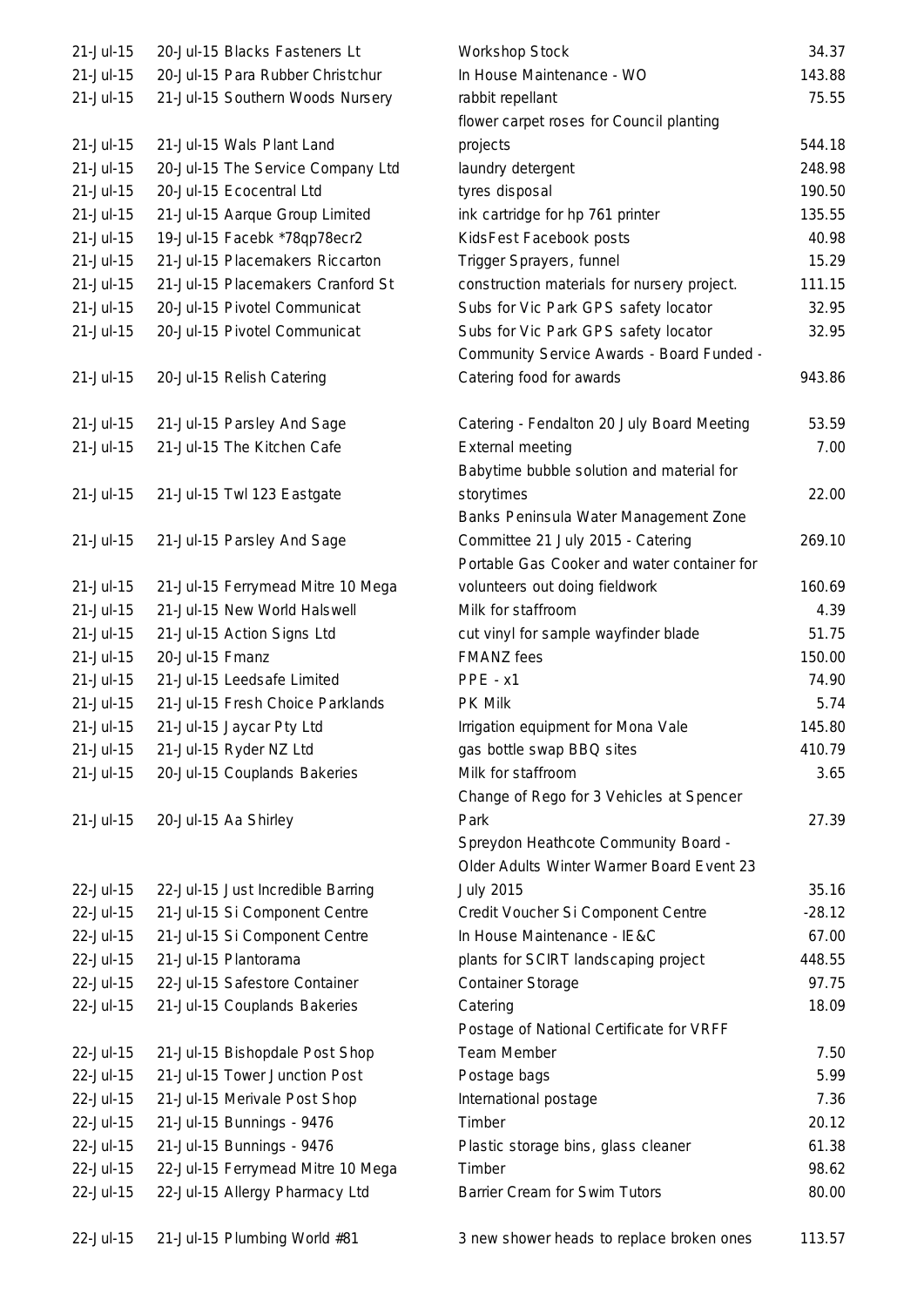| 22-Jul-15 | 21-Jul-15 Wsl South City            | Batteries and drawing equip                   | 104.09   |
|-----------|-------------------------------------|-----------------------------------------------|----------|
| 22-Jul-15 | 21-Jul-15 Companies Office Iponz    | Tenancy Tribunal application                  | 20.44    |
|           |                                     | X-Rite Color Checker SG camera calibration    |          |
| 22-Jul-15 | 21-Jul-15 C R Kennedy (NZ) Ltd      | target                                        | 469.20   |
| 22-Jul-15 | 22-Jul-15 Site Safe                 | Site Safe Civil Passport                      | 60.38    |
| 22-Jul-15 | 22-Jul-15 Site Safe                 | Site Safe Civil Passport                      | 301.90   |
|           |                                     | 3 packets of shortbread biscuits as an        |          |
|           |                                     | example of Dutch Funeral biscuits to go with  |          |
| 22-Jul-15 | 22-Jul-15 Pak N Save Riccarton      | the public progr *                            | 9.45     |
|           |                                     | Postage to send Mayor's letter and photos     |          |
| 22-Jul-15 | 21-Jul-15 Nz Post Retail Netwo      | to Hunan, China.                              | 29.94    |
|           |                                     | BeeBot Robotic Starter Pack with 6 Mats for   |          |
|           |                                     |                                               |          |
| 22-Jul-15 | 22-Jul-15 Sitech Systems NZ Ltd     | Te Hapua: Halswell Centre                     | 1,022.35 |
|           |                                     | Wheel brace for Vehicle fleet number 743 to   |          |
| 22-Jul-15 | 21-Jul-15 Super Cheap Auto          | replace missing one                           | 18.99    |
|           |                                     | 10 No. tubes Aqua knead and 1 No. tube F2     |          |
| 22-Jul-15 | 22-Jul-15 Mitre 10 Mega Hornby      | glue for jellie Park.                         | 257.50   |
| 22-Jul-15 | 21-Jul-15 Caltex Hornby             | Milk for tearoom                              | 7.20     |
|           |                                     | Wheelie Bin for Laboratory Laundry & for      |          |
| 22-Jul-15 | 21-Jul-15 Independent Bin Supplies  | Workshop Laundry                              | 161.00   |
| 22-Jul-15 | 21-Jul-15 Bunnings - 9476           | practice area box timber                      | 185.76   |
| 22-Jul-15 | 21-Jul-15 Canterbury Landscape Supp | Sawdust for paths at Rawhiti                  | 54.00    |
|           |                                     | Changed airfares to return from National      |          |
|           |                                     | Cycle Skills conference in Hamilton to chch - |          |
| 22-Jul-15 | 22-Jul-15 Air NZ Contact Ctr        | (original fli *                               | 110.00   |
| 22-Jul-15 | 22-Jul-15 Cactus Outdoor Limited    | staff work gear                               | 178.07   |
|           |                                     | Health and safety equipment for new           |          |
| 22-Jul-15 | 21-Jul-15 Nz Safety Br 23           | employee                                      | 385.19   |
| 22-Jul-15 | 20-Jul-15 Skr*abebooks.Co 3hhiij    | Library book                                  | 42.45    |
| 22-Jul-15 | 20-Jul-15 Skr*abebooks.Co 3hi4gk    | Library book                                  | 75.30    |
|           |                                     | Name Tags, and Tickets for Prize Draws -      |          |
|           |                                     | Winter Warmer for Older                       |          |
| 22-Jul-15 | 22-Jul-15 Paper Plus Barringtons    | Adults (Spreydon/Heathcote Community *        | 12.48    |
|           |                                     | Safety clothing for Donald Booth CWW          |          |
| 23-Jul-15 | 22-Jul-15 Blackwoods Protector      | Rebuild.                                      | 143.65   |
|           |                                     | plastic nozzle / vacuum bags / galv nails for |          |
| 23-Jul-15 | 23-Jul-15 Ferrymead Mitre 10 Mega   | shelter                                       | 52.98    |
| 23-Jul-15 | 22-Jul-15 Saecowilson - Christch    | <b>Workshop Consumables</b>                   | 431.96   |
| 23-Jul-15 | 23-Jul-15 Ferrymead Mitre 10 Mega   | In House Maintenance - WO                     | 12.44    |
|           |                                     | Woolston Transitional - Materials for         |          |
|           |                                     |                                               |          |
|           |                                     | Community notice board to be constructed      |          |
| 23-Jul-15 | 23-Jul-15 Ferrymead Mitre 10 Mega   | by Mens shed.                                 | 420.34   |
| 23-Jul-15 | 23-Jul-15 Countdown                 | Milk for Carlyle staffroom                    | 6.38     |
| 23-Jul-15 | 22-Jul-15 Bunnings - 9482           | electric lightbulbs                           | 214.92   |
|           |                                     | Registration for Forest & Rural Fires         |          |
| 23-Jul-15 | 22-Jul-15 Innovatek Limited         | Association of NZ Annual Conference 2015      | 633.65   |
|           |                                     | Dinner 21/07-NZWETA training - Principles     |          |
| 23-Jul-15 | 21-Jul-15 Floriditas                | & Trends of Water Treatment Course            | 50.50    |
|           |                                     | Taxi to Wellington Airport - NZWETA           |          |
|           |                                     | training - Principles and Trends of Water     |          |
| 23-Jul-15 | 23-Jul-15 Hutt & City Taxis         | <b>Treatment Course</b>                       | 61.90    |
| 23-Jul-15 | 22-Jul-15 Createsend.Com Ema        | Rec & Sport Centres Welcome email             | 8.29     |
|           |                                     |                                               |          |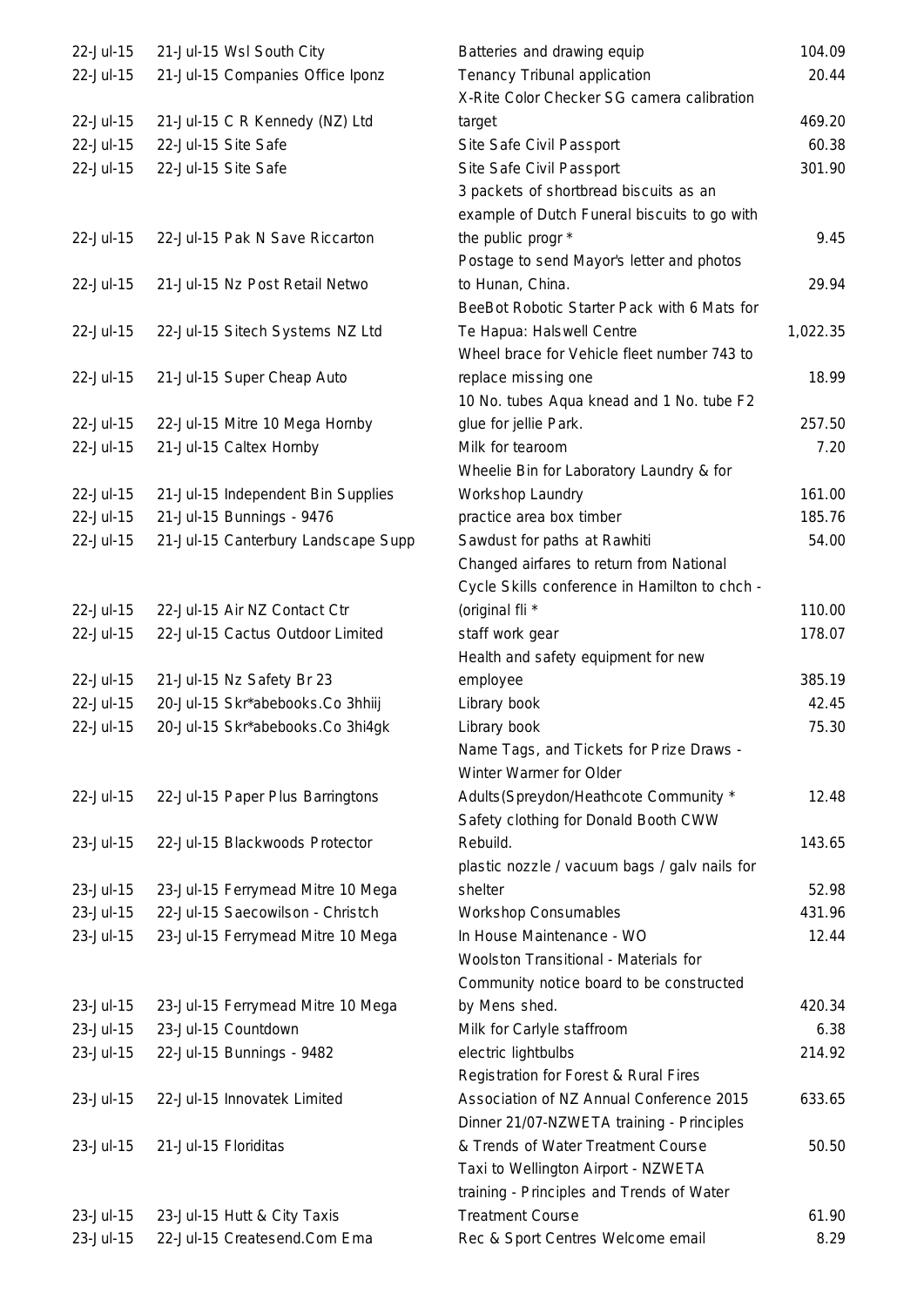|                        |                                                           | Acquisition from Preschooler Have A Go                                |                |
|------------------------|-----------------------------------------------------------|-----------------------------------------------------------------------|----------------|
| 23-Jul-15              | 22-Jul-15 Createsend.Com Ema                              | Day email                                                             | 11.56          |
| 23-Jul-15              | 23-Jul-15 South City Lotto                                | NZ Post Handy bags                                                    | 26.00          |
| 23-Jul-15              | 22-Jul-15 M J Shardlow & Colid                            | Pallet wrap PA                                                        | 179.40         |
|                        |                                                           | General Inspector Equipment - shared over                             |                |
| 23-Jul-15              | 22-Jul-15 Blackwoods Protector                            | teams                                                                 | 80.10          |
| 23-Jul-15              | 22-Jul-15 Companies Office Iponz                          | Tenancy Tribunal application                                          | 20.44          |
|                        |                                                           |                                                                       |                |
| 23-Jul-15              | 22-Jul-15 Stihl Shop Northwood                            | motor mower mechanical check #800665867                               | 52.90          |
|                        |                                                           | screws & cement for nursery construction                              |                |
| 23-Jul-15              | 23-Jul-15 Placemakers Cranford St                         | project                                                               | 49.89          |
|                        |                                                           | Not available from stationery supplier and                            |                |
| 23-Jul-15              | 22-Jul-15 New World Ilam                                  | not cost effective for it to be special ordered                       | 31.50          |
|                        |                                                           | Resource Book - Managing Your Library                                 |                |
| 23-Jul-15              | 21-Jul-15 Bookdepository.Com                              | ConstructionProject                                                   | 112.12         |
|                        |                                                           | get set go workshop 24th July, food for                               |                |
| 23-Jul-15              | 23-Jul-15 Countdown                                       | morning tea                                                           | 25.91          |
|                        |                                                           |                                                                       |                |
| 23-Jul-15              | 23-Jul-15 Relish Catering                                 | Catering - Burwood Pegasus Board Meeting                              | 174.34         |
|                        |                                                           | Easels for displaying The Dutch Funeral for                           |                |
| 23-Jul-15              | 22-Jul-15 Hyde Park Hire                                  | a public programme                                                    | 72.00          |
| 23-Jul-15              | 22-Jul-15 Noel Leeming 3                                  | remote laser pointer for slide presentations                          | 79.99          |
|                        |                                                           | Additional BeeBot Robot as alternative                                |                |
|                        |                                                           | supplier ran out of stock: Te Hapua:                                  |                |
| 23-Jul-15              | 22-Jul-15 Modern Teaching Aids                            | <b>Halswell Centre</b>                                                | 97.58          |
| 23-Jul-15              | 23-Jul-15 Ccc Parking                                     | Parking for CCC meeting                                               | 6.70           |
| 23-Jul-15              | 22-Jul-15 Bridon New Zealand And Go                       | 1 No. pair felco wire cutters.                                        | 560.88         |
| 23-Jul-15              | 22-Jul-15 Dyers Rd Landscape                              | Crusher dust - Taylors track                                          | 28.00          |
| 23-Jul-15              | 22-Jul-15 Dyers Rd Landscape                              | Crusher dust - Taylors track                                          | 28.00          |
| 23-Jul-15              | 22-Jul-15 Stihl Shop Northwood                            | Chainsaw chains                                                       | 101.84         |
|                        |                                                           | Airport parking while at conference in                                |                |
| 23-Jul-15              | 22-Jul-15 Chch Airport Carpark                            | Hamilton                                                              | 25.00          |
| 23-Jul-15              | 22-Jul-15 Corporate Cabs Limit                            | Airport to home - LGNZ Conference                                     | 128.00         |
| 23-Jul-15              | 23-Jul-15 Burwood Produce                                 | pig food                                                              | 68.20          |
| 23-Jul-15              | 21-Jul-15 Amazon Mktplace Pmts                            | <b>Botanic Gardens library</b>                                        | 42.42          |
| 23-Jul-15              | 22-Jul-15 Agri Media Limited                              | <b>Botanic Gardens library</b>                                        | 172.50         |
| 23-Jul-15<br>23-Jul-15 | 22-Jul-15 Couplands Bakeries<br>23-Jul-15 Countdown       | Milk and bread for onsale in the dairy                                | 23.76<br>12.00 |
| 23-Jul-15              | 23-Jul-15 Twl 181 Belfast                                 | Vanish Gold for washing                                               | 70.00          |
| 23-Jul-15              |                                                           | Rubbish bins, storage containers                                      | 113.85         |
|                        | 22-Jul-15 Freeparking                                     | Website security licence<br>Items for Prize Draws - Winter Warmer for |                |
|                        |                                                           |                                                                       |                |
| 23-Jul-15              |                                                           | Older Adults (Spreydon/Heathcote                                      |                |
| 24-Jul-15              | 22-Jul-15 New World St Martins                            | Community Board Event hel *<br>Rolls of barrier tape                  | 50.86<br>56.40 |
| 24-Jul-15              | 23-Jul-15 Bunnings - 9476<br>23-Jul-15 Kleenwash Supplies | Cleaning products                                                     | 86.50          |
| 24-Jul-15              | 24-Jul-15 Twl 120 Northlands                              | Two baskets for reception washing.                                    | 28.00          |
|                        |                                                           | LMH Board Meeting and White Gates                                     |                |
| 24-Jul-15              | 24-Jul-15 Relish Catering                                 | Opening - 15 July 2015                                                | 290.00         |
| 24-Jul-15              | 24-Jul-15 Gardenmakers                                    | dump fees july 2015                                                   | 83.64          |
|                        |                                                           |                                                                       |                |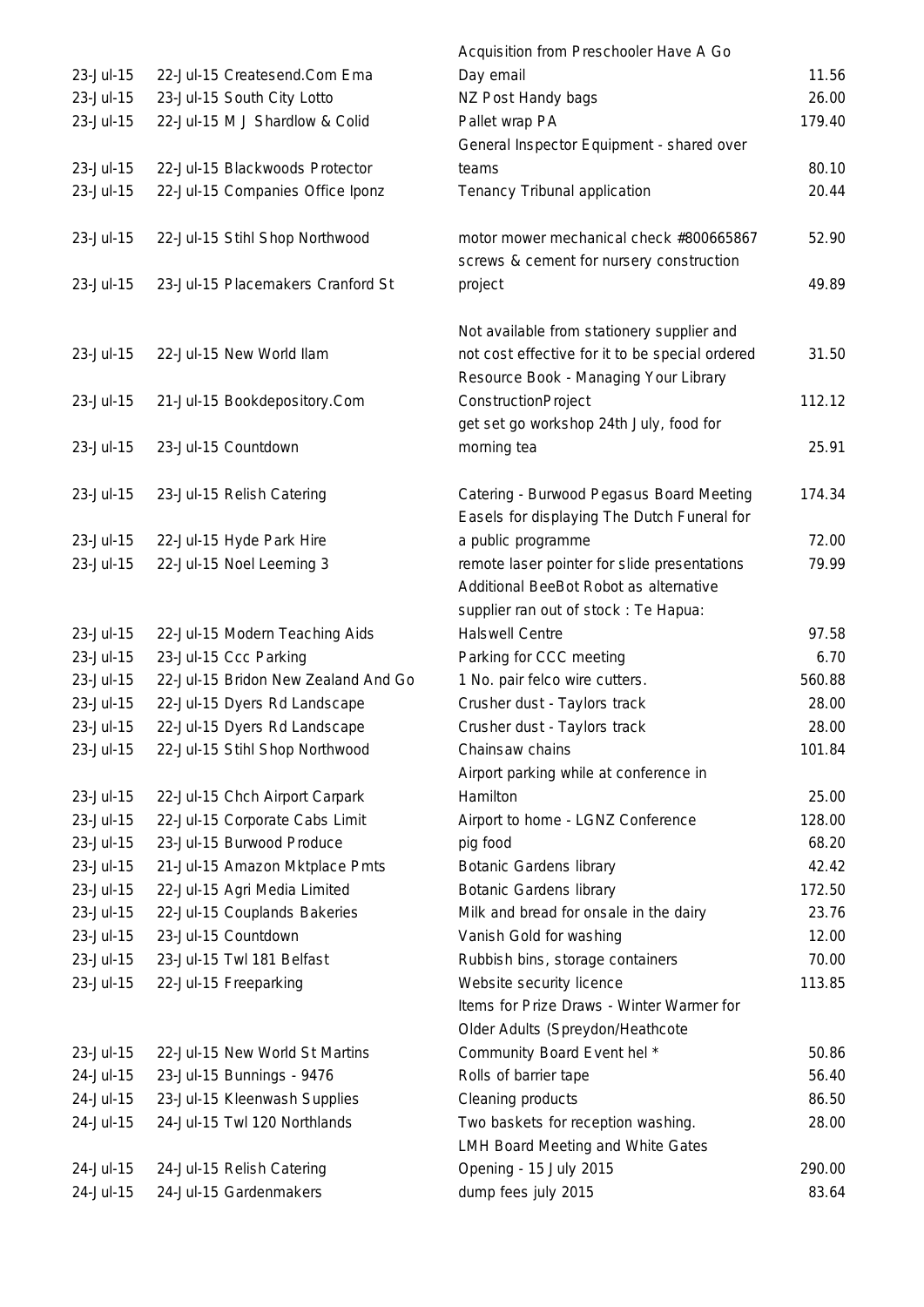| 24-Jul-15 |                | 23-Jul-15 Smart Office                     | f                                      |
|-----------|----------------|--------------------------------------------|----------------------------------------|
| 24-Jul-15 |                | 24-Jul-15 Nzrc Online Shop                 | F                                      |
| 24-Jul-15 |                | 23-Jul-15 Blacks Fasteners Lt              | ı                                      |
| 24-Jul-15 |                | 23-Jul-15 Fletcher Steel- Ricc             | I                                      |
|           |                |                                            |                                        |
| 24-Jul-15 |                | 23-Jul-15 Lexisnexis NZ Limite             | ı                                      |
| 24-Jul-15 |                | 23-Jul-15 Nzls Cle - Zeald                 | F                                      |
|           |                |                                            | $\mathcal{L}_{\mathcal{L}}$            |
| 24-Jul-15 |                | 24-Jul-15 Bully Hayes                      | E                                      |
|           |                |                                            | $\overline{1}$                         |
|           |                |                                            | t                                      |
| 24-Jul-15 |                | 23-Jul-15 Chch Airport Carpark             | $\begin{array}{c} \n\end{array}$       |
|           |                |                                            | F                                      |
| 24-Jul-15 |                | 22-Jul-15 Hotel Chambers Sydne             | F                                      |
|           |                |                                            | $\begin{array}{c} \square \end{array}$ |
| 24-Jul-15 |                | 22-Jul-15 Gm Cabs Pty. Ltd.                | $\tilde{\phantom{a}}$                  |
| 24-Jul-15 |                | 22-Jul-15 Facebook Tw7ea86hx2              | $\overline{\phantom{a}}$               |
| 24-Jul-15 |                | 23-Jul-15 Createsend.Com Ema               |                                        |
| 24-Jul-15 |                | 23-Jul-15 Up The Garden Path               | ŗ                                      |
|           |                |                                            | $\ddot{\phantom{0}}$                   |
| 24-Jul-15 |                | 23-Jul-15 Lighting Plus Belfast            | $\tilde{\phantom{a}}$                  |
| 24-Jul-15 |                | 23-Jul-15 Redpaths Redwood                 | f                                      |
| 24-Jul-15 |                | 22-Jul-15 Fs *readdle                      | F                                      |
| 24-Jul-15 |                | 23-Jul-15 Companies Office Iponz           | $\begin{array}{c} \n\end{array}$       |
| 24-Jul-15 |                | 23-Jul-15 Companies Office Iponz           | $\begin{array}{c} \n\end{array}$       |
| 24-Jul-15 |                | 23-Jul-15 Ross Galt Lock & Key             | Î                                      |
| 24-Jul-15 |                | 23-Jul-15 Blackwoods Protector             | $\mathbf{r}$                           |
| 24-Jul-15 |                | 24-Jul-15 Shirley Service Centre           | $\mathfrak{r}$                         |
|           |                |                                            | $\overline{\phantom{a}}$               |
| 24-Jul-15 |                | 24-Jul-15 Parsley And Sage                 | $\mathbf$                              |
| 24-Jul-15 |                | 24-Jul-15 Mitre 10 Beckenham               | S                                      |
| 24-Jul-15 |                | 24-Jul-15 Countdown                        |                                        |
|           |                | 24-Jul-15 24-Jul-15 Ccc Parking            | F                                      |
|           |                |                                            |                                        |
| 24-Jul-15 |                | 23-Jul-15 Pack And Send Riccarton          | S                                      |
|           |                |                                            |                                        |
| 24-Jul-15 |                | 24-Jul-15 Industrial Athletic Ltd          | $\mathcal{L}_{\mathcal{L}}$            |
| 24-Jul-15 |                | 24-Jul-15 Twl 175 South City               | E                                      |
|           |                |                                            | ľ                                      |
| 24-Jul-15 | 23-Jul-15 Etnz |                                            |                                        |
|           |                |                                            |                                        |
| 24-Jul-15 |                | 23-Jul-15 Aaron Campbell Photo             | I                                      |
| 24-Jul-15 |                | 23-Jul-15 Dawes Grain & Stock Fd           | ł                                      |
| 24-Jul-15 |                | 22-Jul-15 Harvey Norman Northw             | $\mathbf$                              |
|           |                |                                            | ľ                                      |
| 24-Jul-15 |                | 23-Jul-15 Sukho-Thai Restauran             |                                        |
| 24-Jul-15 |                | 24-Jul-15 Raeward Fresh Marshland          | ľ                                      |
|           |                |                                            | E                                      |
| 27-Jul-15 |                | 27-Jul-15 Mojo Origins                     | î                                      |
|           |                |                                            | Ļ                                      |
| 27-Jul-15 |                | 23-Jul-15 Governors Bay Hotel              | (                                      |
|           |                | 27-Jul-15 27-Jul-15 Freshchoice Barrington |                                        |
|           |                |                                            |                                        |

|           |                                   | New lockable four drawer filing cabinet for  |        |
|-----------|-----------------------------------|----------------------------------------------|--------|
|           |                                   | Community Governance Manager, Hagley         |        |
| 24-Jul-15 | 23-Jul-15 Smart Office            | Ferrym <sup>*</sup>                          | 362.25 |
| 24-Jul-15 | 24-Jul-15 Nzrc Online Shop        | Red Cross Training                           | 210.00 |
| 24-Jul-15 | 23-Jul-15 Blacks Fasteners Lt     | In House Maintenance - WO                    | 6.99   |
| 24-Jul-15 | 23-Jul-15 Fletcher Steel- Ricc    | In House Maintenance - WO                    | 251.32 |
| 24-Jul-15 | 23-Jul-15 Lexisnexis NZ Limite    | Insurance Claims in New Zealand - book       | 135.00 |
| 24-Jul-15 | 23-Jul-15 Nzls Cle - Zeald        | Persuasive Legal Writing seminar             | 685.00 |
|           |                                   | Catering - Akaroa Wairewa Community          |        |
| 24-Jul-15 | 24-Jul-15 Bully Hayes             | Board meeting and seminar 10 June 2015       | 63.00  |
|           |                                   | Airport Long Term Parking - NZWETA           |        |
|           |                                   | training - Principles and Trends of Water    |        |
| 24-Jul-15 | 23-Jul-15 Chch Airport Carpark    | <b>Treatment Course</b>                      | 75.00  |
|           |                                   | Per diem - Sydney - Research &               |        |
| 24-Jul-15 | 22-Jul-15 Hotel Chambers Sydne    | Provenance seminar                           | 13.79  |
|           |                                   | Taxi - Sydney - Research & Provenance        |        |
| 24-Jul-15 | 22-Jul-15 Gm Cabs Pty. Ltd.       | seminar                                      | 59.13  |
| 24-Jul-15 | 22-Jul-15 Facebook Tw7ea86hx2     | Civic Awards nominations Facebook post       | 100.33 |
| 24-Jul-15 | 23-Jul-15 Createsend.Com Ema      | Swimsmart Welcome newsletter                 | 50.32  |
| 24-Jul-15 | 23-Jul-15 Up The Garden Path      | Secateurs                                    | 32.00  |
| 24-Jul-15 | 23-Jul-15 Lighting Plus Belfast   | starters                                     | 4.40   |
| 24-Jul-15 | 23-Jul-15 Redpaths Redwood        | <b>Fuses</b>                                 | 4.66   |
| 24-Jul-15 | 22-Jul-15 Fs *readdle             | PDF Expert Ent Sub Jul 15 12 users           | 187.08 |
| 24-Jul-15 | 23-Jul-15 Companies Office Iponz  | Tenancy Tribunal application                 | 20.44  |
| 24-Jul-15 | 23-Jul-15 Companies Office Iponz  | Tenancy Tribunal application                 | 20.44  |
| 24-Jul-15 | 23-Jul-15 Ross Galt Lock & Key    | Styx gate lock + key cord Bill Stevenson     | 99.20  |
| 24-Jul-15 | 23-Jul-15 Blackwoods Protector    | Health & Safety Equipment - new starts x2    | 352.30 |
| 24-Jul-15 | 24-Jul-15 Shirley Service Centre  | parking coupons                              | 186.00 |
|           |                                   | Christchurch West Melton Water Mgmt Zone     |        |
| 24-Jul-15 | 24-Jul-15 Parsley And Sage        | Committee July 2015 - Catering               | 184.00 |
| 24-Jul-15 | 24-Jul-15 Mitre 10 Beckenham      | safety caps for steel waratahs               | 40.87  |
| 24-Jul-15 | 24-Jul-15 Countdown               | volunteer expenses-food for volunteer bbq    | 58.35  |
| 24-Jul-15 | 24-Jul-15 Ccc Parking             | Parking for CCC meeting                      | 6.70   |
|           |                                   | sheets of card for Wayne Youle (artist) Dear |        |
| 24-Jul-15 | 23-Jul-15 Pack And Send Riccarton | John project                                 | 555.00 |
| 24-Jul-15 | 24-Jul-15 Industrial Athletic Ltd | Gym weight equipment                         | 93.39  |
| 24-Jul-15 | 24-Jul-15 Twl 175 South City      | Batteries for thermometer Food Safety        | 10.14  |
|           |                                   | membership to ETNZ (Entertainment            |        |
| 24-Jul-15 | 23-Jul-15 Etnz                    | Technology NZ)                               | 90.00  |
|           |                                   | Tuesday night event photography Night of     |        |
| 24-Jul-15 | 23-Jul-15 Aaron Campbell Photo    | <b>DLights</b>                               | 948.75 |
| 24-Jul-15 | 23-Jul-15 Dawes Grain & Stock Fd  | bird seed                                    | 72.00  |
| 24-Jul-15 | 22-Jul-15 Harvey Norman Northw    | Camera and SD Card                           | 268.00 |
|           |                                   | Meals for two staff members while auditing   |        |
| 24-Jul-15 | 23-Jul-15 Sukho-Thai Restauran    | <b>Timaru Signal</b>                         | 68.00  |
| 24-Jul-15 | 24-Jul-15 Raeward Fresh Marshland | milk for morning tea                         | 3.79   |
|           |                                   | Breakfast while in Wellington for Shakeout   |        |
| 27-Jul-15 | 27-Jul-15 Mojo Origins            | <b>Steering Group Meeting</b>                | 13.10  |
|           |                                   | LMH Board Drop-In - District Plan Stage 3    |        |
| 27-Jul-15 | 23-Jul-15 Governors Bay Hotel     | (venue and catering)                         | 150.00 |
| 27-Jul-15 | 27-Jul-15 Freshchoice Barrington  | Milk for staffroom                           | 6.58   |
|           |                                   |                                              |        |